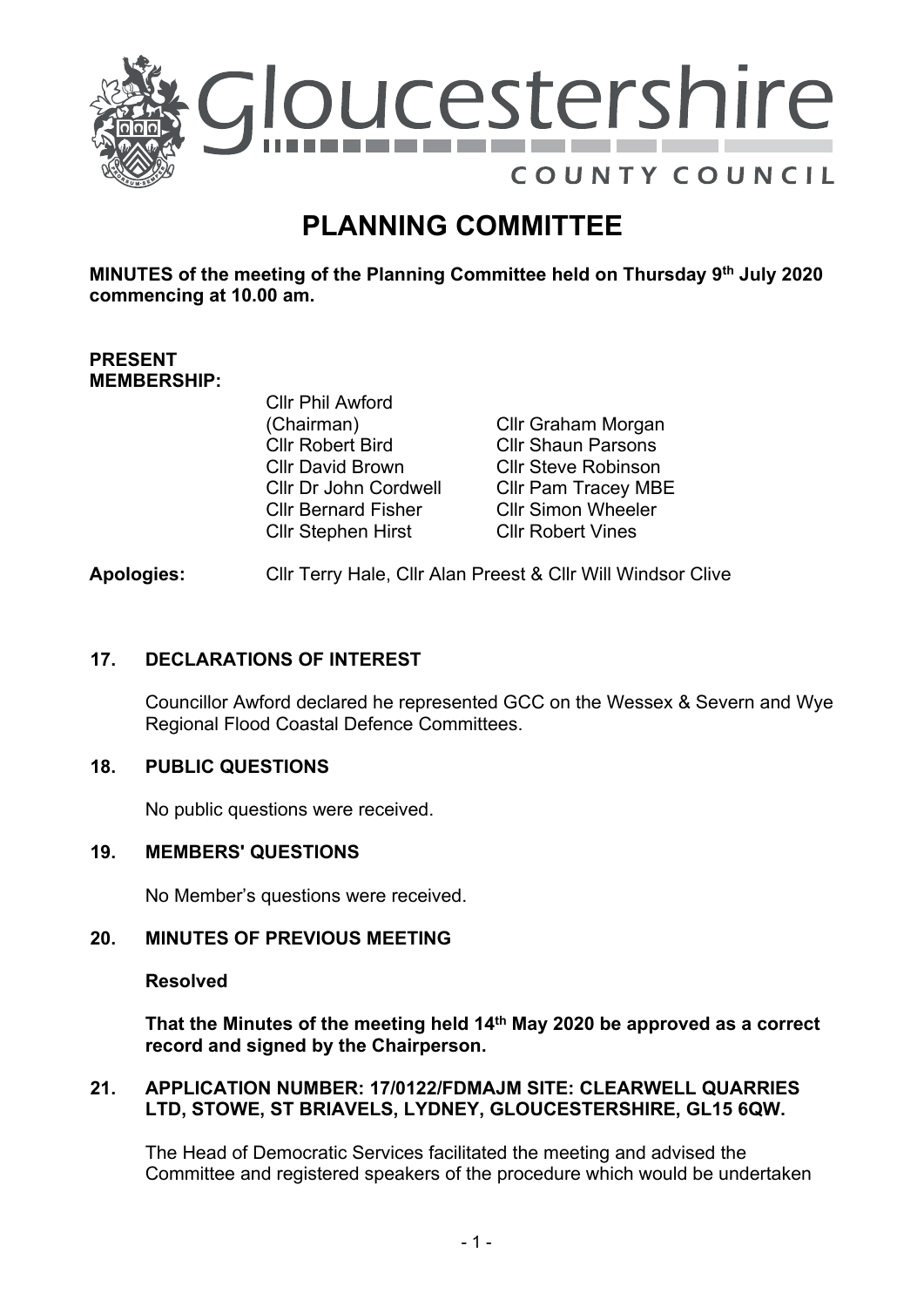during the course of the virtual meeting. For the benefit of the public watching via the live YouTube link the following Officers were introduced: Jason Betty: Senior Planning Officer for the current application, Sarah Pearse: Principal Planning Officer, Kevin Phillips: Planning Development Team Manager, Simon Excell: Lead Commissioner and Martin Evans: Solicitor.

The facilitator introduced the following Technical Advisors: Professor John Gunn: Limestone Specialist Consultant, Natural England, Jenny Spencer: Air Quality Advisor, Atkins, Gary Kennison: County Ecologist, GCC, Rebecca Underdown: Planning Advisor, Natural England, Paul Horswill: Senior Planning Advisor, Natural England and Wendy Richards: Infrastructure Advisor, Atkins.

The Planning Development Team Manager explained that the National Casework Team, who advises on Secretary of State on decisions, had contacted the Council regarding the application. It was not known at this stage if the Secretary of State would call in the application, but the Casework Team had informed Officers that if Committee resolved to accept the recommendation as published, they would consider whether the application should be called-in or not.. It was noted the legal advice was that the published officer recommendation did not need to be altered and the grant of permission would also be subject to the prior completion of a Section 106 Agreement. Members were advised that the case officer would elaborate on this during the course of his presentation.

The Senior Planning Officer, prior to his formal presentation, brought to Member's attention that the Mineral Planning Authority (MPA) had received 28 late objections to the proposal objecting on a variety of grounds. The Committee were advised that the MPA was of the opinion that all the matters raised in these late objections had been considered in the Officer Report and many would be mitigated through the proposed conditions as detailed in the report on pages 170- 194.

It was explained that the late representations had also raised issues relating to the lack of public consultation, lack of publicity of the meeting, short notice of the meeting, lockdown restrictions effecting the democratic process, access to public buildings and that what consultation was carried out was inappropriate for such a sensitive and destructive proposal. Furthermore, objectors had requested that the planning meeting be postponed for 28 days to enable all those who wished to object to do so.

Members were advised that in relation to the consultation on this planning application, the MPA had complied fully with the Councils adopted Statement of Community Involvement and was compliant with the National Planning Policy Framework (NPPF).

The Senior Planning Officer stated that Chapter 5 of the report (pages 78-88) detailed the consultation and the publicity that was undertaken from December 2017 to January 2019 and involved 3 separate consultations including site notices, newspaper advertisements, letters and e-mails to near neighbours, contributors, Newland Parish Council and St Briavels Parish Council which resulted in almost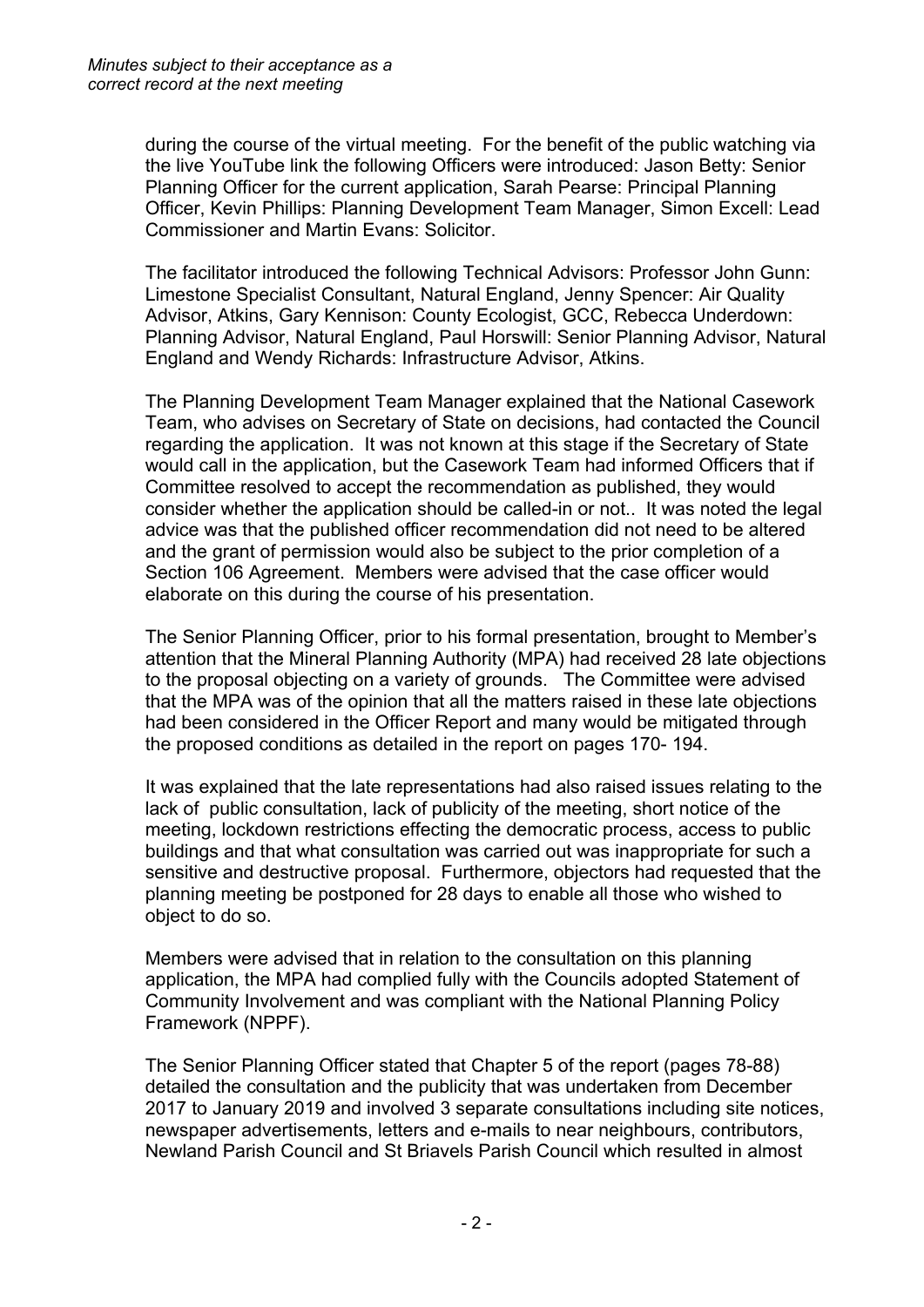300 objections being received from residents of Clearwell, St Briavels, Newland, Hewesfield and Coleford.

Members were advised that there had been claims that people wishing to object were prevented from doing so via the Council's public access system as there was a technical fault. The Officer had since ascertained one of the reason for this was due to the fact the objectors had been using a reference number relating to a previous application dating back to 2014 (14/0119/FDM) for the 'Extension of Stowe Hill Quarry and retention of mineral processing plant at Clearwell Quarry' which was withdrawn in December 2015.

In order to address this and to assist the public who were trying to object to the proposal, the Senior Planning Officer had given them the opportunity to submit their objections and comments direct via his GCC e-mail or via the Development Control inbox.

The Chairperson asked if Members had any questions based on the Officer's opening statement. There were none at this stage.

The Senior Planning Officer apologised for the length of the Committee report and presentation but felt it was necessary under the current unusual circumstances, in the absence of a site visit and the inability to display plans in the Council Chamber.

The Committee was asked to consider the Planning Application 17/0122/FDMAJM submitted by, Clearwell Quarries Ltd, owned by Breedon for the Extension of Stowe Hill Quarry & Retention of Mineral Processing Plant at Clearwell Quarry.

It was noted there were some amendments to the Officer Report, and these had been circulated to Members of the Committee prior to the meeting for information.

The following amendments were noted as:

- Paragraph 1.10 should read *"The nearest residential properties to the proposed Extraction Area are Shop House Farm which its boundary lies approximately 105 metres to the north of the Phase 1 boundary and approximately 170m to the Shop House (dwelling) and approximately 105 metres from the Phase 2 boundary and approximately 220m to the dwelling. Longley Farm lies approximately 220 metres from the Phase 1 boundary".*
- *Councillor Cordwell had proposed an amendment to Paragraph 1.10. He suggested that "The nearest residential properties to the proposed Extraction Area are Shop House Farm the boundary of which lies approximately 105 metres to the north".*

The Committee endorsed this amendment.

In addition, the MPA wished to amend recommended Conditions 59 and 61as follows:

Condition 59 currently read as: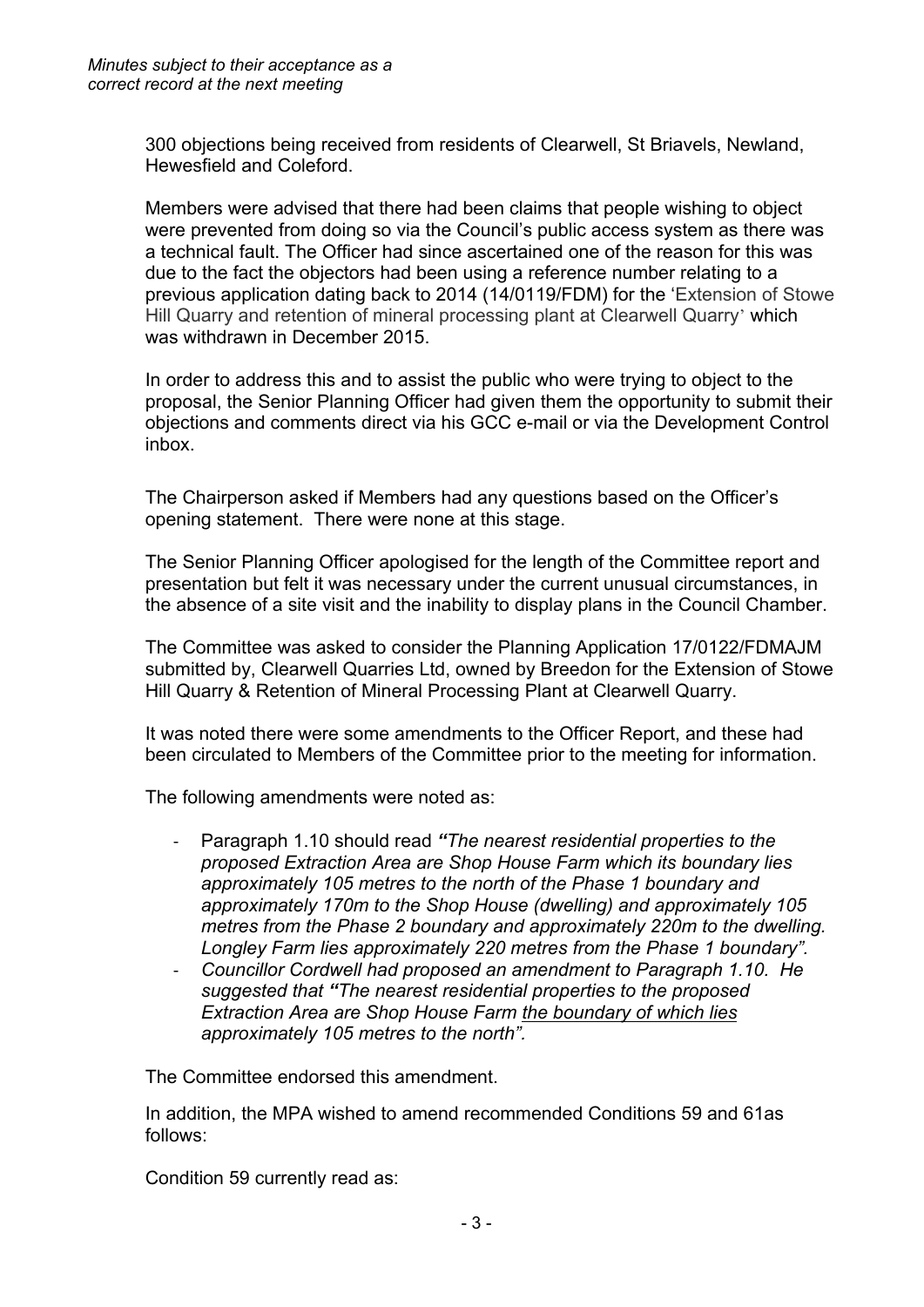- "*Perimeter Screening Bunds - Prior to commencement of development, details including cross sections of the screening bunds as shown on approved Plan No: 251L-01-06 shall be submitted to the Mineral Planning Authority for written approval and constructed as approved prior to commencement of mineral extraction in the Extension Area hereby permitted.*

*Reason: To ensure satisfactory management of the landscape and biodiversity features in accordance with Mineral Local Plan Policies DM01, DM06 and DM09."*

The case officer recommended that Condition 59 be amended to:

- *"Perimeter Screening Bunds - Prior to commencement of development, details including the location of the perimeter bunds and cross sections of the screening bunds as shown on Plans 251L-01-06 and 251L-01-07 shall be submitted to the Mineral Planning Authority for written approval and constructed as approved prior to commencement of mineral extraction in the Extension Area hereby permitted.*

*Reason: To ensure satisfactory management of the landscape and biodiversity features in accordance with Mineral Local Plan Policies DM01, DM06 and DM09".*

Condition 61 currently read as:

- *"The approved perimeter screening bunds shown in drawings 251L-01-06 shall be located at least 150 metres away from the boundary of Shop House Farm.*

*Reason: to ensure appropriate screening to adjoining residential properties and potential receptors on PROW in accordance with Policy DM09 of the Gloucestershire Minerals Local Plan 2018 – 2032.*

The case officer recommended that Condition 61 be amended to:

- *"The approved perimeter screening bunds shown in drawings 251L-01-06 shall be located at least 150 metres away from Shop House Farm.*

*Reason: to ensure appropriate screening to adjoining residential properties and potential receptors on PROW in accordance with Policy DM09 of the Gloucestershire Minerals Local Plan 2018 – 2032."*

The Committee agreed to take these amendments as read.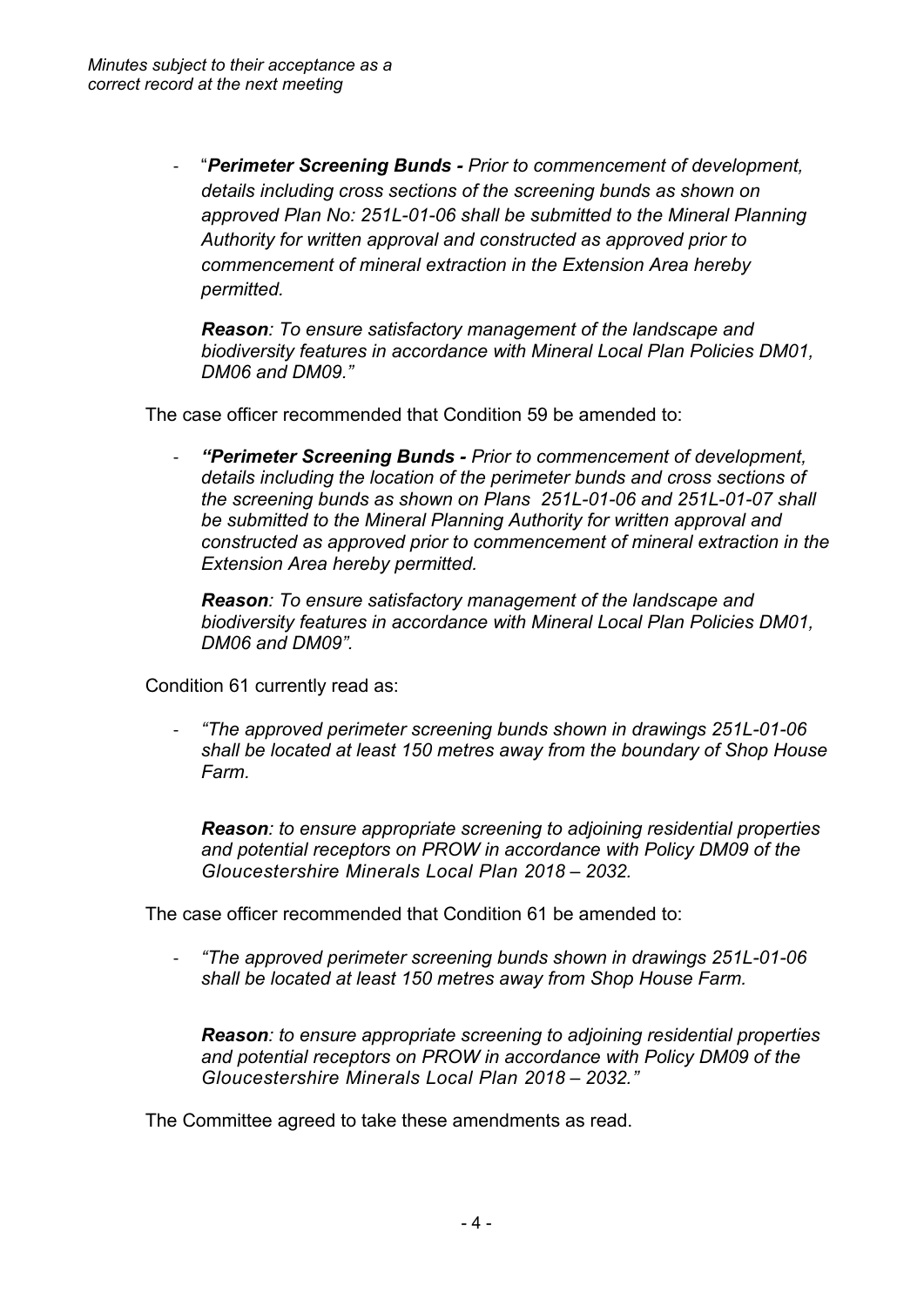The Committee were also advised and accepted the minor amendments to the written report, these were noted as follows:

- Paragraph 1.2 should read Breedons not Breedens
- Paragraph 1.8 (page) 47 should read "The nearest residential properties to Clearwell Quarry (where the plant area will be retained) are the Travellers Rest which is located approximately 10 metres from the boundary of Clearwell Quarry. Margery Corner and Stowe Green Farm are 60 and 120 metres away, respectively of Clearwell and Stowe Hill quarries".
- Paragraph 2.1 (Page 48) should read north east and not east.
- Paragraph 7.129 (page 137) refers to 0.69t and should read 0.69Mt.
- Paragraph 7.158 (page 142) *"To provide appropriate mitigation measures for Shop House Farm from any potential noise and dust emanating from the proposed extraction of mineral from the extension area (specifically phase 2) the applicant is proposing a 150m Buffer zone from Shop House Farm to the proposed perimeter screening bunds".*
- Paragraph 7.161 *"The applicant is proposing to establish the buffer zone by locating perimeter bunds approximately 150m away from Shop House Farm and the boundary of phase 2 of the proposed extraction area".*
- Paragraph 7.243 (page 153) should read The variation application 17/0110/FDMAJM was determined in July 2020 and not June 2020 subject to compliance with a Section 106 Agreement being agreed and could be viewed via the Public Access Portal.
- Condition 47 (page 182) 6rnms<sup>-1</sup>.

A summary of the application was presented by the Senior Planning Officer aided by a power point presentation (A copy of the presentation is attached to the signed Minute book).

At this point, the case officer proceeded to the main presentation and explained the proposal before the Committee was for the extension of Stowe Hill Quarry, improvements to the plant in Clearwell and Stowe Hill Quarries, the construction of a noise mitigation bund, construction of a new access road for Longley Farm and the restoration of Stowe Hill Quarry the proposed extension area and Clearwell Quarry.

It was reported that the application site area was 28.55Ha in size and was located within Allocation 01 of the adopted Minerals Local Plan. The application area incorporated the proposed extension area (13.56Ha).

Slide 5 displayed the north east of the existing Stowe Hill Quarry boundary, the southern area of Clearwell Quarry containing the plant and the haul road, the primary crusher area and conveyor leading to Clearwell Quarry and the proposed new road access for Longley Farm.

Slide 6 depicted a blue area which showed land in the applicant's control and included Stowe Hill Quarry and the northern area of Clearwell Quarry.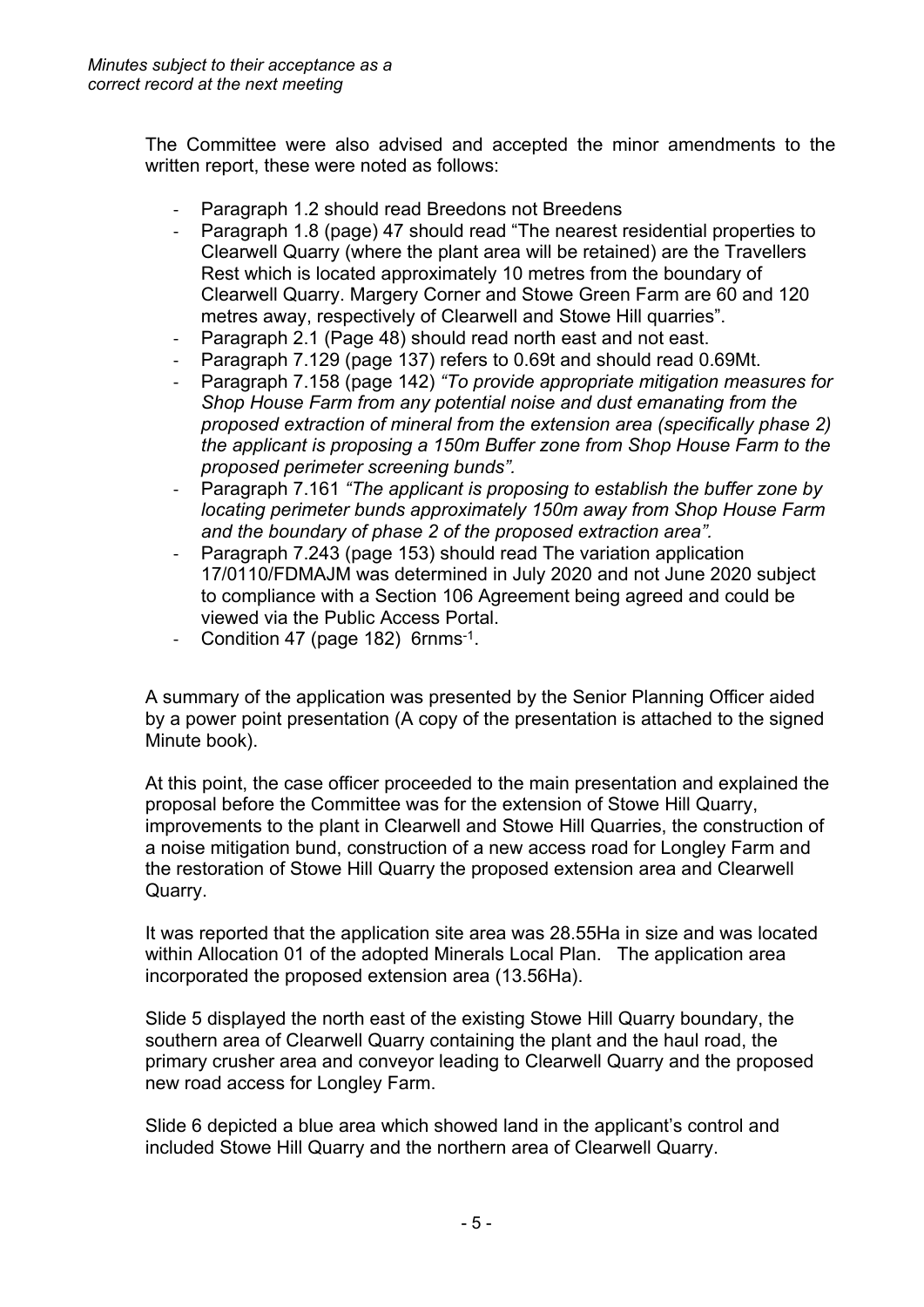Slide 7 was an aerial view of the quarry extension which showed the location of Clearwell Quarry, Stowe Hill quarry, the extension area, Longley Farm and Shop House Farm.

The case officer gave a virtual tour of the quarries pointing out some key characteristics of the quarries due to the absence of a Members Site Visit.

In terms of Stowe Hill Quarry, Slide 8 showed the restoration completed so far on the north western side of the quarry adjacent to the unclassified highway looking from the southern boundary of the quarry.

Slides 9 and 10 showed the restoration completed so far in the quarry with the northern quarry faces in the background viewed from the southern boundary of Stowe Hill quarry.

Slide 11 displayed the completed restoration works with the housed primary crusher. Slide 12 showed the western face of the quarry in the process of being restored as viewed from the north east of the quarry looking westward. Slide 13 showed the quarry floor, looking towards the southern end of the quarry from the northern faces. Slide 14 showed the western rock face looking across from the eastern side of the quarry and the internal haul road.

Slides 15 displayed the southern end of the quarry partially restored and the internal haul road leading to the primary crusher. Slide 16 showed further restoration of the western faces of the quarry. Slide 17 presented the haul road used to transport the stone to the crusher and conveyor. Slide 18 exhibited the conveyor that took the crushed stone into the plant in Clearwell Quarry under the road viewed from the eastern boundary of the quarry.

Slides 19 – 22 displayed were further photos of the quarry. Slides 23 and 24 showed what restoration works had been carried out on the northern area of Clearwell Quarry viewed from the eastern boundary adjacent to Marchery Lane.

It was explained that the applicant was proposing to extend Stowe Hill Quarry to the north-east to extract approximately 2.5 million tonnes of mineral including limestone, while keeping the haul road, primary crusher and conveyor in Stowe Hill Quarry. The restoration of Stowe Hill Quarry and the extension area to epikarstbased restoration included a combination of agriculture, grassland, woodland, hedgerows and wetland features, these features were displayed in Slide 25.

Slide 26 and 27 showed the extension area taken from the northern ridge of the quarry looking northwards with the Orepool Pub in the background.

Slide 28 displayed **t**he proposed extension area, which lay within Allocation 01 of the adopted MLP. It was noted the extracted stone would contribute towards reducing the current crushed rock land bank shortfall for Gloucestershire and the requirement of the Forest of Dean to provide 10.426 million tonnes of crushed rock in accordance with the Local Aggregates Assessment through to the end of 2032.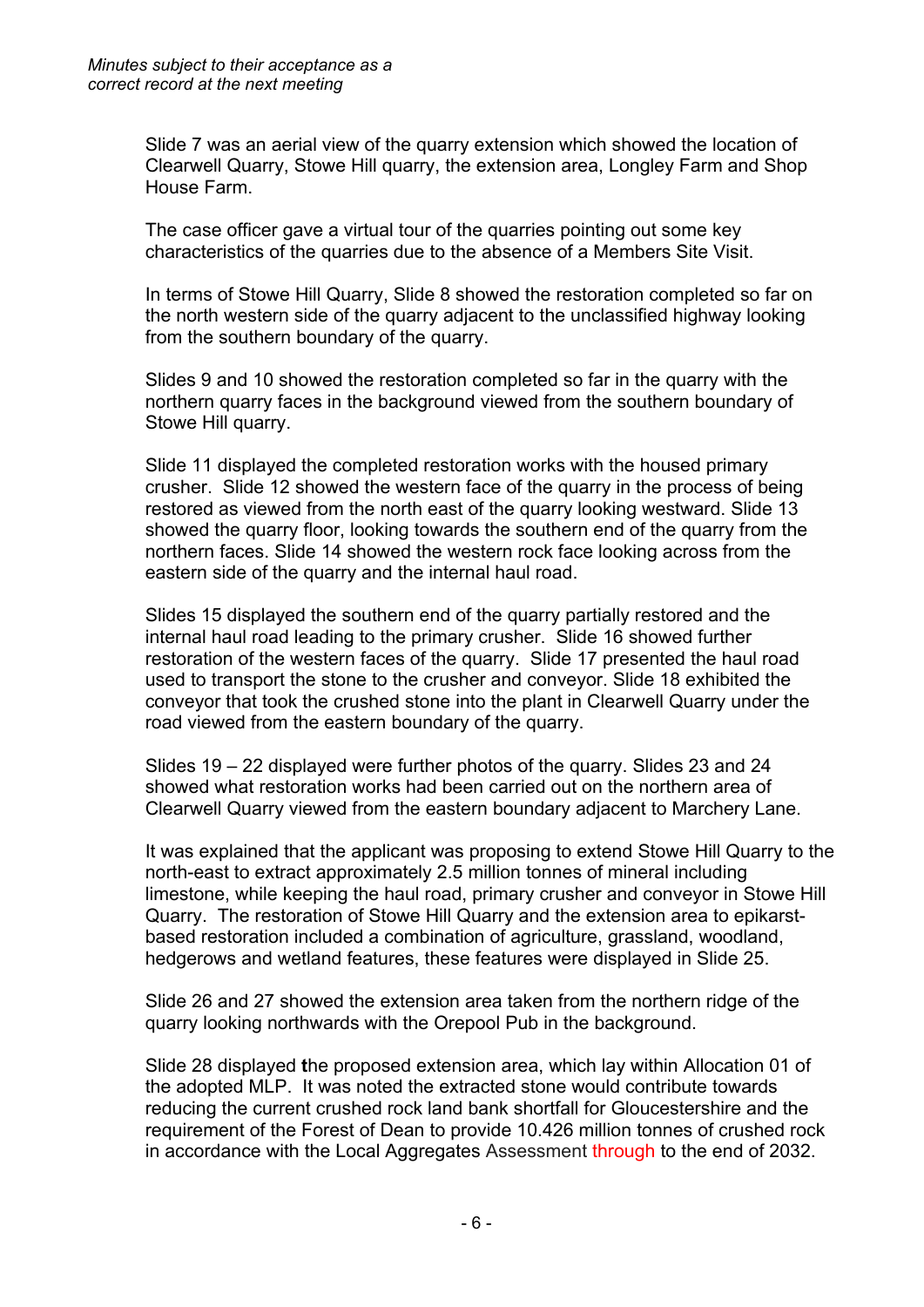It was explained that the extension area was required by the applicant to enable quarrying to continue at Stowe Hill quarry, as current reserves were almost exhausted and to provide the limestone shale required to restore Stowe Hill Quarry.

At Slide 29 for Clearwell Quarry the applicant was proposing to keep the site offices, workshop, staff facilities, weighbridge and wheel wash facilities in situ while improving the existing plant to reduce noise and dust emissions. The restoration of the whole of Clearwell Quarry (including the plant area which currently does not have an approved restoration scheme) to agriculture with associated landscaping and planting, using both indigenous and imported inert materials.

Slide 30 showed the proposed new plant to be installed in Clearwell Quarry as part of their environmental improvements that would include improvements to the principal crusher in Stowe Hill and the plant to further mitigate dust and noise levels emanating from both quarries during their operations.

Slide 31 displayed that the proposed site area lay approximately 1 km to the south village of the Clearwell, with the two small hamlets of Stowe and Stowe Green situated on the local road to the south and north of the quarry access respectively. It was explained that the proposed extension area consisted mainly of agricultural land divided by hedgerows forming part of Longley Farm. On the northern boundary there was an unclassified road from Shop House Farm to Stowe. Longley Farm including a farmhouse and agricultural buildings lay to the south-east. The boundary of Shop House Farm lay to the north east.

The case officer advised Members that the nearest residential properties to Clearwell Quarry where the plant area would be retained, were the Travellers Rest with the dwelling being located approximately 10 metres from the boundary of Clearwell Quarry, Margery Corner and Stowe Green Farm were approximately 60 and 120 metres away, respectively of Clearwell and Stowe Hill quarries.

The nearest residential properties to the proposed Extraction Area were Shop House Farm with its boundary lying approximately 105 metres to the north of the Phase 1 boundary and approximately 80 metres from the Phase 2 boundary and Longley Farm which lay approximately 220 metres from the Phase 1 boundary.

Slide 32 depicted Orles Wood, Site of Nature Conservation Interest (SNCI) which lay approximately 300m to the south-west of the extension area. Slide 33 displayed the Slad Brook Site of Special Scientific Interest (SSSI) and this was approximately 1.2 km to the south-west.

Slide 34 showed the Wye Valley AONB approximately 800m to the west and 900m to the south-west of Stowe Hill Quarry and the extension area. It was noted there was a Public Right of Way Footpath 66 in pink on the plan that crossed the boundary of the extension, which the applicant was proposing to divert during the proposed development by applying to the Public Rights of Way Team.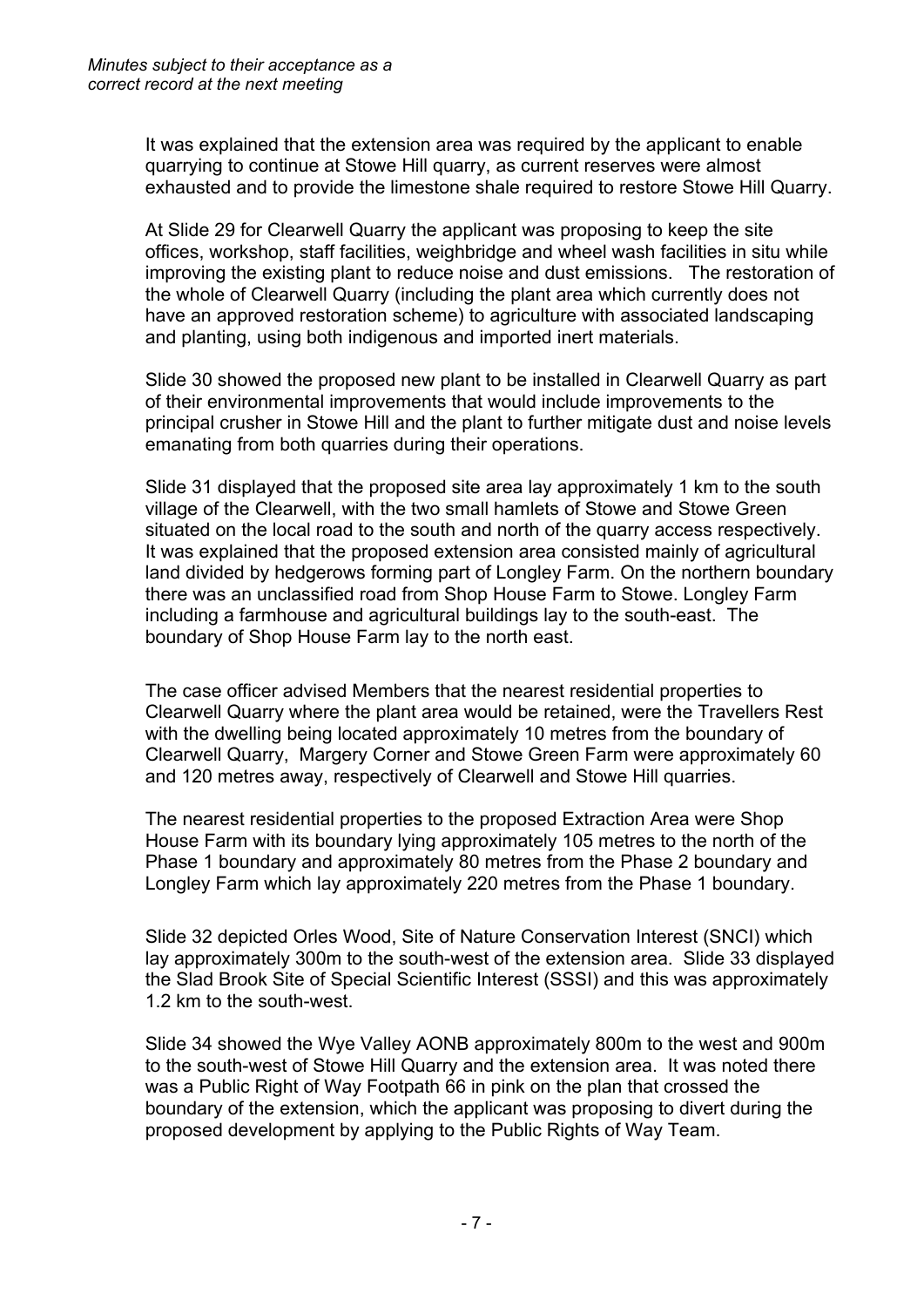Members were advised that an unclassified highway, Margery Lane, ran along the western boundary of Clearwell Quarry and this formed the eastern boundary of the Wye Valley Area of Outstanding Natural Beauty (AONB) which also runs just to the south west of the existing Stowe Hill Quarry boundary.

Slide 35 showed the main highway access to the site used for the transportation of mineral was at the Clearwell Quarry entrance, which accessed the highway network via and the unclassified highway onto the B4228 at the Orlepool Inn junction.

It was noted at Slide 36 that lorries were only permitted to turn left. This was to prevent the lorries going through the hamlet of Stowe when leaving Clearwell quarry.

Slide 37 showed the road access into Stowe Hill Quarry from the unclassified highway, slightly to the north of the main quarry access at Clearwell. The Stowe Hill Quarry access was not used for the exportation or importation of stone but as an operational access for plant, machinery and staff.

Slide 38 showed the location of the proposed new Longley Farm access. Members were advised that a new access would be constructed for Longley Farm for their sole use as the current access was part of the extension area. The Highway Authority was of the opinion that the access road was suitable to accommodate the movements of traffic travelling to and from Longley Farm and would achieve the required visibility splays if maintained and clear of obstructions. Slide 39 showed the proposed access currently and Slide 40 showed the details of the proposed access.

At Slide 41 the applicant was proposing that the extraction area would consist of two phases with Phase 1 consisting of two benches which would be worked to a maximum depth of 170m AOD and would release approximately 1.78 mt of saleable limestone and would take approximately 3 years to complete extraction.

The soil and overburden stripped from the extraction area would be used to construct perimeter landscaped bunds in the northern corner of the extension area. The bunds would be 5m high and located between the extension area boundary and the Shop House Farm boundary and should mitigate any visual and acoustic effects on Shop House Farm. It was explained that the exact location of the bunds was still to be considered. The bunds should be constructed within eight weeks of commencement limiting the impact on near neighbours from noise and visual intrusion. Once constructed, it was proposed to immediately have them sown with a low maintenance grass seed and managed for the duration of their existence to avoid the ingress of weeds.

Slide 42 depicted Phase 2 of the extraction and would provide approximately 720,000 tonnes of limestone and would take approximately 48 months to complete. The Committee was informed that limestone shale and poor quality limestone from both phases would be used in epikarst construction as part of the proposed restoration of Stowe Hill Quarry and the extension area.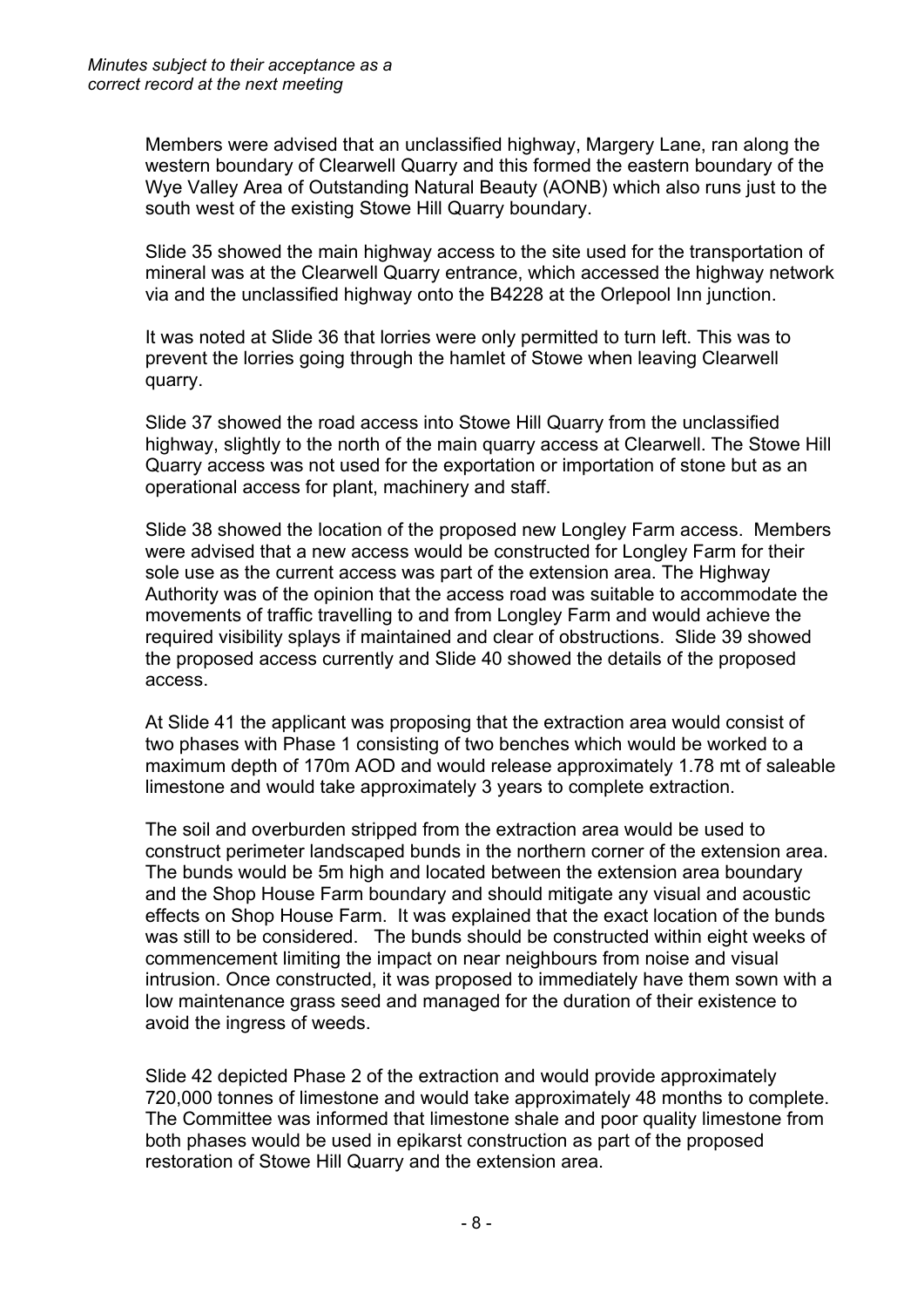However, the proposed extraction of stone from the extension area and the monitoring of the potential impacts of both the existing and proposed restoration of Stowe Hill Quarry on the Slad Brook SSSI had been a concern of the Environment Agency (EA) and Natural England (NE). This was an important matter which required careful and protracted ongoing negotiations between the MPA, the applicant, NE and the EA. Members were informed that the EA and NE had now come to the opinion that, with their recommended conditions included within any approval, including limiting the extraction level to 176 AOD until monitoring results were acceptable in accordance with approved schemes and the safeguards that an agreed Section 106 Agreement provided, they were satisfied for the proposal to be recommended for approval.

In order to further address issues raised by NE and the EA, the applicant had proposed setting up a Management and Monitoring Steering Group (MMSG) which the NE, EA and the MPA would be asked to join. Once established all monitoring results would be reported to the MMSG for analysis on how restoration was progressing and especially to report any changes to the water management of the Slad Brook SSSI.

It was explained that the applicant was proposing that the MMSG would be a key component in optimising the restoration of Stowe Hill Quarry and the proposed extension area, as it would be the regulator for how restoration progresses as a result of the monitoring data. The applicant was proposing that the MMSG would regulate this through a Section 106 Agreement. Officers agreed that a S106 planning obligation was an appropriate mechanism to ensure a monitoring regime was put in place involving other parties to ensure the safeguarding of the offsite SSSI of Slad Brook.

In line with existing monitoring at Stowe Hill Quarry, the operator would continue to monitor surface and ground water flows through out Stowe Hill Quarry with the addition of new lysimeters to increase monitoring points. The new lysimeters would be created and monitored prior to extraction commencing.

Slide 43 denoted that Stowe Hill Quarry had not been fully restored as previously approved and, to address this, the applicant had applied to the MPA to vary planning Condition 2 of consent DF/2238/X to vary the restoration schemes for Stowe Hill and Clearwell Quarries.The case officer informed the Committee that this variation application 17/0110/FDMAJM would be determined subject to compliance with conditions and Section 106 Agreement being agreed. This consent could operate and be implemented unilaterally to this application. However, if this application was approved, the restoration for each planning application area would be implemented through a common scheme which applied to both.

The proposed restoration for Stowe Hill Quarry and the extension area would provide an improved epikarst based restoration including a combination of agriculture, grassland, woodland, hedgerows and wetland features. In order to construct epikarst layers as part of the restoration of Stowe Hill Quarry and the extension area, limestone shale was required which the applicant was proposing to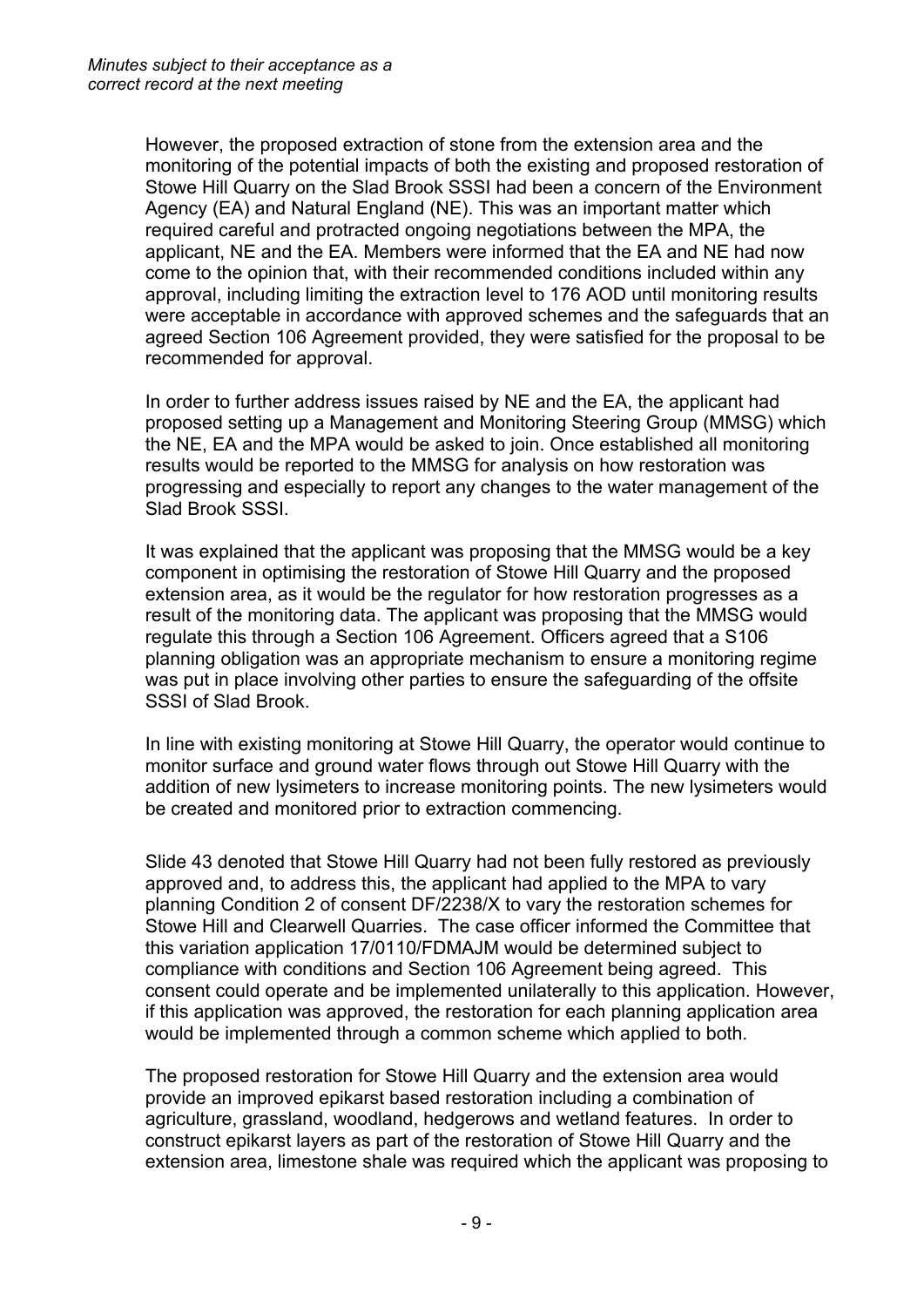source from the extraction of the proposed extension area, as it should provide shale with the same geochemistry as the limestone previously extracted.

Slide 44 showed that Clearwell Quarry only had an approved restoration scheme for the northern part of the quarry. It did not cover the southern half of the quarry where the processing plant was currently located. The proposed development would enable Clearwell Quarry to be fully restored once the plant was dismantled and removed providing an improved landscape and biodiversity gain for the quarry.

If the application was approved, Stowe Hill Quarry, the extension area and Clearwell Quarry would be fully restored within 8 years from the date of commencement of development and would include the removal of the plant in Clearwell Quarry.

Slide 45 showed the amount of schemes that were required to be submitted to the MPA for written approval prior to Development and extraction and in many cases implemented prior to Extraction as approved. The subject areas included:

- Archaeological written scheme of investigation;
- Details and plans of the improvements to the plant in both Clearwell Quarry and Stowe Hill Quarry;
- Details of a wheel wash:
- A scheme detailing transport measures designed to minimise the impact upon air quality in the designated Lydney Air Quality Management Area;
- Detailed methodology and timescale for the translocation of the hedgerow at the new access;
- Dust management plan;
- Noise and vibration mitigation scheme;
- The noise attenuation bund and fence to be constructed as detailed in approved Plans No: 17-01-01 and 17-01-02;
- A scheme for the monitoring of noise levels arising from the Site;
- A scheme for the implementation of blasting at Stowe Hill Quarry;
- A scheme for the monitoring of blasting;
- Details of the location of where topsoil, subsoil, overburden and waste rock extracted from the Extension Area shall be stored within Stowe Hill Quarry;
- A Biodiversity Mitigation and Enhancement Scheme for the Extension Area and Stowe Hill Quarry;
- Arboriculture Method Statement;
- Details of boundary stand-offs of at least 5 metres either side for all retained woodland and hedgerows and a scheme of maintenance to protect them from disturbance or compaction, including from vehicle movements or storage of materials or heavy plant;
- A landscape scheme for the Extension Area and Stowe Hill Quarry;
- Details of the perimeter screening bunds including their location;
- A planting and maintenance scheme for the screen bunds;
- A scheme of water Monitoring for Stowe Hill Quarry and the Extension Area;
- A Pollution, Prevention and Control Scheme: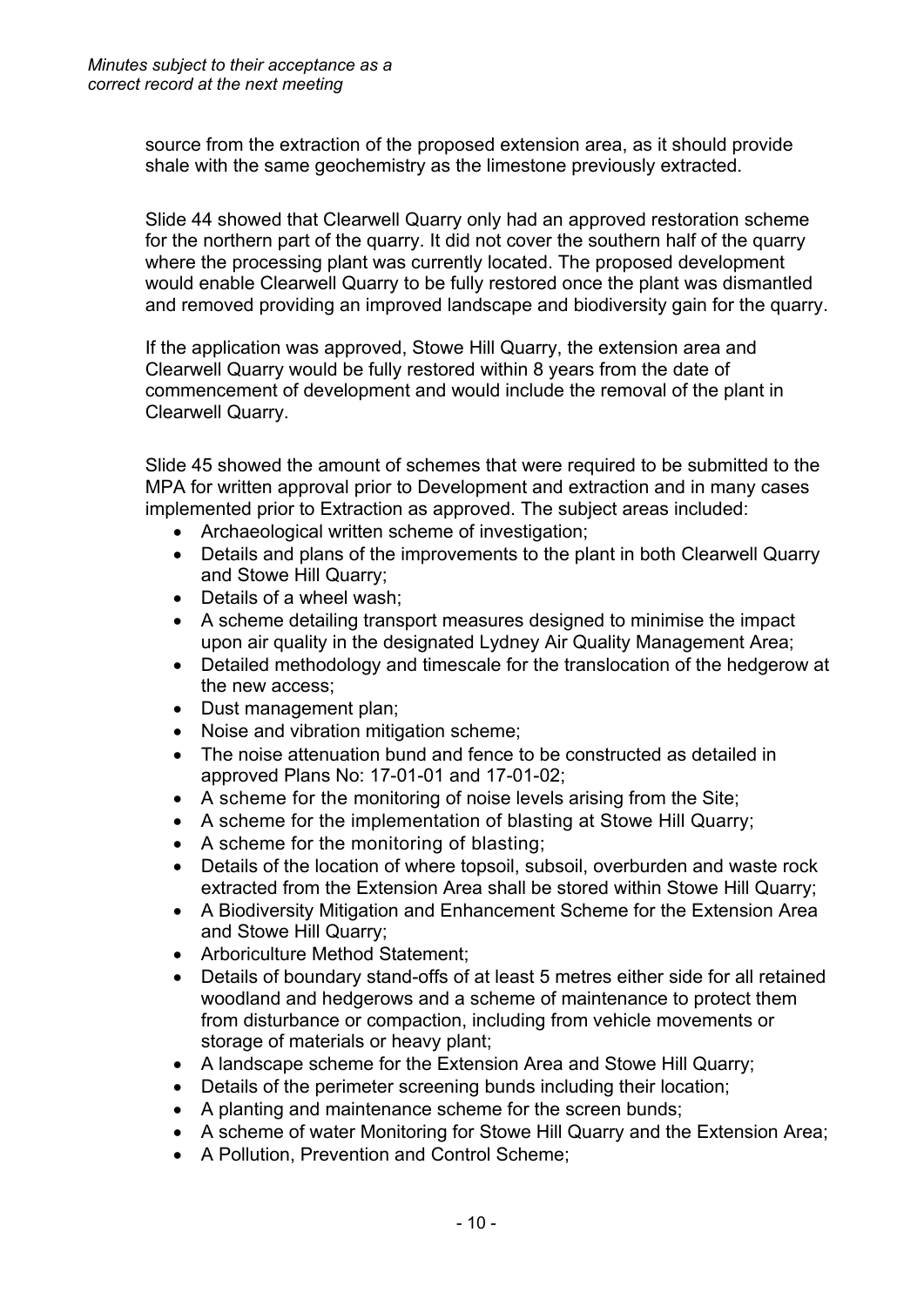- A scheme for the Site Water Management Plan for Stowe Hill Quarry and the Extension Area;
- A plan detailing a comprehensive drainage and lagoon system to be installed to intercept and treat any contaminated surface water run-off from this area;
- A scheme for Epikarst Construction Trials;
- A scheme for the restoration of Stowe Hill Quarry;
- A scheme for the restoration of the extension area;
- A scheme to review restoration works carried out in Stowe Hill Quarry to date and a scheme/phasing plan for the remainder of the restoration works to be completed;
- A detailed Restoration and Landscaping and Aftercare Scheme**.**

It was noted at Slide 46 that, in response to the consultation process including two further EIA Regulation 25 consultations, 271 letters of representation (all objecting) were received in relation to the application and accompanying Environmental Impact Assessment (EIA). These included residents from Stowe, Stowe Green, St Briavels and Coleford. In addition, St Briavels Parish Council, Newland Parish Council, Coleford Town Council, Stowe Green Resident's Association and the Campaign for the Protection of Rural England (CPRE) had all objected.

The main concerns raised from the objections related to the integrity of the Slad Brook SSSI, effects on horseshoe bats, 150m buffer zones, perimeter bund size, the condition of the plant, dust, noise, HGV movements and visual impact, impacts on hydrology, local economy.

Further points raised by objectors included:

- The proximity of the site to the Wye Valley and that the site is worthy of designation itself;
- Impact of blasting damaging property as working will be nearer;
- The loss of light from the proximity of the screening bunds has been raised by the residents of Brick Cottage in their objection;
- Impact on property values;
- Damage to tourism from quarrying (noise, dust and HGVs);
- Need to stop quarrying in the Forest of Dean.
- Unemployment due to the impacts of the quarries development;
- Restoration off Stowe Hill and the extension area and its potential impacts;
- No benefit to community;
- Loss of amenity in quiet rural area;
- Compensation due to the effect of the quarrying; and
- Breach of human rights.

The Committee noted that Forest of Dean District Council objected on the grounds of impacts on landscape character. The Local County Council Member objected on the following grounds:

*"Please record my full support for the position of Newland Parish Council in relation to the Stowe Hill Quarry application. I fully endorse the Parish*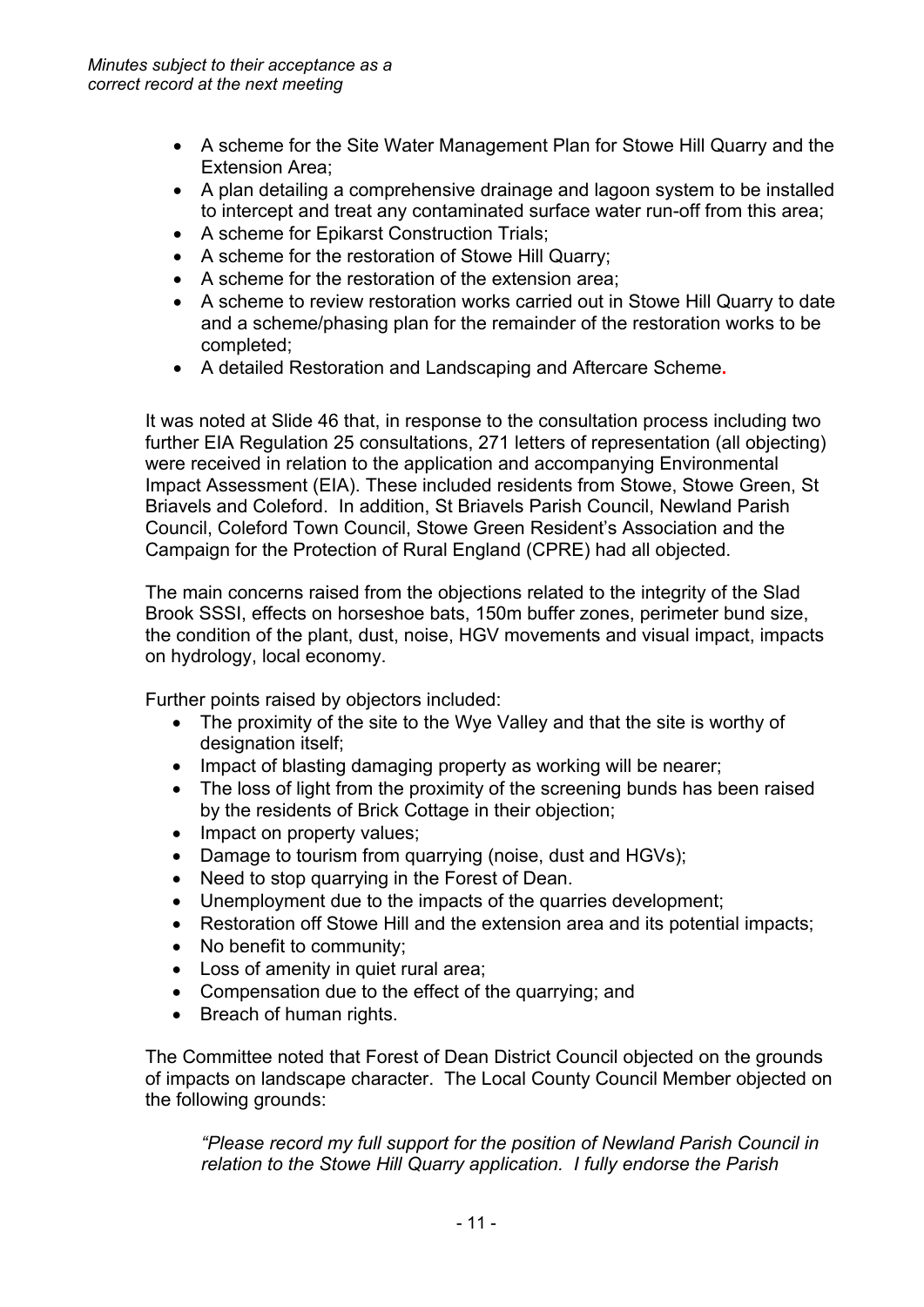*Council response and I firmly object to the application for the reasons therein".*

It was explained that the EA and NE initially objected to the proposal, but after further information was submitted by the applicant, they no longer objected subject to their recommended conditions and a Section 106 Agreement being agreed and signed. The Committee noted that all the objections could be seen in more detail on pages 78 – 88 of the Officer Report.

The case officer explained, that following careful consideration of all the matters raised, Officers were of the opinion that, with the proposed planning conditions in place protecting the amenity of the surrounding area including the Slad Brook SSSI, the proposal would not give rise to any adverse impacts in terms of visual impact, water environment and public amenity or detrimental effect on the surrounding environment and was in accordance with the Development Plan as outlined within the Officer Report.

Prior to the issuing of a consent if approved, a Section 106 Agreement was required to be agreed and signed by all interested parties in order to ensure the monitoring and safeguarding of the Slade Brook SSSI.

Accordingly, Officers recommended that permission be granted subject to the recommended conditions being implemented as approved and that no development shall take place on site until all the pre-commencement conditions have been approved in writing by the MPA and a Section 106 Agreement and been agreed and signed by all interested parties.

The Senior Planning Officer advised the Committee that responses to some Member's questions had been circulated prior to the meeting. He proceeded to run through them:

- *Q1: Do we know what tonnage of crushed rock would be achieved if the extension was limited to 176m AOD?*
- A: No the applicant is still hoping to extract to 170AOD if the monitoring data supports it.
- *Q2: Is 176m AOD regarded as "safe" in relation to the chemistry of Slad Brook or simply "safer" – a bit like the 2m versus 1m distance for covid-19? To date there appear to have been no discernible ill effects on the Brook from quarrying to the 176m AOD level.*
- A: 176 AOD is depth that was approved previously for Stowe Hill Quarry. To date there does not appear to have been any discernible ill effects on the brook from quarrying to the 176m AOD level from the monitoring that has been carried out. Generally a depth of 176 AOD seems to be acceptable to all interested parties.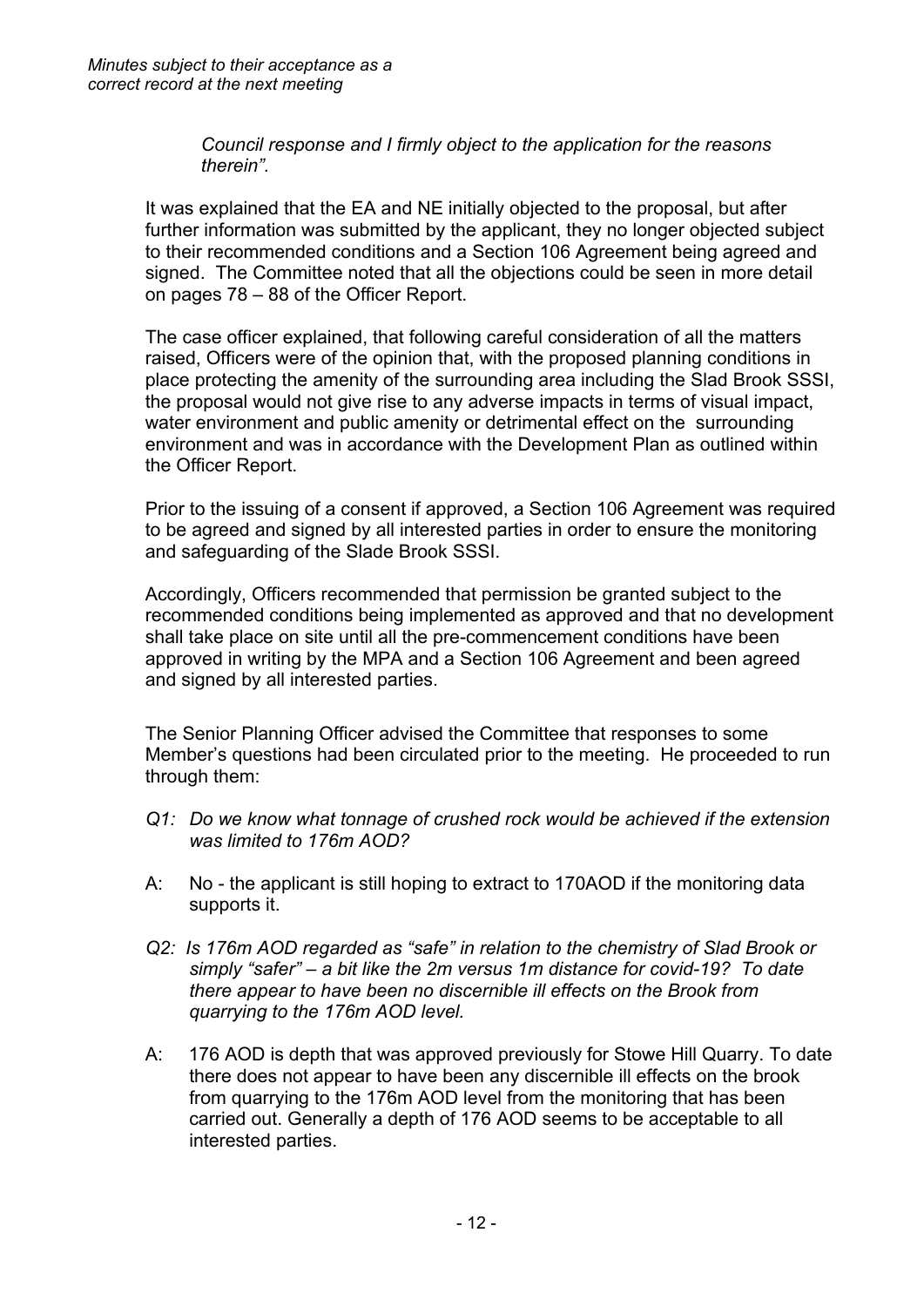- Q3: *Can the Planning Officer advise as to those adjoining Parishes who were given advance notice and opportunity to make submissions when this Application was to be determined?*
- A: From the original consultation, Newland Parish Council & St. Briavels Parish Council were consulted and subsequently consulted again through the Regulation 25 consultations.
- *Q4: Can Professor Gunn clarify his understanding of the conditions in relation to the Water Framework Directive around this somewhat untested model of dealing with the monitoring, dewatering and potential impact on this unique SSSI and watercourse? Would he suggest that should permission be granted a far more regular and robust regime on water quality monitoring should be undertaken given the offsite concerns*?
- A: Prof Gunn advised the Committee that based on his understanding, there was to be no dewatering. He explained that the conditions in relation to the Water Framework Directive were a somewhat untested model of dealing with the monitoring and the potential impact on this unique SSSI and water course. He suggested that should permission be granted a far more regular regime of water quality monitoring should be undertaken.

Professor Gunn reiterated there were no dewatering plans and this had not been considered in relation to the Water Framework Directive. Professor Gunn advised the Committee that he had been asked by NE to look specifically at the impacts on the SSSI and the proposed epikarst construction scheme. He added there was a recommended planning condition that would require the applicant to do one year of testing before any work whatsoever was undertaken in the extension area. So if the Committee were minded to approve the application, the applicant would need to provide details of how they were going to undertake trials to demonstrate that through epikarst construction they would be able to replicate what was happening in the current epikarst in the extension area. If they could then, in Professor Gunn's professional opinion, there was very unlikely to be any further impacts on the SSSI. He referred to a robust scheme of monitoring and explained he was previously very critical, about the monitoring. He explained there had been a marked improvement in the proposals and, having assessed what was now proposed, this should give confidence that any impacts will be detected.

The Chairperson invited the registered speakers to address the Committee. The facilitator recapped the order of the speaker for the benefit of the public watching via YouTube.

# **Mr Tim Hely Hutchinson (Objecting**)

*"My name is Tim Hely Hutchinson. I live at Scatterford, between Clearwell and Newland.*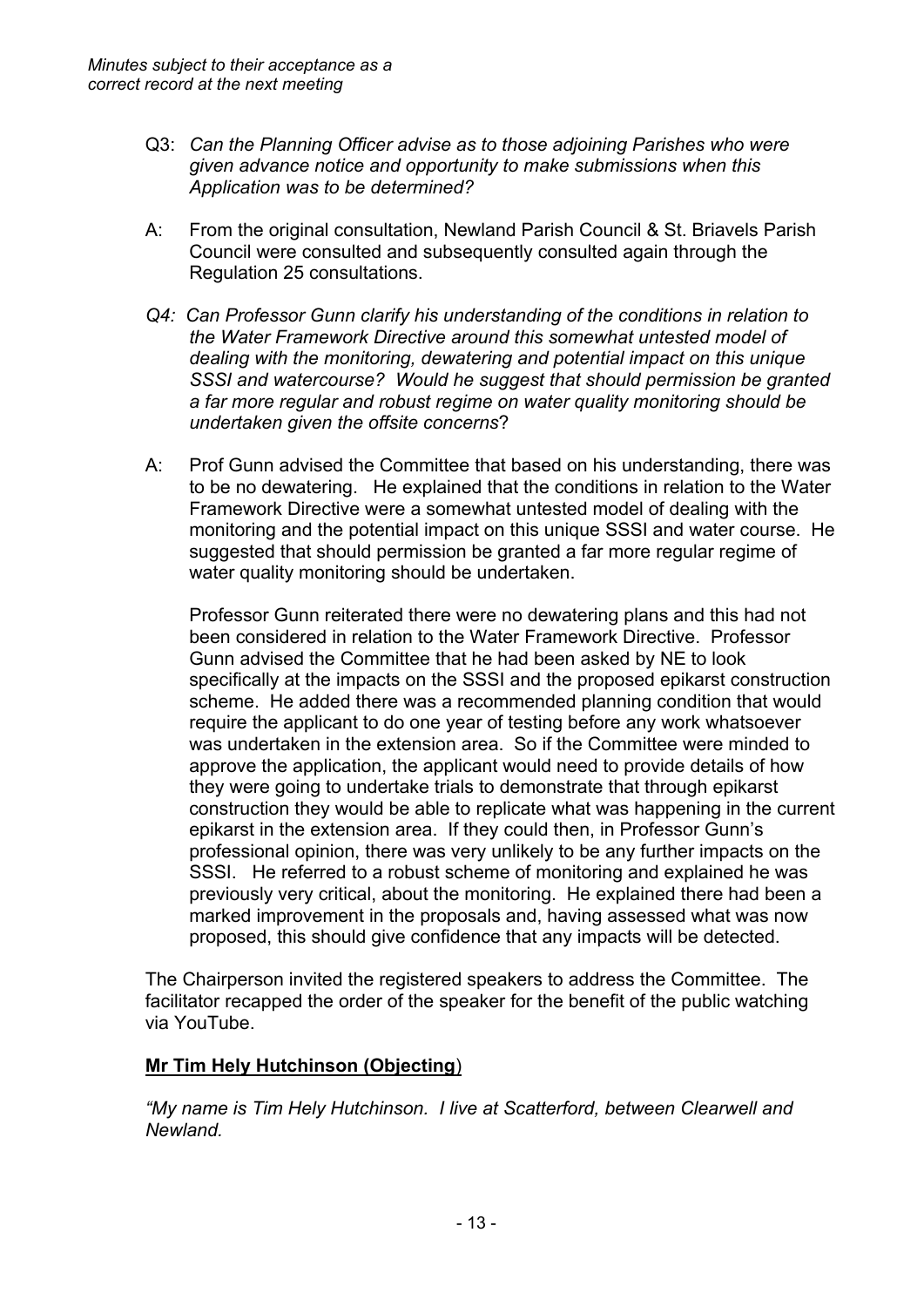*I shall focus on the Application's threat to the Gloucestershire landscape and its blight upon local people.*

*The site Extension would be onto peaceful farmland, forming part of the setting for Bearse Wood and the Wye Valley AONB. Unlike the existing quarries, which are reasonably screened from all but close views, the proposed extension area is in a prominent place that cannot be screened from view. For example, it would be impossible to screen it from the B4228 to and from Coleford past the Orepool Inn.*

*The B4228 is one of two roads that bring in tourists and residents from England and South Wales; the area is the gateway to the Wye Valley. Furthermore, Clearwell Castle and the Clearwell Conservation Area would be much more directly affected than before. To reach Clearwell from the B4228, you would have to drive directly beside the site, close to the centre of Clearwell.*

*Shop House Farm, immediately adjacent to the site, would be ruined by the proposal to build 5–metre bunds around it and conduct quarrying only 150 metres away. The proposed margin of 150 metres is plainly inhuman; no one in this meeting would accept it for themselves.*

*The applicant seeks to belittle the admitted landscape destruction, mostly by reference to restoration plans. But the proposal is not to restore the site to its original form. Only instead to undertake modest filling and planting, as the Applicant admits - and Natural England confirms - that full restoration is impossible.* 

*Please imagine the human impact. Big-scale quarrying was first permitted at Stowe Hill in 1994, with a 20-year time limit. It should be over by now. Then this was extended in 2003 but only for a maximum of 20 years. So, until this Application, local people could reasonably have hoped that their suffering would end soon. Now, there's the nightmare prospect of quarrying until at least 2026 and probably beyond.*

*Enjoyment of nearby woods and fields would be confiscated. The proposal would bombard us with more noise from blasting, drilling, processing and HGV traffic. It would cover cars and gardens with toxic dust. It would harm birdlife and other wildlife. It would endanger Slad Brook, the finest Tufa dam steam in England.*

*One objecting local resident has written:*

*"I have lived with the drone of traffic, the crunching of rock, and the weekly explosions that still rock my house. I have lived with my beautiful countryside views at the back of the house being completely eradicated by huge bunds…. rocky shale mounds covered in weeds. I was promised in 1997 that the 35 acre extension then would be the end of it and I am eagerly awaiting the rural countryside to come back to me."*

*The quarrying around Clearwell has gone on for far too long; this Application threatens more irreversible destruction than ever before, and the site is in ridiculously too prominent and too beautiful a place.*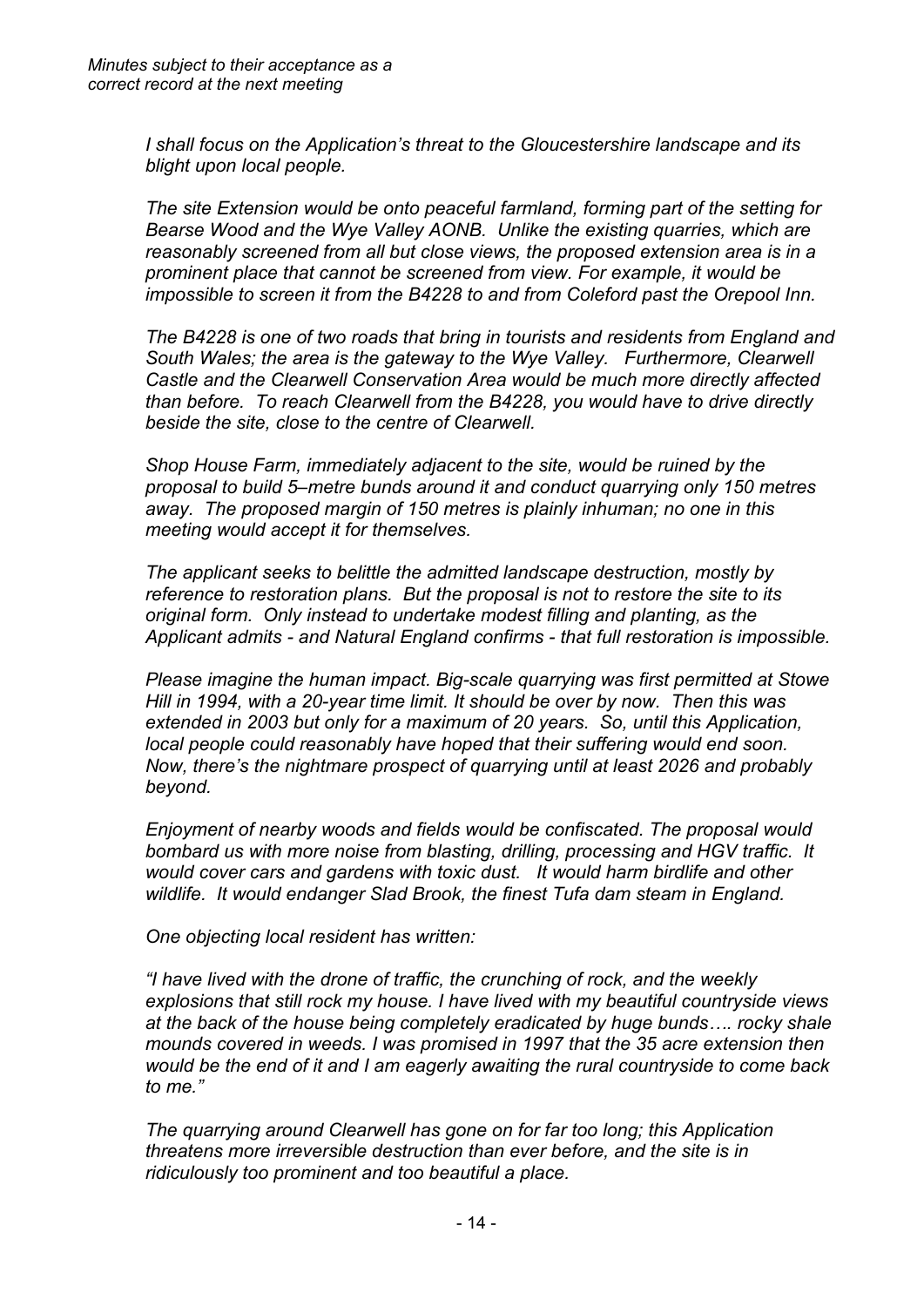*Please do a good thing today and refuse this Application. Thank you."*

## **Mr John James (Objecting)**

*"Chairman, Councillors, as you listen to what I have to say I would ask you to consider whether you would approve this development in your Division.*

*My name is John James. I am a Chartered Engineer with 30 years experience in dealing with all aspects of highway works specialising in Traffic management and Road Safety.*

*The quarry access is onto a C road with a weight restriction in one direction and a journey of ¾ of a mile via a staggered cross road junction with severely restricted visibility before reaching a B road. There are further significant constraints before reaching a Primary Route.*

*The 10 mile route to Chepstow is on a road which is very narrow in places & passes through several villages (two with primary schools). The route to the A48 at Lydney passes a hospital and a primary school, where the road is often reduced to a single lane, only to then reach a poorly aligned T junction where regular queuing and air quality problems occur.*

*The route through Coleford is urban for about 2 miles with a crossroads in Coleford town centre governed by four stage traffic lights. This junction also gives concern in respect of air quality. For those unfamiliar with this area, the situation at Coleford would be comparable to similar junctions at Tetbury, Lechlade or Winchcombe.*

*I would now like to draw your attention to some of the human and social aspects of the proposal in the immediate area.*

*The centre of the village of Clearwell (Population 380) lies within 750 metres of the existing quarry. The village people and businesses have been suffering for many years from the toxic dust, noise and ground vibrations from the quarry.* 

*The extension proposed would bring operations to within 550 metres of the village centre, directly in contravention of the advice in the National Planning Policy Framework paragraphs 120, 122 and 123 which seek to improve the conditions in which people live & work.*

*Paragraph 143 of the Framework is specifically aimed at sustainable use of minerals, and states that "Authorities should….ensure that operations do not have unacceptable adverse effects on human health."*

*There are also individual properties in close proximity to the proposed quarry area. Your Council's adopted recommended distance between a property boundary and a quarry working area is 200m. The normal requirement by most Mineral Planning Authorities is 250m. How can the applicant's proposal of a 100m separation be acceptable? This is in direct contravention of the Human Rights Act 1998.*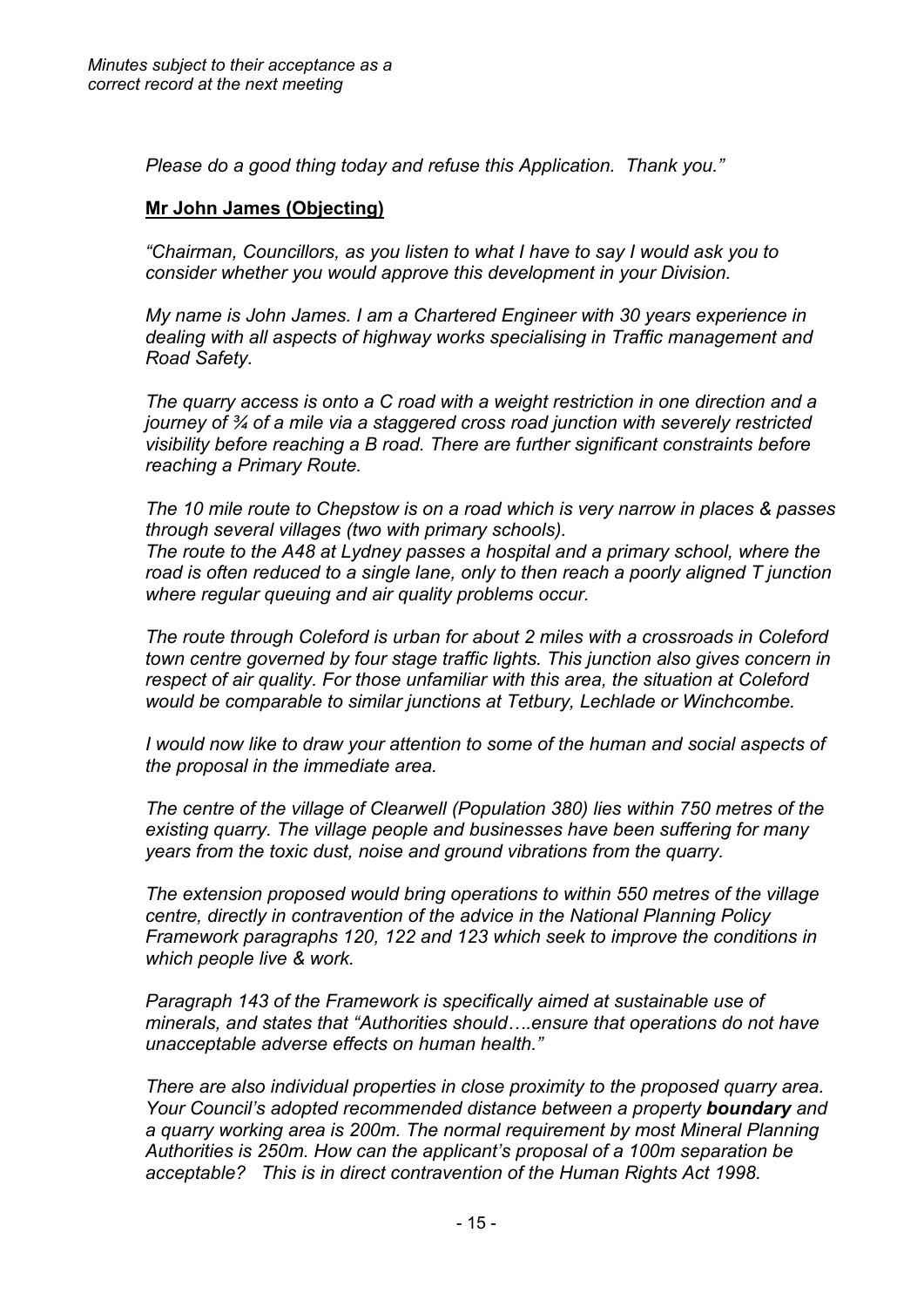*I would contend that there are quarries in Somerset which are able to supply high grade aggregate in a much more environmentally sustainable way. Somerset has a land bank of 41 years and Somerset quarries have a nearby motorway connections with four having direct rail links.*

*What I ask you to consider is "If this was an application for a new quarry at this location with all the access and other problems would you even consider granting permission".*

*Taking into account local, national and European policies I urge you to refuse this application."*

## **Hari Fell (Objecting)**

*"My name is Hari Fell, and along with my husband Colin I run the Tudor Farmhouse Hotel, which is situated in the centre of Clearwell.*

*Tourism is worth an estimated £300 million to the Forest of Dean and Wye Valley. A recently conducted Visitor Survey, carried out by the Forest of Dean District Council found that 79% of visitors chose the area because of the scenery and landscape and 54% because of the peace and quiet. An extension of the quarry as proposed will ruin the beautifully scenic view on one of the main entry points to the Forest of Dean (B4228), as well as disturb the peace and tranquillity of the surrounding area.*

*A decline in tourism to the Forest of Dean would be catastrophic and this is recognised by the District Council, who have prioritised tourism in their recent core strategy, and who have also entered into a partnership agreement with the Wye Valley and Forest of Dean Tourism Association to support the marketing and promotion of the area for tourism.*

*Tudor Farmhouse Hotel is a Grade 2 listed building and incorporates a Site of Special Scientific Interest. We can feel the blasts in the hotel restaurant, and the dust often settles over the property and SSSI. We were supported by the RDPE project administered by DEFRA to increase the quality of our accommodation. This has resulted in us attracting people with a higher disposable income, who are staying longer. This increases the spend in the local area and benefits the economy. How many of these affluent guests will want to visit if they have to drive past a large quarry to get here? How many will return once they are covered in toxic dust?*

*Clearwell Castle is one of the country's premier wedding venues. The owners of Clearwell Castle have further invested in Clearwell with the purchase and refurbishment of the Wyndham. They employ 50 permanent staff and a further 100 during the peak summer season.*

*Puzzlewood has become internationally renowned as a film destination, as one of the locations for Star Wars: The Force Awakens, and more recently the Secret*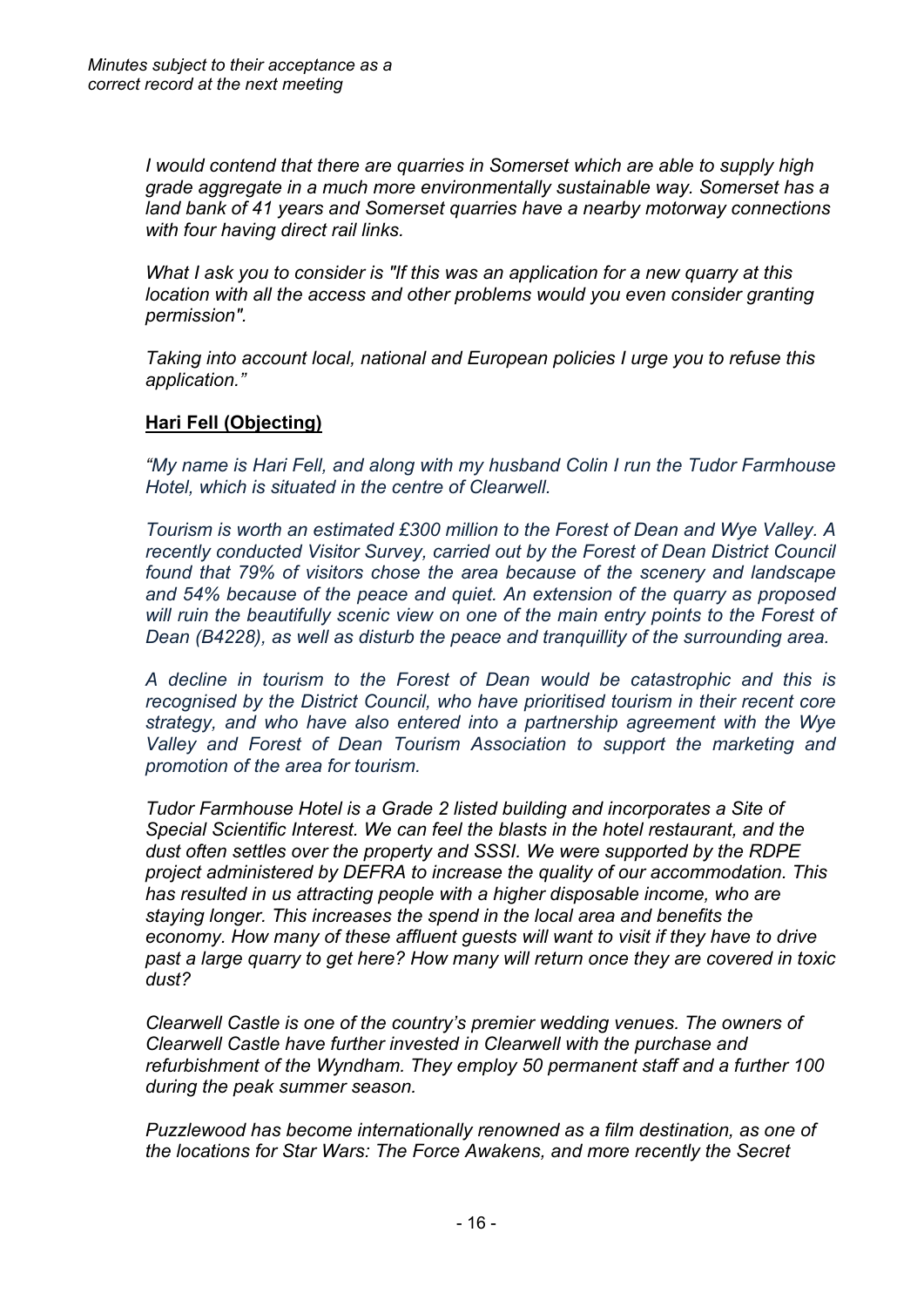*Garden. Film companies are attracted to both Puzzlewood and Clearwell Caves to film.*

*As business owners, we appreciate the value of jobs to the local economy. Breedon Aggregates suggest that their site at Clearwell supports 32 jobs and that this application will only see an additional 4 jobs created. We employ 25 people, all of whom live locally, and between all the tourism businesses in Clearwell itself, over 120 people are employed year round. The number is much higher if you include the other businesses which would be adversely affected by this planning application, such as the pubs on the main road – the Orepool and The Miners at Sling – as well as the tourist attractions of Puzzlewood and Perrygrove Railway, the Forest of Dean campsite, and other businesses in St Briavels.*

*The application states that there would be benefits to the local economy with their employee's spending money locally. Even if they do, the value of this additional spend from 36 employees will be far less than the spend lost from tourists who will not visit the area should this application go ahead.*

*Tourism is the greatest sustainable economic driver in the local economy and it will increase in importance in the coming years, with the continued decline of manufacturing. In the next 20 years, based on current spend, tourism will bring in £6 billion pounds into the local economy, and in comparison the quarry will generate merely £140 million, of which only 5% will remain locally according to Breedon's estimate.*

*The NPPF states that "local businesses should not have unreasonable restrictions put on them because of changes in nearby land use since they were established". Changing Longley Farm to further quarrying will certainly put unreasonable restrictions on several tourism businesses locally.*

*As tourism Minister Nigel Huddleston said last week:*

*Our tourism sector is hugely important - creating jobs, supporting businesses and driving local economies in villages, towns and cities across the country. It is vital that we help the sector bounce back and give it the platform to recover when it reopens.*

*Allowing this application will hinder this incredibly vital and growing sector. We urge the council to reject this application, to protect the 120 jobs employed within tourism in Clearwell."*

## **Mr Chris McFarling (Objecting):**

*"Thank you Chairman.*

*The Slad Brook, as it is locally known, is found in my parish of St Briavels. I speak on its behalf.*

*I and hundreds of people in the local community have objected to these quarry expansion plans for many years now.*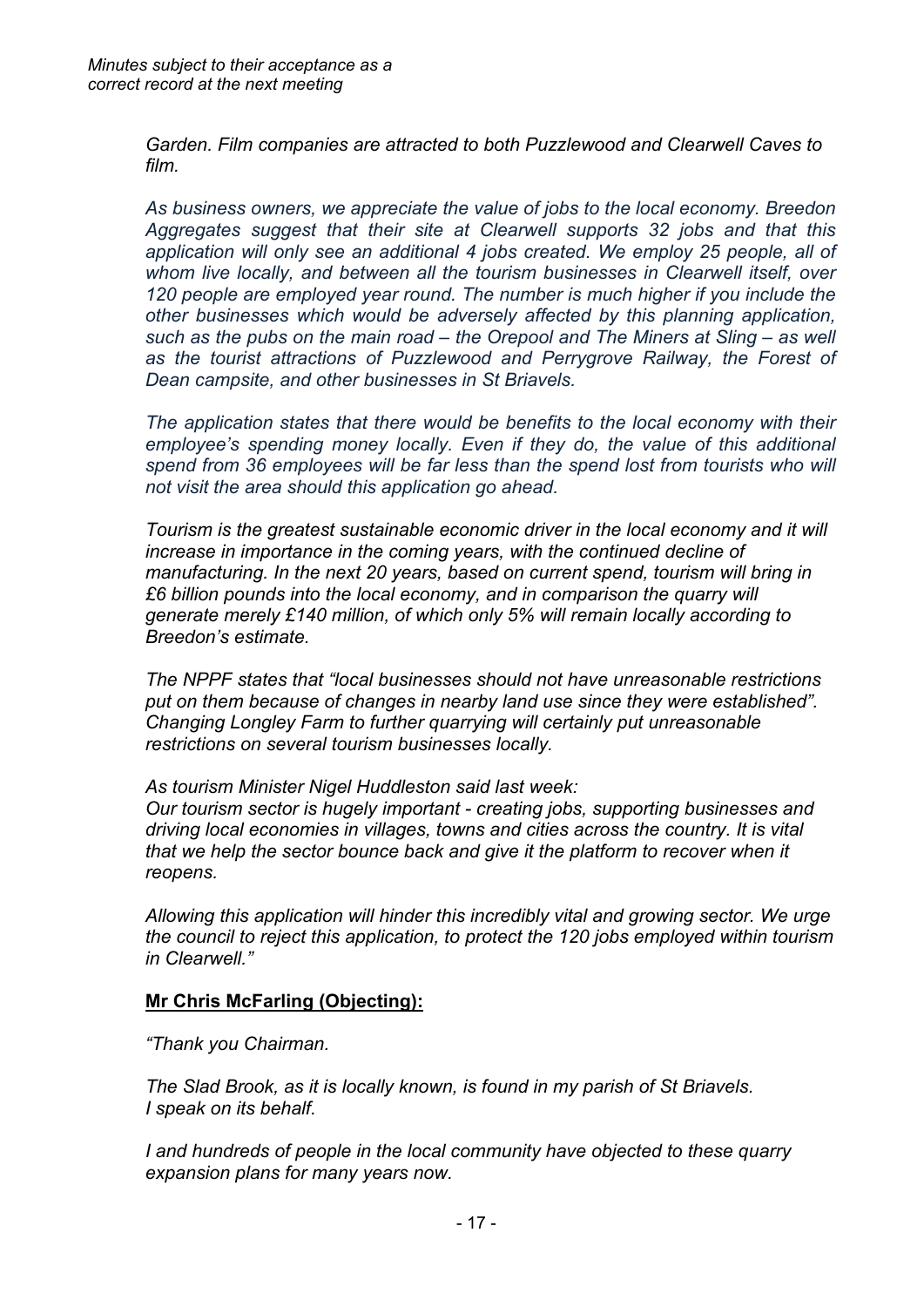*We have petitioned for a stop to the noise and air pollution this quarry creates and the heavy lorries rushing past our village school.* 

*Some parents are considering moving house away from the danger if this application is granted permission.*

*We all understand the need for limestone in construction and concrete production. We're not stupid. There are many sites where this can take place sustainably. But this isn't one of them.* 

*The Slad Brook is internationally important. The site is significant as actively forming tufa dams are rare. Yet this site has approximately sixty of them; forming the longest series of tufa dams in Britain.* 

*A recent report shared with the Environment Agency and Natural England found the Slad Brook to be one of the highest scoring sites for aquatic invertebrate interest in the country.* 

*Cuts in resources has meant this information has not been brought into planning consideration, omitted from the Environmental Impact Statements before you now.*

*Once the limestone has been removed from the catchment, it can never be put back as it was.* 

*Neither the applicant nor the planning authority have sought to even begin the restoration schemes; a critical condition of their current permit. Why haven't past conditions been adhered to, or enforced? Why has no effective, independent monitoring of the environmental impacts taken place? What's going to change with this application? Perhaps this is why our MP Mark Harper has urgently asked the Secretary of State to call-in this application.*

*The objection from the Wye Valley AONB office, to pollution of the Valley Brook aquifer feeding into the River Wye, is of great concern. There is so much more at stake here.*

*This application will remove a critical part of the slow-flow catchment crucial to the survival of the Slad. Removing this huge limestone sponge will lead to desiccation, disintegration and death of its fragile living tufa.*

*Have you walked the short distance from quarry to brook, across the ancient landscape of Stowe Hill?*

*Have you observed the cascading pools and falls, the special fauna and flora, and admired the intricate and beautiful natural architecture of the Slad?*

*Only by knowing what's there can you consider carefully what will be lost to future generations.*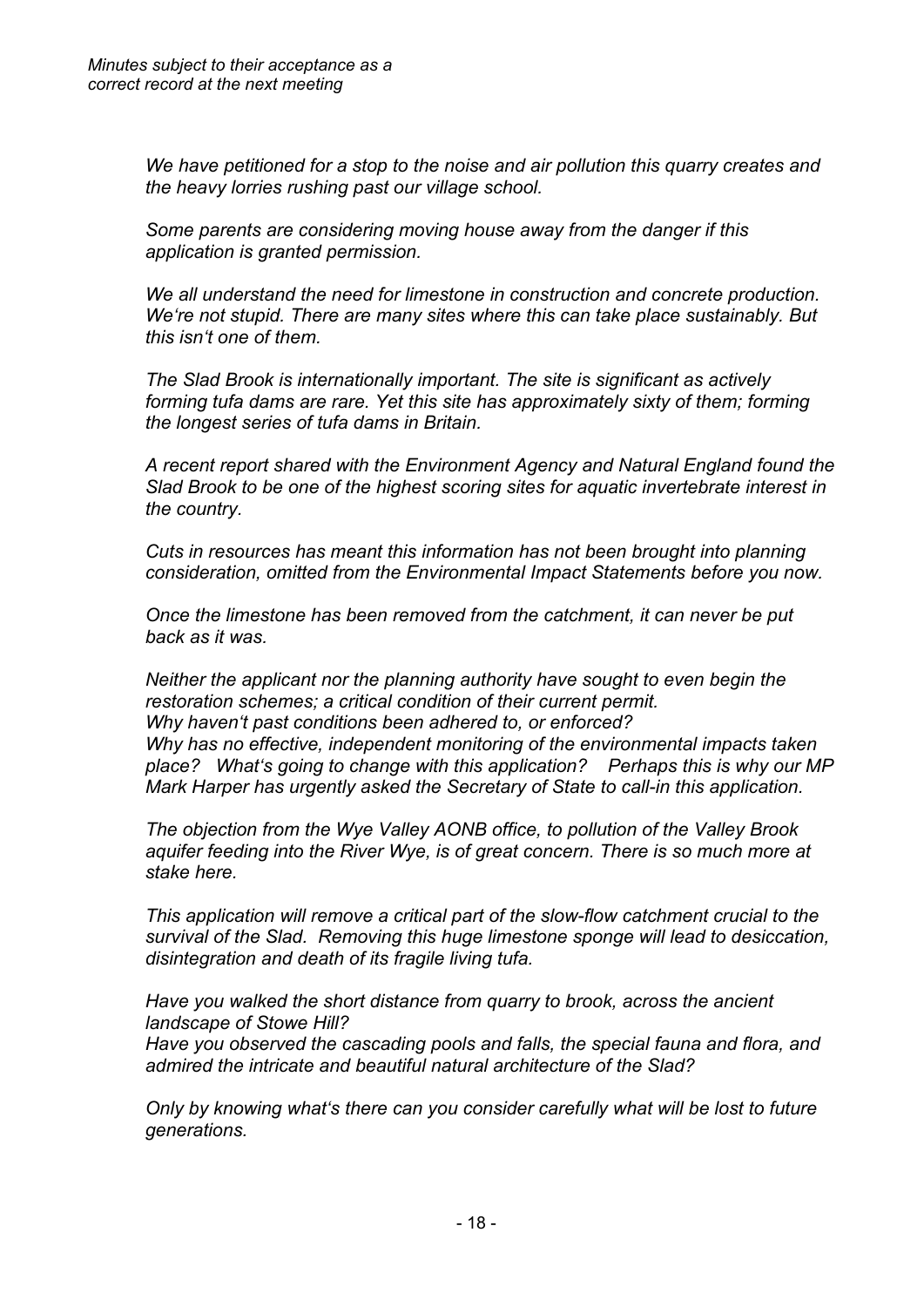*Approving this application will accelerate the Slad's demise, and remove it from that register of Gloucestershire's natural wonders we are supremely proud of.* 

*It will go down on record, regrettably, as an act of gross environmental vandalism.*

*Today you determine the fate of the Slad Brook forever. Millions of years in the making, irreversibly damaged at the press of a button.*

*Despite the immense power the quarry industry can bring to bear to influence and downplay the fate of our natural heritage, we know in our hearts that places such as these have value far beyond the short-term economic gain that could be derived from destroying them.* 

*If ever the precautionary principle were to be employed wisely, it is now. Please refuse this application.*

Thank you."

## **Mr Brian Jones (Objecting):**

*"We live in an uncertain fragile world. Normality has gone and we are faced with an unpredictable frightening future. Incarcerated for 5 months and unable to see friends and family, isolating, shielding, living in fear; of the moment, of the future, for our loved ones.*

*And yet, in the middle of all this uncertainty and fear, why are we bringing such a contentious planning application to committee? Where residents cannot meet to discuss, some have no internet access, and where the councillors are not allowed to see the location, foregoing the opportunity to appreciate the enormity of the current devastation and the tsunami of the future.*

*Why leave the announcement of this meeting, after endless successive postponements, until only 7 days before committee? Why, after 7 years of procrastination, urgently call this meeting during a pandemic so it can only be a virtual meeting, forcing councillors to decide like an episode of Big Brother based on a series of well positioned holiday snaps? It's simply not fair.*

*This application has been allowed to drag on for 7 years, with 3 bites of the cherry. The client has been allowed to park the huge 2nd application, whilst this one is decided. A planning 'sprat to catch a mackerel'. Unsurprisingly, these applications have drawn over 1200 written objections from worried, fearful residents.*

*Quarries are finite, they have a life. In 2003 the GCC promised residents that this quarry would finish at the head of this valley, the visual tipping point. A promise broken and the visual impact doomed.*

*The devastating visual nightmare of this planning extension, which will blitzkrieg a tourist route into the Forest is enough to warrant refusal on its own. Yet, this Area of Outstanding Natural Beauty bordering the application landscape is one*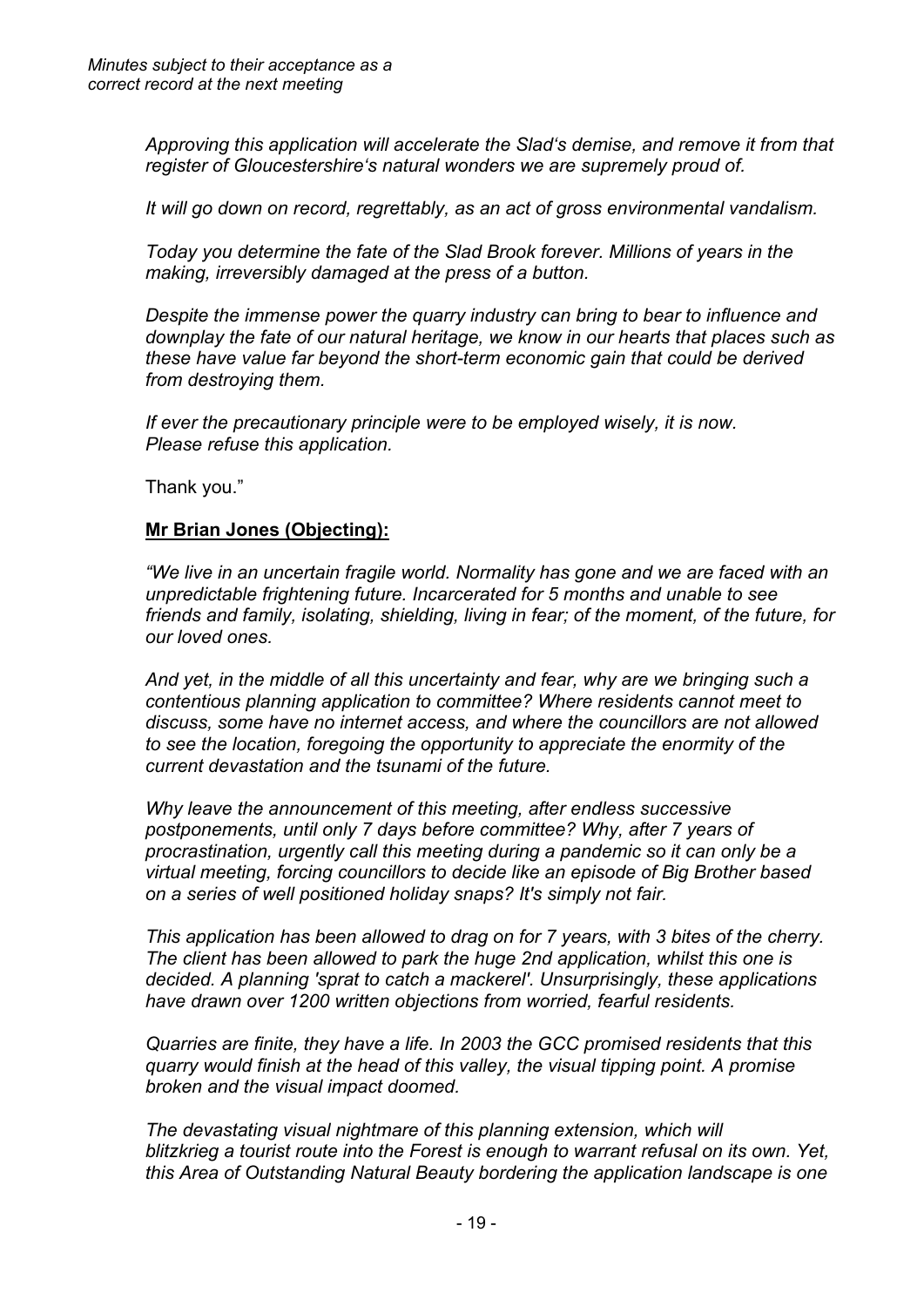*the councillors have not had the opportunity to view, to experience, to feel, to admire, and then appreciate the planned destruction.*

*The "Highly Likely" destruction of Slad Brook, one of the UK's most important SSSI's is sacrilege. Despite Natural England and the Environmental Agency objecting on ALL Three applications, then subsequently a questionable last minute change of mind, in a secret closed door meeting.*

*The client did not do a required public presentation of this application and they rejected numerous requests to meet the Parish council to discuss.*

*An Ombudsman investigation acknowledged serious breaches of noise and dust at local residences. The district and county council are well aware of these due to the 1,000+ formal complaints. BOTH have admitted they have been unable to police and enforce these issues due to ambiguous conditions, lack of resources, lack of budget, and council distance from the quarry, thus these THREE Statutory Nuisances have never been enforced, nor are they fixed in this application.*

*The daily copious dust, is respirable silica, already reaching Clearwell and Sling; two villages with a primary school and large retiree population. It is this danger that creates the most fear in local residents. NOTHING in this application fixes this danger. SO….This application leaves more questions than it answers, which is why it has lasted 7 years. And those questions have still NOT been answered, yet it's deemed to be a good time to steamroll the application through now, URGENTLY.*

*The Precautionary Principal states that "When activities may lead to morally unacceptable harm, actions shall be taken to avoid or diminish that harm. If it is threatening to human life or health, serious and irreversible, unhealthy for future generations, or imposed without adequate consideration of the human rights of those affected. "it is better to be safe than sorry".* 

*This application creates more questions and long term dangers, than it answers. So it is asked of you to please; think as a resident, a family member, and take action now to stop this carnage and protect this beautiful corner of Gloucestershire and its residents. Thank you"*

# **Mr Ben Richardson (Supporting):**

*"My name is Ben Richardson and I am Clearwell Quarry's Quarry Manager.*

*I am speaking to you today for myself and the other quarry workers, who could not make it today, to support the planning application so that our jobs can be saved.*

*I live in the Forest of Dean and have strong family ties to Clearwell and surrounding area, having spent all of my life in the area.*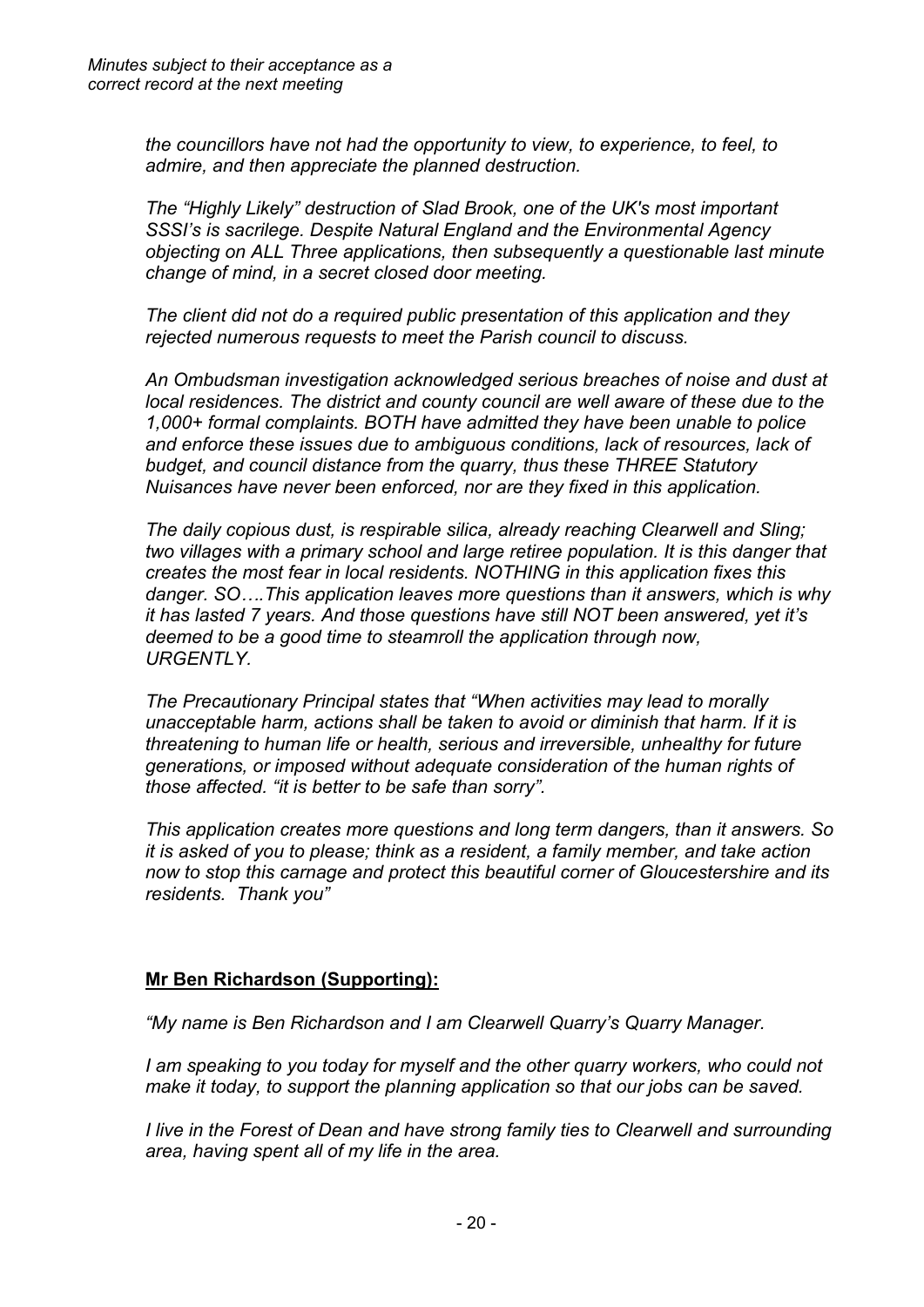*I have worked for Breedon since 2013 and for the previous owners before that.*

*In total have spent 21 years at this site which is all my working life.* 

*I started with a 4 year apprenticeship and have worked my way up to become the quarry manager.*

*My roles include day to day operation of the site and compliance with Health and Safety, Planning Permissions and environmental legislation.*

*I am the first point of contact at the quarry should there be a complaint.*

*There is only one persistent complainer who only moved near the quarry in 2014.*

*Nevertheless every complaint we receive is fully investigated and any problems are fully dealt with promptly.*

*It is extremely rare that complaints are received from anyone else. Our nearest other neighbours, whose back gardens look into the quarry, have never complained.*

*You will have heard today from others urging Members to refuse the planning application and have seen allegations that Clearwell Quarry causes pollution and has a poor track record of environmental compliance.* 

*This is simply not true! For example, Breedon Southern Ltd and Clearwell are ISO14001 accredited.*

*This is a National and European Accreditation Scheme that requires strict adherence with rigid standards to ensure that the environment is not negatively impacted upon.*

*Compliance with these standards are independently assessed whilst there is a requirement to make continuous environmental improvements.*

*If the allegations about the quarry's performance were correct then we would not be able to retain this Accreditation.* 

*In addition Members will be aware that its own Officers carry out regular visits to the quarry to check compliance with planning.*

*As part of Breedon's commitment to environmental improvement, they have recently employed a 'Head of Sustainability'.*

*I am proud of this new role as it will ensure even greater focus on reducing impacts and minimizing the carbon impact of our operations and their contribution to climate change.*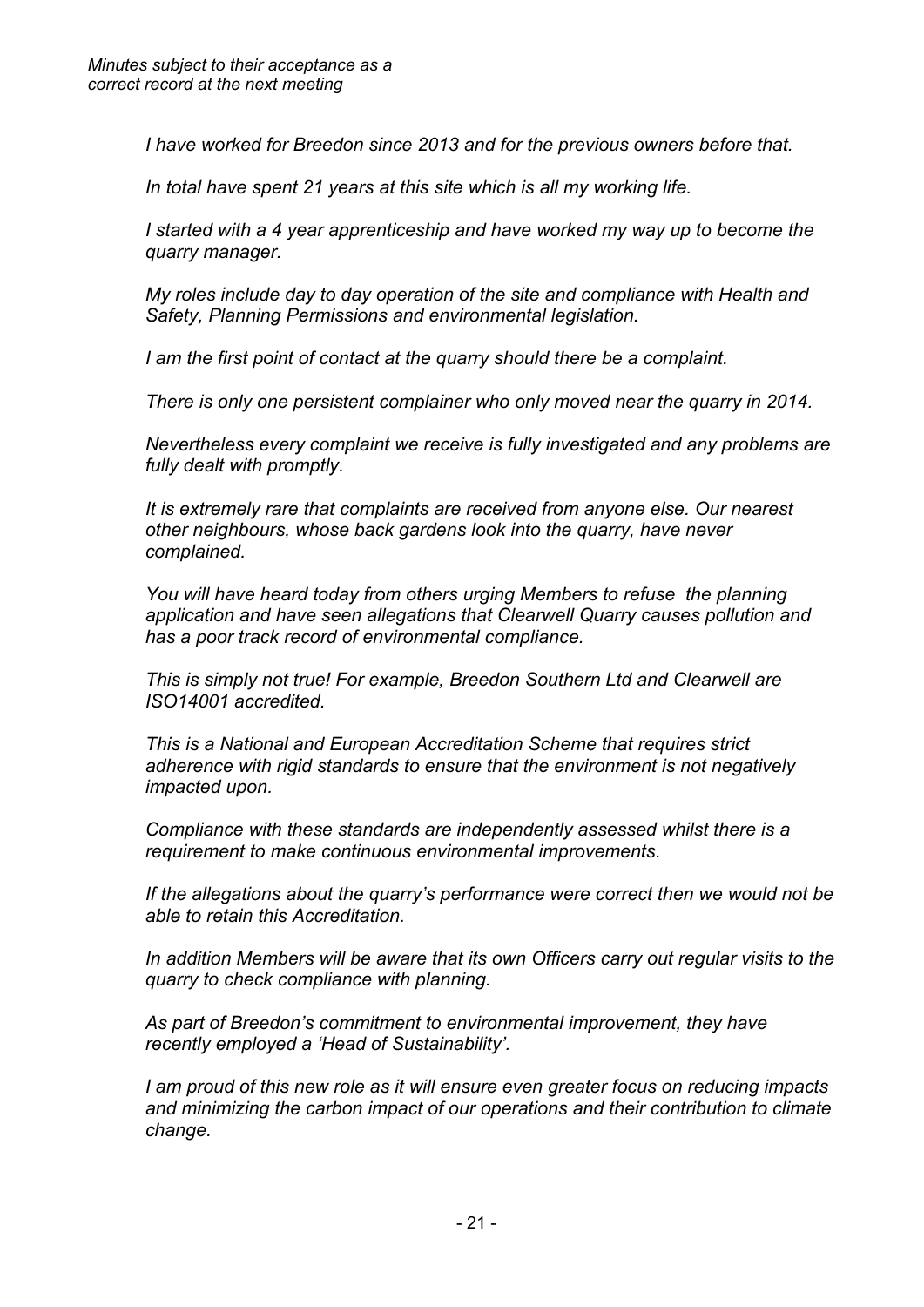*Like many of my work colleagues at Clearwell, I rely on my job to support my wife, three children and to pay the mortgage.* 

*Should planning permission be refused today, the quarry will be forced to close and the harsh reality is that I will become a casualty and face redundancy.*

*Notwithstanding the present economic uncertainties caused by Covid and the likelihood of recession, in my view it would be unwise for Clearwell to close as it will undoubtedly result in significant negative local economic and employment impacts.* 

*I also fear that it will be extremely difficult to find another job in the quarry industry which like me and many of my colleagues has been the sole focus of my career.* 

*I therefore respectfully request that Members should vote that planning permission is granted today thereby securing the jobs of my co-quarry workers as well as providing economic stability for the area."*

### **Mr Mike Wrigley (supporting):**

*"My name is Mike Wrigley and I am the assistant quarry manager at Clearwell.*

*My roles include day to day running of the quarry, ensuring a high standard of Health and Safety and environmental compliance.*

*The main part of my job is to ensure that the operatives are doing their job without impact to the environment or each other.*

*I live within 4 miles of the quarry and my wife has strong family ties and connections in the Forest being a 5 th generation Forester.*

*I support 2 children and the wife with this job and have a mortgage to pay.*

*My children use the local schools and facilities and my family are most definitely part of the community.*

*I feel very angry when there are mischievous allegations made about the quarry's environmental performance.*

*The last thing that I want as a local is anything taking place which will damage my own back yard.*

*These allegations are spurious and without any substance.*

*If planning permission is not granted today, I will be made redundant when the quarry closes.*

*This will have a devastating effect on my family, as there are few job opportunities in the Forest, let alone in the quarry industry.*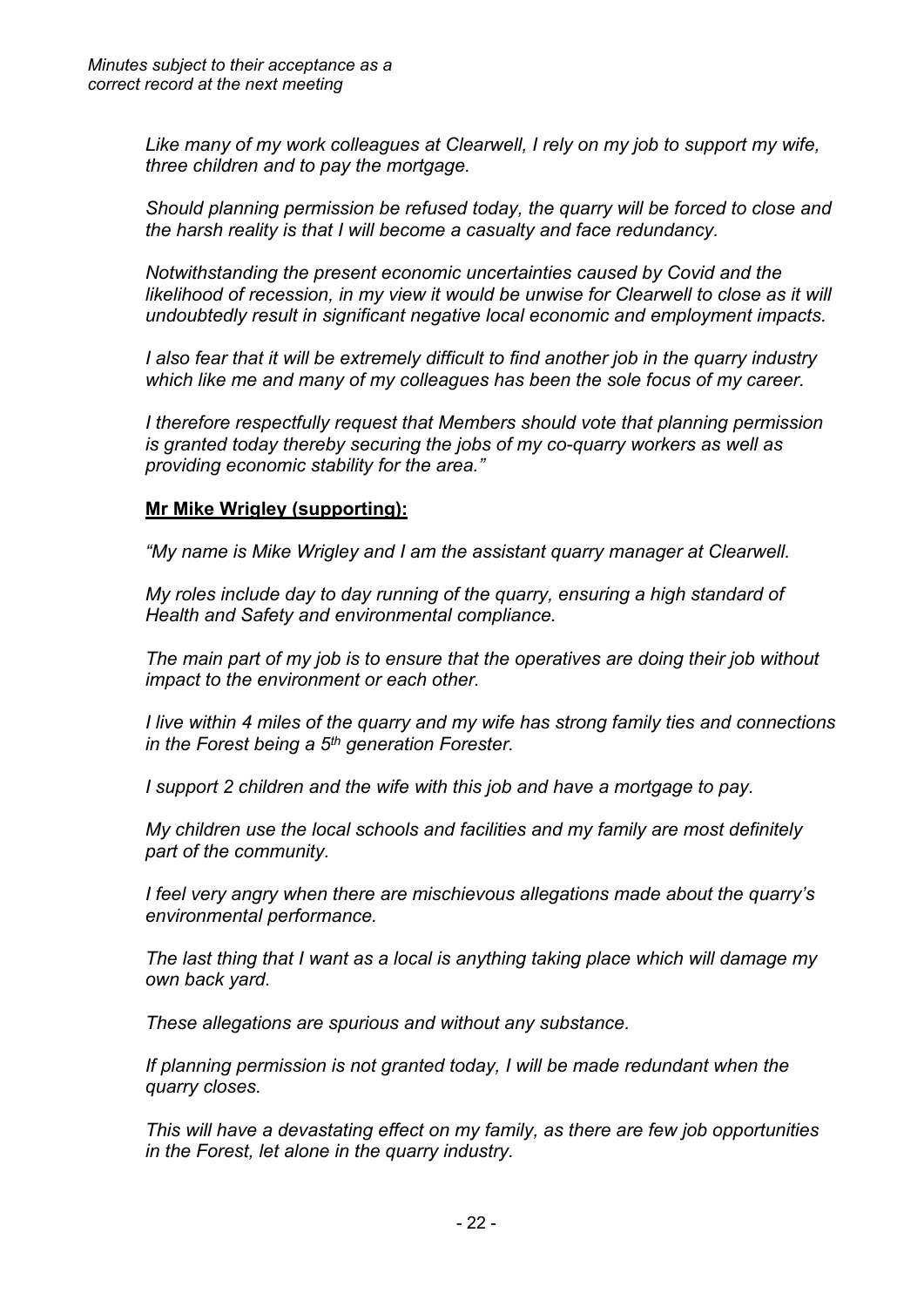*As a local I see the clear local economic benefits Clearwell provides including good quality jobs, use of local tradesmen and spending in shops and local services.* 

*'My' quarry also supplies a much needed supply of high quality aggregate products which can only be found in the Forest.*

*With the recognised need for this quarry extension in your new mineral plan, it seems to me that it would be illogical for Members not to grant planning permissions for the extension.* 

*Thank you for providing me the opportunity to speak today."*

## **Mr Kevin Morgan (Supporting):**

*"My name is Kevin Morgan and I am the concrete batching plant supervisor at Clearwell Quarry.* 

*I am a 5 th Generation Forester.*

*I live in Cinderford and have worked at Clearwell Quarry for 11 years. Before this I ran my own local transport business.*

*My job has allowed me to support my wife, 3 children and now grandchildren.*

*If the quarry closes, I will lose my job and fear that it will be very hard to find another job in the Forest - especially in quarrying as these jobs are scarce.*

*My family and I therefore fear for our future should the quarry close.*

*I take great pride in my job, and as a Forester the environment I work and live in.*

*It is upsetting to hear accusations about the quarry creating impacts which are simply not true.* 

*We work extremely hard and are highly regulated to ensure that impacts do not occur.*

*For example, the concrete plant operates under a LAPPC Permit which controls dust.*

*I would like to point out that we supply mostly local businesses with an affordable supply of high quality concrete products.*

*We also supply local organisations and charities such as Clearwell Primary School, Lydney Ruby Club and Clearwell Caves. We often supply concrete to local charities free of charge.*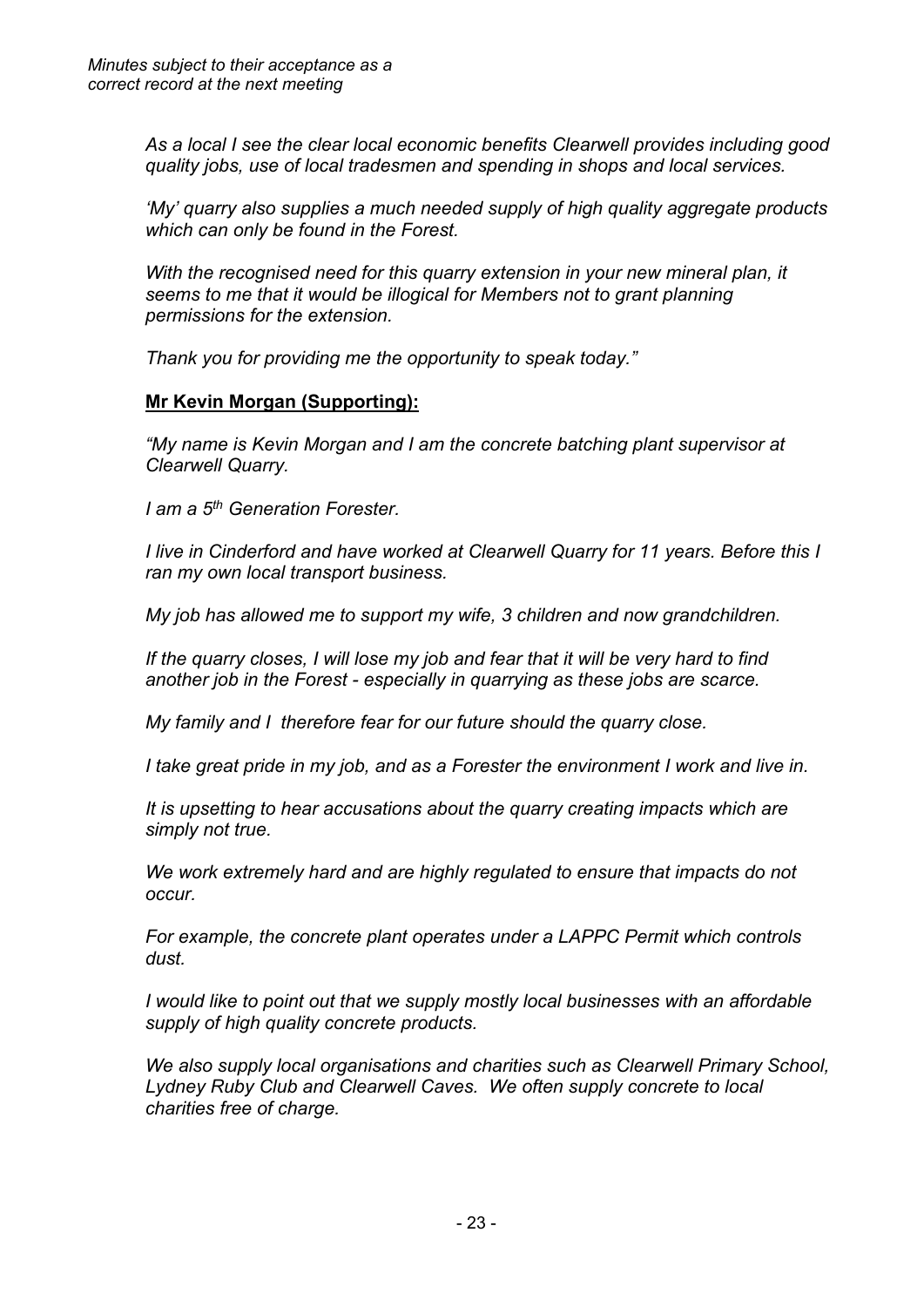*If we were to close, concrete would have to be imported from elsewhere which will result in an increase in lorry movements from outside of the local area and an increase in the cost of concrete products.*

*This will negatively impact on the local community and its economy.*

*I hope that Planning Permission is granted today so that the quarry can stay open without further job losses and I can keep my job.*

*Thank you for letting me speak."*

#### *Mr Lyndon Edmonds (Supporting):*

*"Thank you for letting me speak.*

*My name is Lyndon Edmonds and I work as a Quarry Operative at Clearwell.*

*I have lived in the Forest all my life and have been working at this quarry for 38 years.*

*I mainly operate an excavator which is the most common plant used at the quarry.*

*During my working life I have seen many great improvements in plant operation and working practises to noise and dust so that they do not impact on the local residents or machine operators.*

*In the last 10 years, the plant I operate has become much quieter and we have successfully developed working practises to reduce drop heights to control dust.* 

*The other operators at the quarry and I take great pride in our work and are committed to working in ways that do not impact on the environment.* 

*After all, why, as locals, would we want to cause any damage to the area we were all brought up in.*

*I therefore do not recognise the objections that the quarry creates problems with noise and dust.*

*In an area such as the Forest, where good employment is hard to come by, I feel lucky to have worked at the quarry and to have a well-paid job. This has allowed me to support and bring up a family within the local community.*

*I am sure that you can understand my concern for myself, my family and other quarrymen if Clearwell closes and more jobs are lost.*

*It would also be a great shame that others will be denied the opportunities that I have had to work hard for if the Quarry closes.*

*I therefore hope that planning permission is granted today."*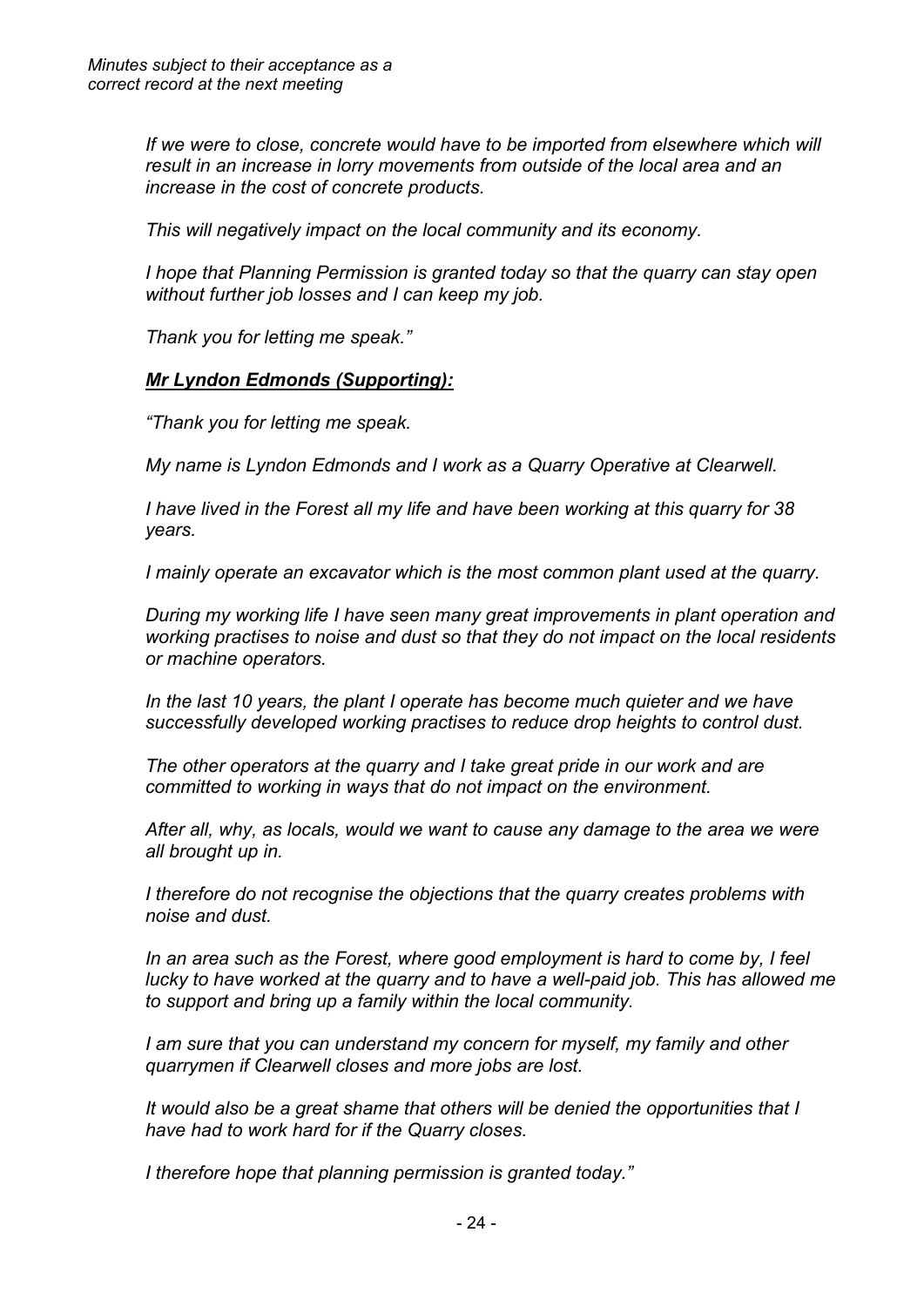## *Mr Nick Dunn (Agent):*

*"My name is Nick Dunn and I am the Planning Consultant for this application.*

*There is a clear recognition in mineral planning policy that minerals can only be worked where they are found.*

*In Gloucestershire, the hard rock aggregate from Clearwell can only be found in the Forest.*

*There is an identified need in Gloucestershire for aggregates from the Forest and the Government requires maintenance of a 7 year land bank.*

*The extension to Clearwell is located in an area allocated in the Mineral Plan adopted in March 2020, to contribute towards this land bank.*

*Its allocation followed an extensive and lengthy review of alternative options in which it was evident that the County's requirements for this mineral could only be met from extensions to quarries in the Forest.*

*It was also recognised that the two other quarries in the Forest do not have the reserves, or the ability, to increase production within acceptable environmental constraints, to compensate for the loss of Clearwell.*

*New green field sites were also considered, but their development would have greater environmental impact than extending Clearwell.*

*In the absence of this extension, the only feasible alternative is to import aggregates from outside of the county.*

*This will significantly increase HGV movements and the emissions associated with climate change. This is not an environmentally sustainable approach.*

*Refusing Planning Permission will therefore:*

- *undermine the new Mineral Plan*
- *result in a shortfall in the land bank; and*
- *result in a less sustainable supply of aggregate.*

*The application in front of you today is a result of 8 years of environmental study.*

*As recognised by your Officer and their Advisors:*

- *all environmental impacts have been reduced to an acceptable minimum;*
- *can be controlled by planning condition and legal obligation; and*
- *are wholly compliant with Planning Policy.*

*I therefore respectfully request that planning permission is granted today.* 

*I am available to answer any questions should they arise."*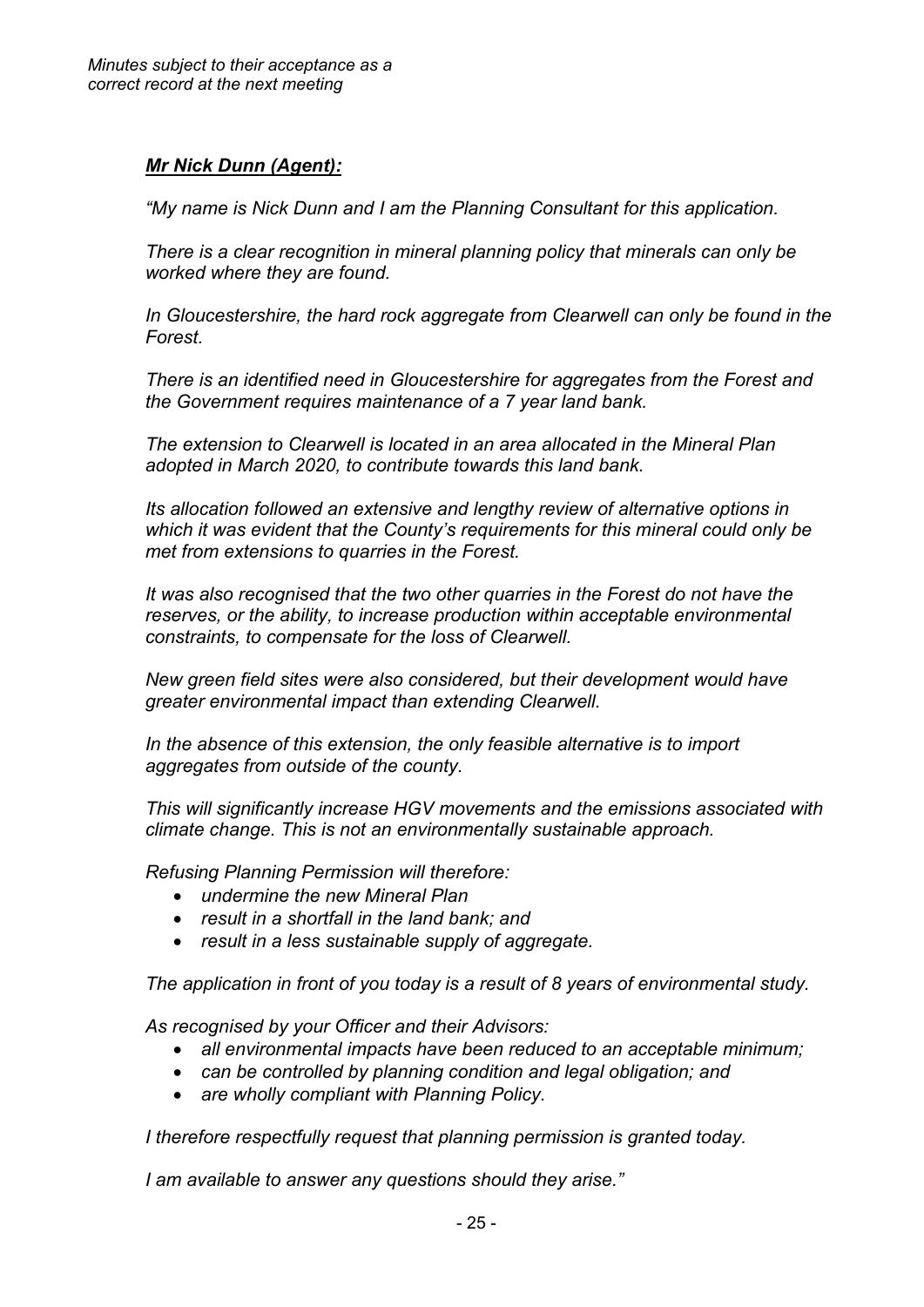## **Mr Mike Young (Applicant):**

*"My name is Mike Young and I am Head of Land & Mineral Resources at Breedon Southern Ltd, the largest independent aggregate Company in the UK.*

*Clearwell Quarry has been operating since the early 20th Century with its modern development starting in the early 1980's.*

*Breedon acquired the quarry in 2013 from Marshals plc - a Company who specialised in natural stone and landscaping products and not construction aggregates.*

*When Breedon assumed management control of the quarry it was evident that the plant and machinery had been poorly maintained due to lack of capital investment. Not only was the production inefficient but the neglected plant and machinery was causing unnecessary release of dust, increased noise and consequential complaints from our nearest local resident.*

*Breedon have since worked hard to maintain and update all plant and machinery with a capital cost in excess of £640,000 spent to date and to train its staff to successfully control and mitigate these impacts for our neighbours and the surrounding natural environment.*

*In addition, there are extensive commitments made in the planning application to undertake further environmental improvements to the plant and advanced restoration of the previously worked out quarry areas. This commitment to invest is only possible however if the planning permission is granted for the extension today.*

*This planning application represents the culmination of over 4 years discussion and dialogue with Officers from the MPA and other statutory bodies including NE and the EA. Over that time the application proposals have been modified to address concerns raised with a consequential reduction in the proposed mineral extraction area.*

*Before the recent exhaustion of mineral reserves at the quarry Breedon employed 36 staff mostly made up of local 'Foresters'.*

*Due to the length of time it has taken to determine this application 11 of our colleagues have unfortunately already been made redundant. Those remaining colleagues will regrettably also be made redundant if planning permission is not granted today.*

*As you have heard each of our colleagues have a name, a family and a real life story with real consequences. If planning permission is granted, then Breedon will return to full employment and as a result maximise our contribution to the local economy.*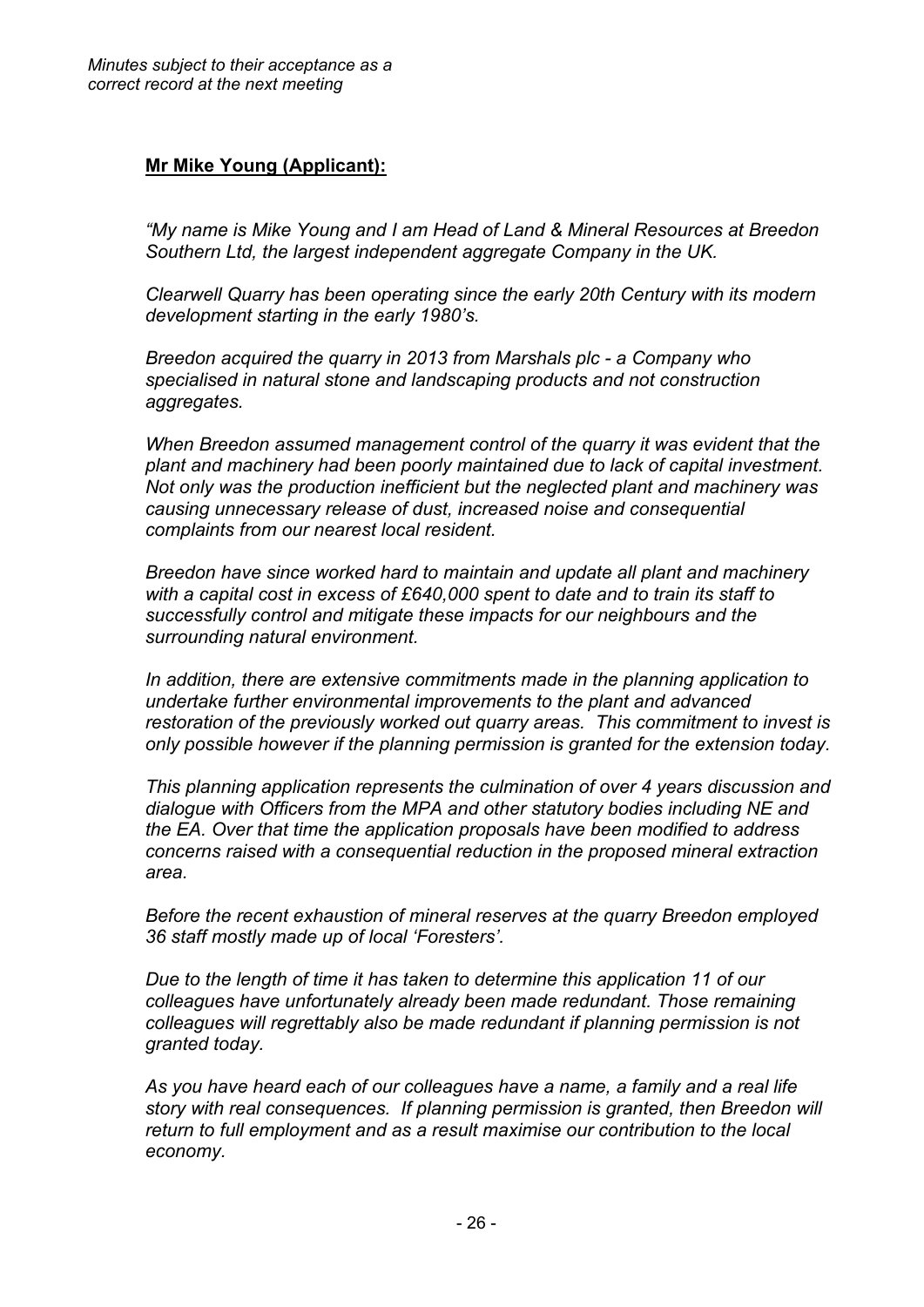*I would also like to echo what James Cousins said a few minutes ago in that communities and environmental protection is at the heart of everything we do at Breedon. We are for example ISO14001 Accredited. This is a family of standards relating to environmental management which seeks to continually improve our environmental performance. We are also keen to develop our 'Good Neighbour Commitment' here at Clearwell quarry.*

*To reduce our carbon footprint further and contribute to our climate change objectives we are in the process of replacing all our HGV Fleet to comply with the Euro VI engine standards and FORS silver compliance.*

*In recognition of the need for this mineral as designated as 'Preferred Mineral Site' in your local mineral plan together with the local economic and environmental benefits which the extension will provide, I urge you to approve this planning application today as recommended by your planning officer.*

*Thank you for the opportunity to speak and I would be pleased to answer any questions you may have."*

# **Mr Richard Crighton (Newland Parish Council):**

"*Councillors, you are required to consider this application based on national and local planning policy, relevant legislation and with the benefit of advice from experts in their respective fields, of which we have provided an abundance. My comments focus on the Slad Brook SSSI.*

*The SSSI citation by Natural England states "Slad Brook is nationally important for its active tufa-forming stream system; it forms the longest series of tufa dams in Britain (700m)".*

*Newland, St Briavels and West Dean Parish Councils & Coleford Town Council have all OBJECTED to this application supported by the three hydrogeological reports which Newland Parish Council commissioned. They conclude that: "the proposed extension to the limestone quarry at Stowe Hill is considered to be unsustainable due to potential medium impacts on the Slade Brook SSSI".*

*Prof Gunn, the world's leading expert on Tufa dam's states in his report that "The proposed extension area is in the catchment of the Slad brook springs. Quarrying in this area would pose a very serious risk of damage to the tufa system in the SSSI. The measures proposed to mitigate against that risk are inadequate and unproven. "NE & EA (29/6/18) both originally objected to this proposal, quote "As submitted we consider there is a high risk that it will damage or destroy the interest features for which the SSSI".*

*Following 'closed door' discussions between the applicant and both these authorities, from which we were excluded, they modified their responses to "We consider that there is still uncertainty, resulting in concern regarding unproven methods of restoration", thus confirming Prof Gunn's concerns.*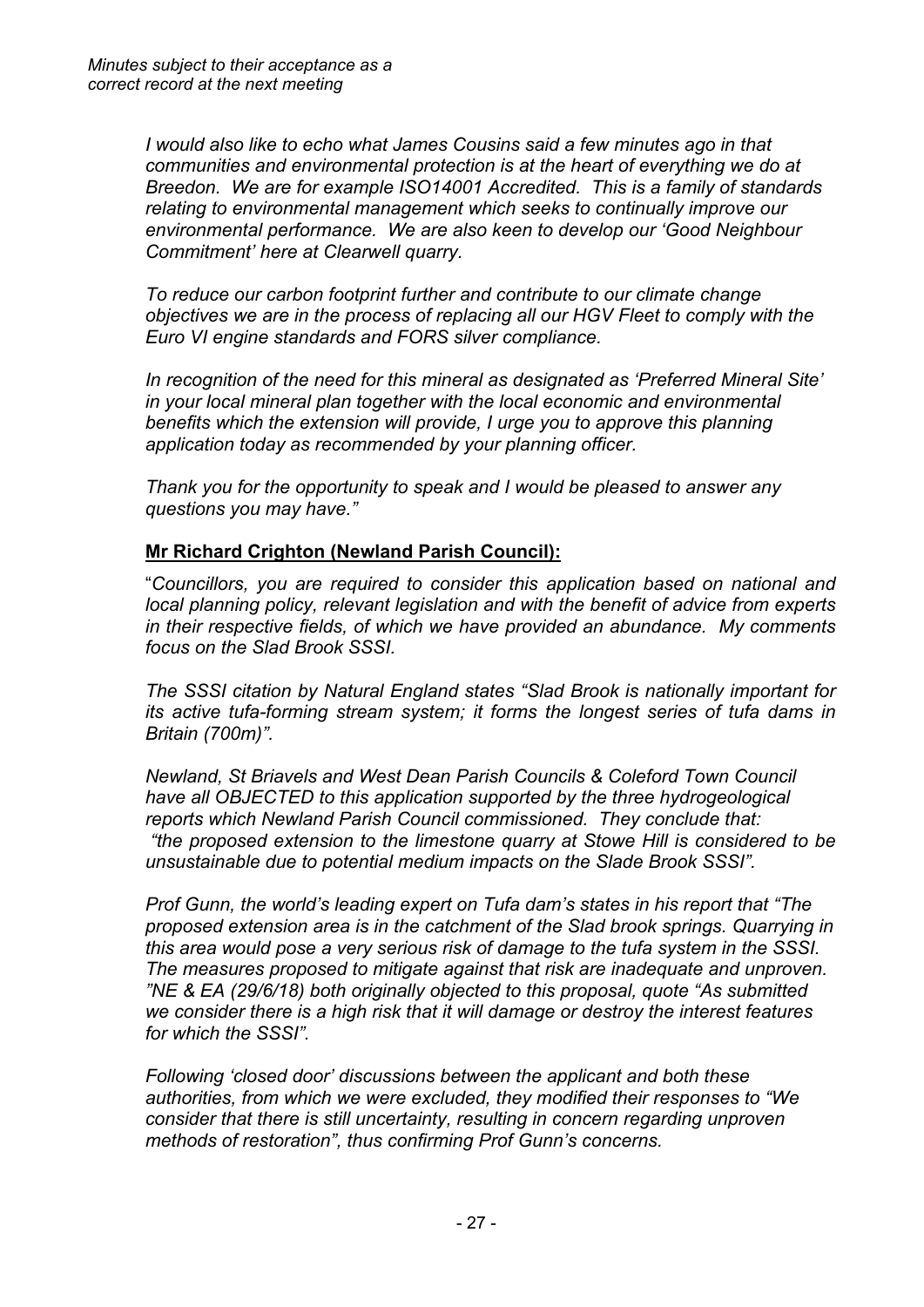*FODDC (8/2/18) Objects to the scheme and concludes that it would "result in significant short- and long-term harm to the character and appearance of the landscape … it is judged that the proposal would be contrary to the NPPF"*

*WYE VALLEY AONB (7/2/20) Objects. "The Slad Brook is not only a SSSI in its own right, but also a tributary of the River Wye SSSI and Special Area of Conservation (SAC). The proposed development fails 3 tests of our Development Strategy"*

*CAMPAIGN FOR THE PROTECTION OF RURAL ENGLAND (19/2/18) We strongly support the precautionary principle. If there is a risk that the current proposals could damage the special features of the SSSI then that, in itself, is a case for refusing consent.*

*GCC: your own Lead Flood Authority (30/11/17) "This development could have significant implications for the management of ground and surface water. Due to the complex nature of this development we would recommend that you obtain specialist advice."* 

*NPC has provided that specialist advice but it has been ignored! So, to summarise, there is not one single expert who supports this application; on the contrary they all object, and with very good reasons.*

*It will doubtless be argued that all these factors can be mitigated by conditions and legal agreements, but let me tell you what regard the applicant has for conditions and other legal obligations.*

*Over recent years the Health & Safety Executive has issued 4 "Immediate Prohibition Notices" and 3 "Enforcement Notices" in respect of quarries owned by the applicant, and breaches of planning conditions are reported by at least 2 local authorities.*

*On the current site the conditions relating to restoration of worked areas has been completely ignored.*

*These examples show beyond any shadow of doubt that the company ignores planning and Health & Safety regulations, but worse, it fails to correct situation previously reported. The applicant shows a total disregard for the statutory process purely on the grounds of profit.*

*The company has refused to convene the usual 6-monthly Liaison Group meetings with NPC for over 2 years, and also refused to attend a PC meeting in 2017 to discuss the proposals.*

*Do you really want this company operating in this county, let alone at this particular site?*

*Turning now to your own policies:*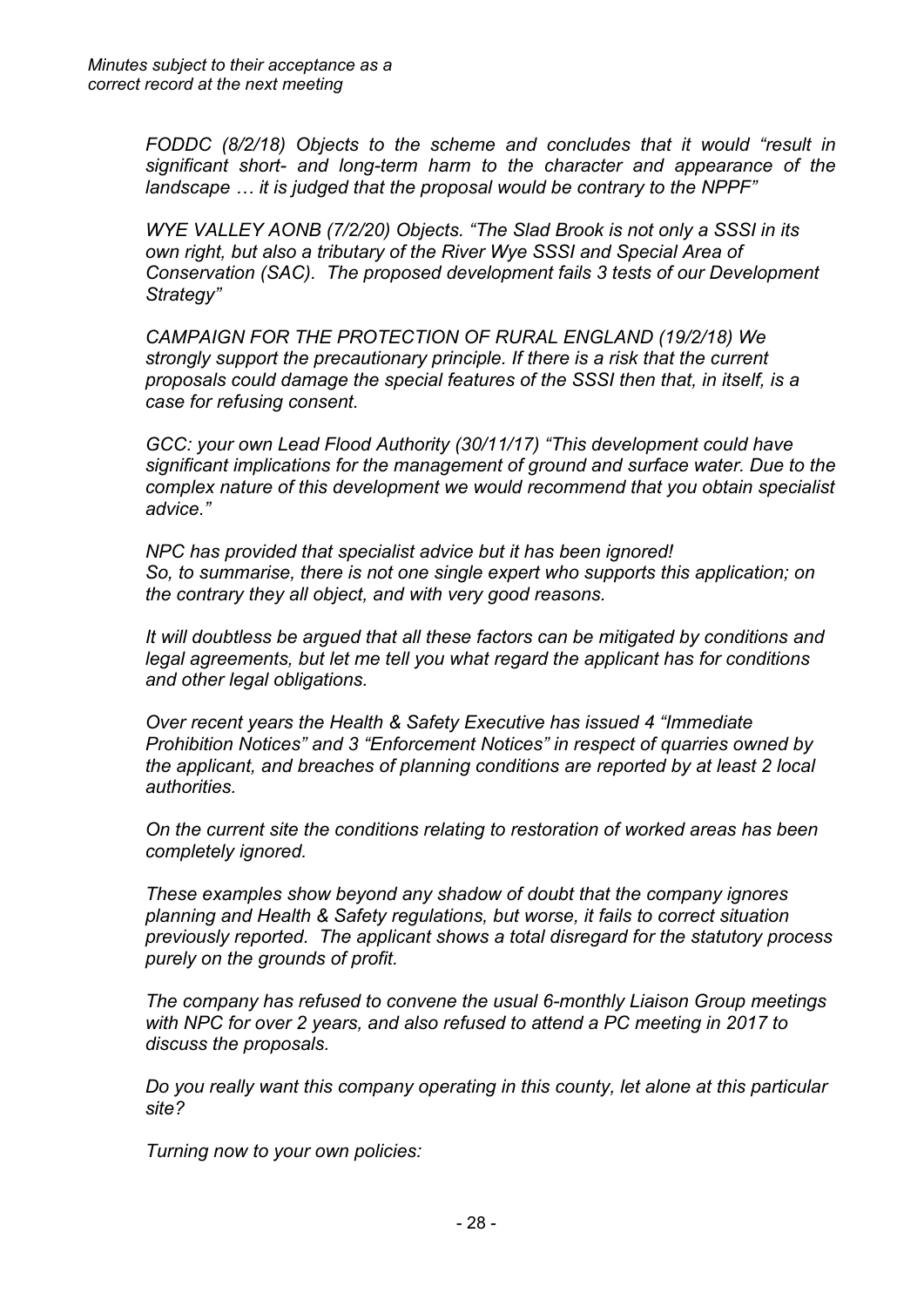*The recently adopted MLP states with reference to proposals affecting the Wye Valley AONB that "proposals will only be permitted where it can be demonstrated that they will not prejudice the character of the landscape of the AONB"*

*The AONB boundary is only 700m away. (I remind you of the FODDC response) The MLP states, with reference to this area that "Avoiding the derogation of the SSSI must be the primary focus". (I remind you of the concerns NE and the EA)* 

*The European Union Directive 2011/92/EU is very clear that where any shadow of doubt remains about a proposed development, the Precautionary Principle must be applied. You will be aware from reading our responses that this is an aspect we have maintained all along.*

*To summarise previous speakers and our objection, let me remind you that to permit this application would:*

- *contravene the EC on Human Rights*
- *contravene the Precautionary Principle*
- *contravene the NPPF*
- *conflict with your own recently adopted MLP*
- *show total disregard for the expert advice provided by NE, the EA and hydrogeological expert and consultants*
- *ignore the view of the FODDC*
- *ignore the views of several parish and town councils and literally hundreds if not thousands of local objectors*

*Please REFUSE this application. Thank you."*

## **District Councillor Dave Wheeler (Presented by Chris McFarling in Cllr Wheeler's absence):**

*"My name is David Wheeler. I live in Redbrook, in the Parish of Newland in the Forest of Dean. The quarry, which the application before you today seeks to extend, lies in the Parish of Newland. I have been a Parish Councillor in Newland for some 38 years. I am also a member of the Forest of Dean District Council. I have, at various times, been a member of the Forest of Dean District Council for 21 years. I am currently a member of the Planning Committee for the Forest of Dean District Council, and am currently the Chairman of that Committee. For avoidance of any doubt, I am speaking to you today as a Newland Parish Councillor, and as the Ward member on the Forest of Dean District Council, and am not representing either the Forest of Dean District Council, nor the Planning Committee of that Council.*

*Over many years Stowe Hill Quarry has exercised a disproportionate amount of time for Newland Parish Council. I well recall the times in the 1980's and 1990's when the quarry on the northern side of the road ceased operation as a quarry, and plans for the expansion of extraction were passed on land on the southern side of the road, with conditions. The current application seeks to further expand this quarry into agricultural land which forms part of the setting of the Wye Valley Area*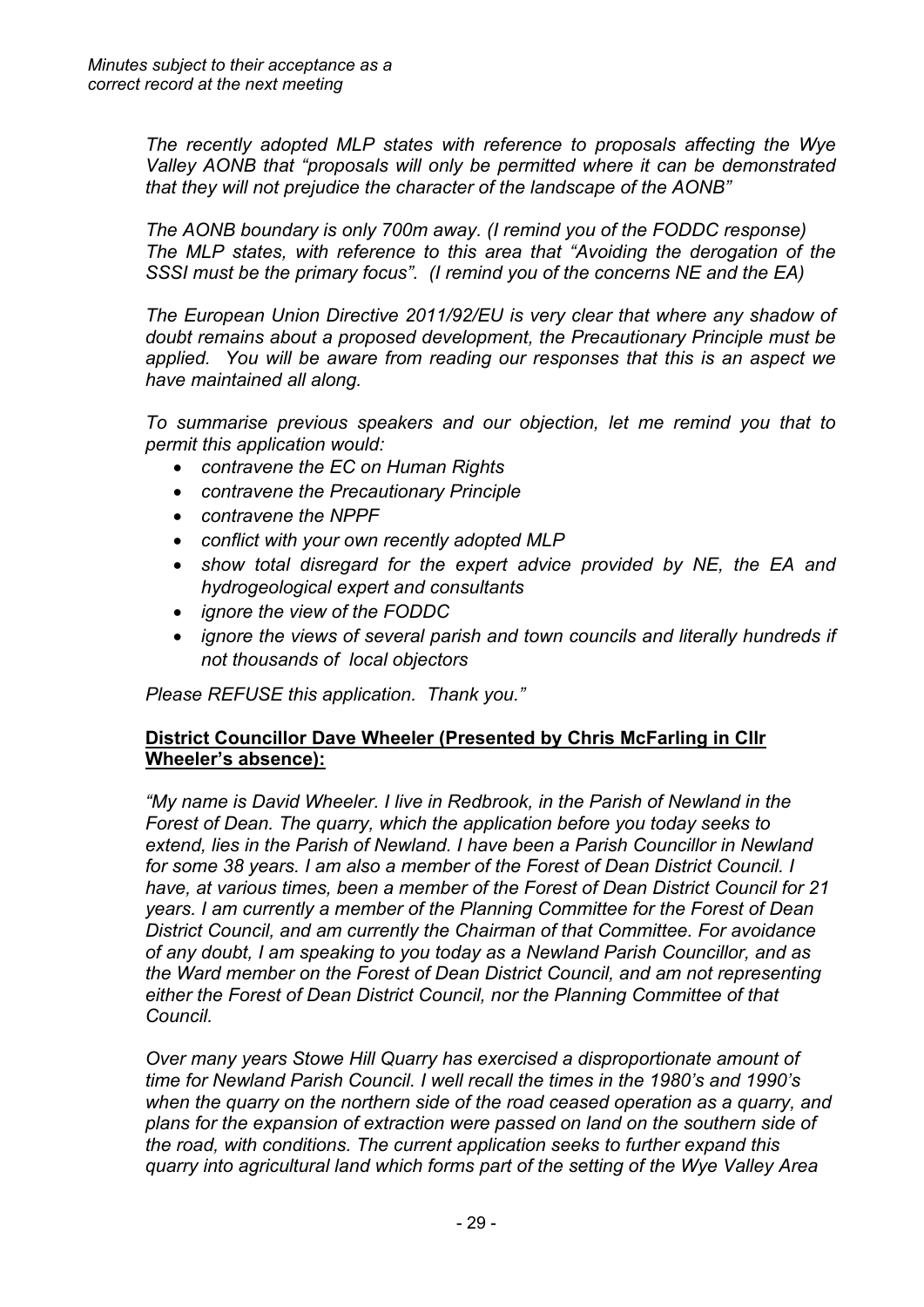*of Outstanding Natural Beauty, which lies only 70m away. In doing so, the application seeks to destroy landscape that is of particular value, and crucially will affect a Site of Special Scientific Interest – the Tufa Dams on the Slad Brook. This in turn will adversely affect the actual landscape of the AoNB.*

*Many of the conditions imposed on the quarry under current permissions have never been adhered to, and I would mention in this regard conditions relating to dust and noise nuisance, and landscape renovation and restoration that appear to have been systematically ignored, and not enforced by the appropriate Planning authorities.*

*The area in which the quarry is set is of particular value both in terms of landscape; geology and geological features. If this application is granted this landscape value will be destroyed for ever, and can never be replaced.*

*Yet the landscape of the quarry is also the environment within which ordinary people live. For too many years the expansion of this quarry has ridden roughshod over the quiet enjoyment of people's lives. The quarry comes far too close to dwellings, and makes people's lives intolerable. The hamlets of Stowe, Stowe Green, and Trow Green have been living with this nuisance to my knowledge for 38 years and in all likelihood for far longer. The quarry has currently ceased operation, and no stone is being extracted. It has come to the end of its natural life. It is now time to close this quarry permanently; to enforce conditions relating to restoration of the landscape and allow the whole area to regenerate naturally.*

*Members I ask you to reject your officer's recommendation and refuse the current application."*

# **County Councillor Patrick Molyneux:**

## *"Thank you Chairman,*

*I am here this morning as the County Councillor for Sedbury in which Division these quarries are situated and I am here to represent the overwhelming, if not unanimous view of the residents and the local Councils who will be impacted by the expansion of the quarry and extension of its operations. On that basis I am here to strongly request that you REFUSE this application.*

*I will highlight just a few parts of the application and try to underline some of the key issues.*

*The NPPF Chapter 15 'Conserving and enhancing the natural environment' at Paragraph 170 states that planning decisions should contribute to and enhance the natural and local economy by:*

*a) protecting and enhancing valued landscapes, sites of biodiversity or geological value …;*

*b) recognising the intrinsic character and beauty of the countryside, and the wider benefits from natural capital and ecosystem services – including economic ….; d) minimising impacts on and providing net gains for biodiversity ……;*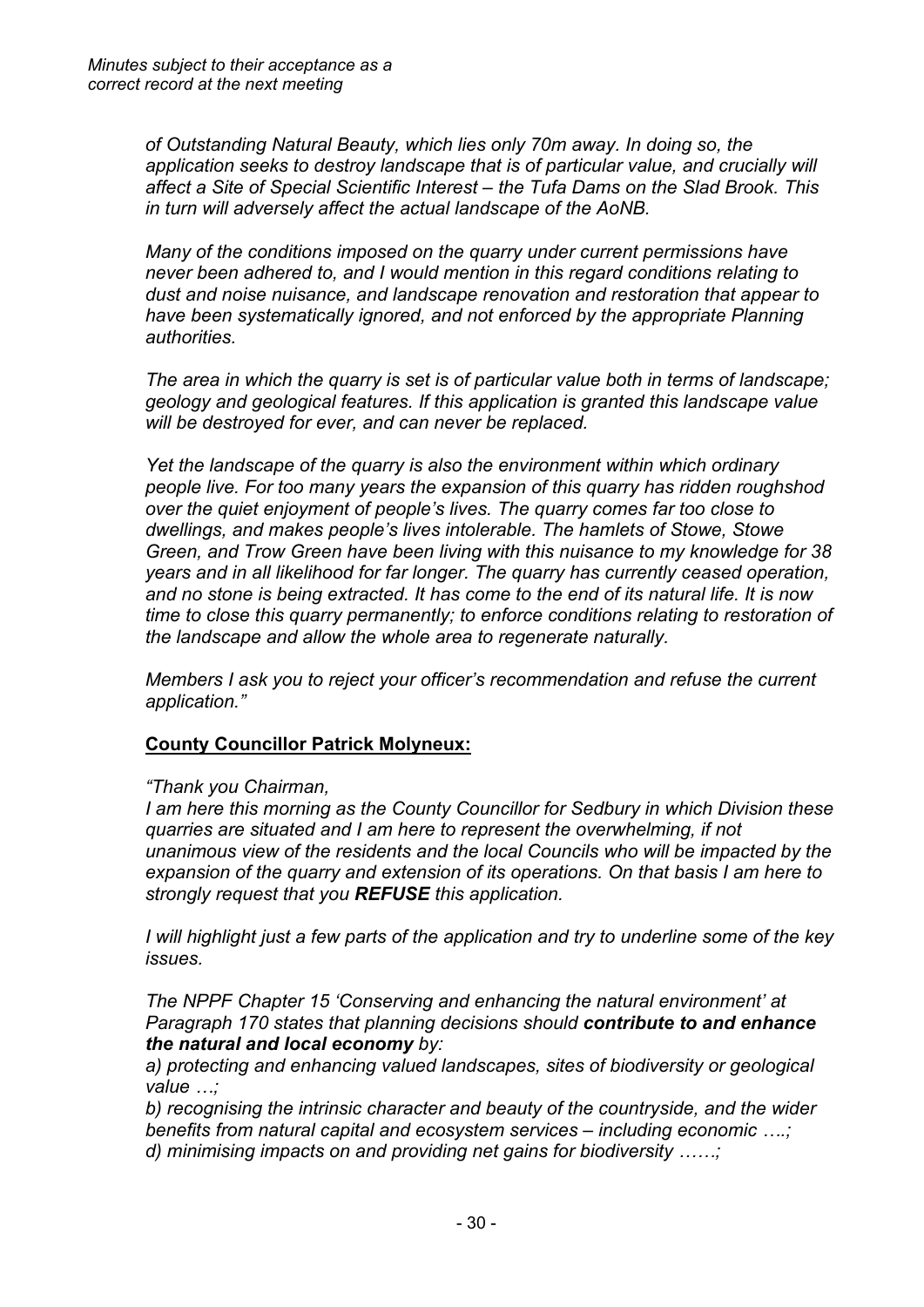*e) preventing new and existing development from contributing to, being put at unacceptable risk from, or being adversely affected by, unacceptable levels of pollution or land instability. And development should, wherever possible, help to improve local environmental conditions.*

*Both the Environment Agency and Natural England originally objected to an increase in quarrying on this site. They have since rowed back from the position but in a meeting with the Newland Parish Council admit that they still had grave concerns.*

*The EA stated that...*

 *Epikarst re-creation is an unproven mitigation measure and they have concerns this may not work as intended, with the potential for irreversible impact*

*NE objected to the proposal on similar grounds, they also considered there to be a high risk that the proposal would damage or destroy the interest features for which Slad Brook SSSI has been notified.*

 *Their objection was based on the grounds that there would be impacts on hydrology, epikarst restoration, inability of monitoring to adequately protect the Slade Brook SSSI and the inability of restoration to repair damage. … in other words, once it's gone it's gone!*

*As you all know this site is in an extremely sensitive location, on the edge of the AONB it is bounded by Slade Brooke, a SSSI of international importance that has taken millions of years to form. One mistake, one miscalculation and it would be destroyed forever.*

*The site also nestles in the heart of some of the forests finest tourist attractions and amenities, Puzzle wood, The Tudor Farm House, St Briavels, Clearwell Castle, Clearwell Caves to mention just a few, 100's if not 1000's of local tourism jobs are completely dependent on the quality of the landscape and environment of the area. I must say Chairman, given NPPF Chapter 15 and the concerns of the EA and NE amongst many more, I am very surprised that the committee did not have the opportunity to have a site visit to properly understand how the quarry sits within the local area and potential impact it would have.*

*NPPF Chapter 17 'Facilitating the sustainable use of minerals' at Paragraph 203 states that "It is essential that there is a sufficient supply of minerals … ", however, this application would provide just 4 years supply of rock, hardly a sustainable development.*

*Paragraph 205 states that "when determining planning applications, great weight should be given to the benefits of mineral extraction, including the economy....." yet there would only be 36 jobs provided for just 4 or 5 years of extraction and very minimal if any additional benefit to the local economy.*

*From an economic point of view these 'benefits' do not out way the risks this application poses.*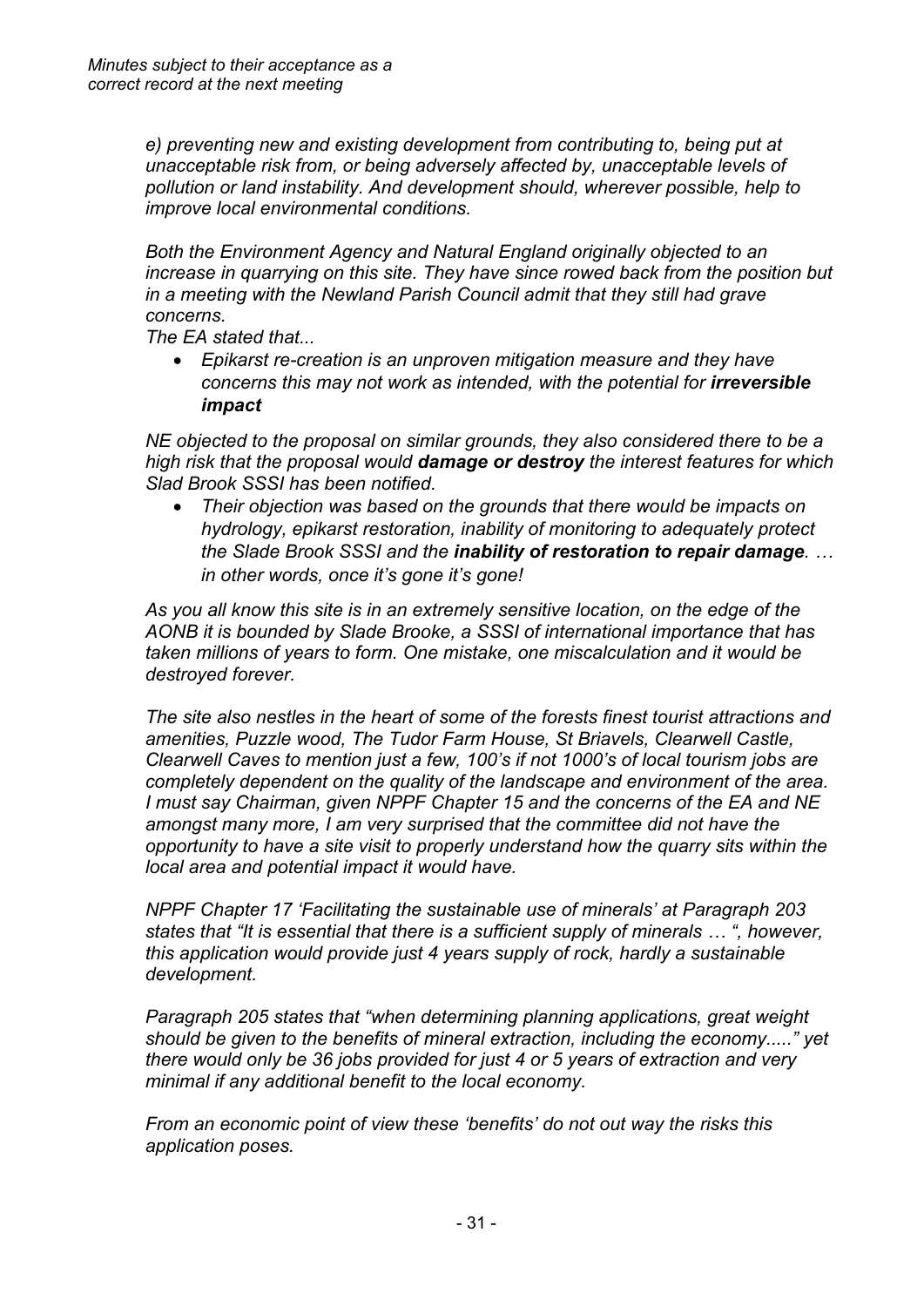*This proposal would also in my opinion have a substantial impact on the landscape. A prominent ridge would become a hole surrounded by bunding, all of which would be visible from the 2 main tourist routes connecting Chepstow and Lydney to Coleford and the Forest of Dean. This will not create the sort of gateway and welcome to the FoD that will enhance its reputation as one of the most beautiful parts of the country.*

*So, you are being asked to jeopardise local tourism and to put at risk some of our greatest natural wonders such as Slade Brooke from irrevocable damage and harm, all to extract just 4 years of minerals with absolutely no discernible benefit to the local economy and certainly not for the environment.*

*The 'Precautionary Principle' should be applied, so please REFUSE this application, or at the very least, postpone the decision so that you can have a site visit and see for yourselves the impact this proposal could have on our beautiful area. Thank you"*

The Solicitor advised the Committee in relation to comments that were made in public speaking about the identity of the applicant and their previous enforcement history, these points were not material to Member's consideration of the application and they should just consider the application before them with the recommended conditions and Section 106 Agreement..

Public speakers were invited to remain in the virtual meeting if they wished to do so but were advised that they could no longer participate in the meeting.

The Chairperson invited questions from Members following the presentations.

For the purposes of the clarity, the facilitator asked each Member individually if they had any questions for Officers at this stage.

Cllr Bird had a legal question for officers He explained that his internet failed for a few minutes and he wished to know if he could continue to take part in this committee meeting.

The facilitator clarified with Cllr Bird which public representations he had missed. Cllr Bird confirmed he had missed the Agent's speech and part of the Applicant's speech. Cllr Bird confirmed he re-joined during the Applicant's speech and he had heard the representation from Newland Parish Council in full. After seeking legal advice, it was agreed that the Clerk would email Cllr Bird of copy of the Agent's and Applicant's speeches, so he could duly consider them and then continue to take part in the meeting. The facilitator agreed to return to Cllr Bird for any questions in due course, once he had read the representations.

It was confirmed for members of the public of watching on YouTube that copies of all public representations were submitted beforehand in writing to the clerk and in the event of any technological failures the clerk could access the speeches and if necessary present on the individuals' behalf.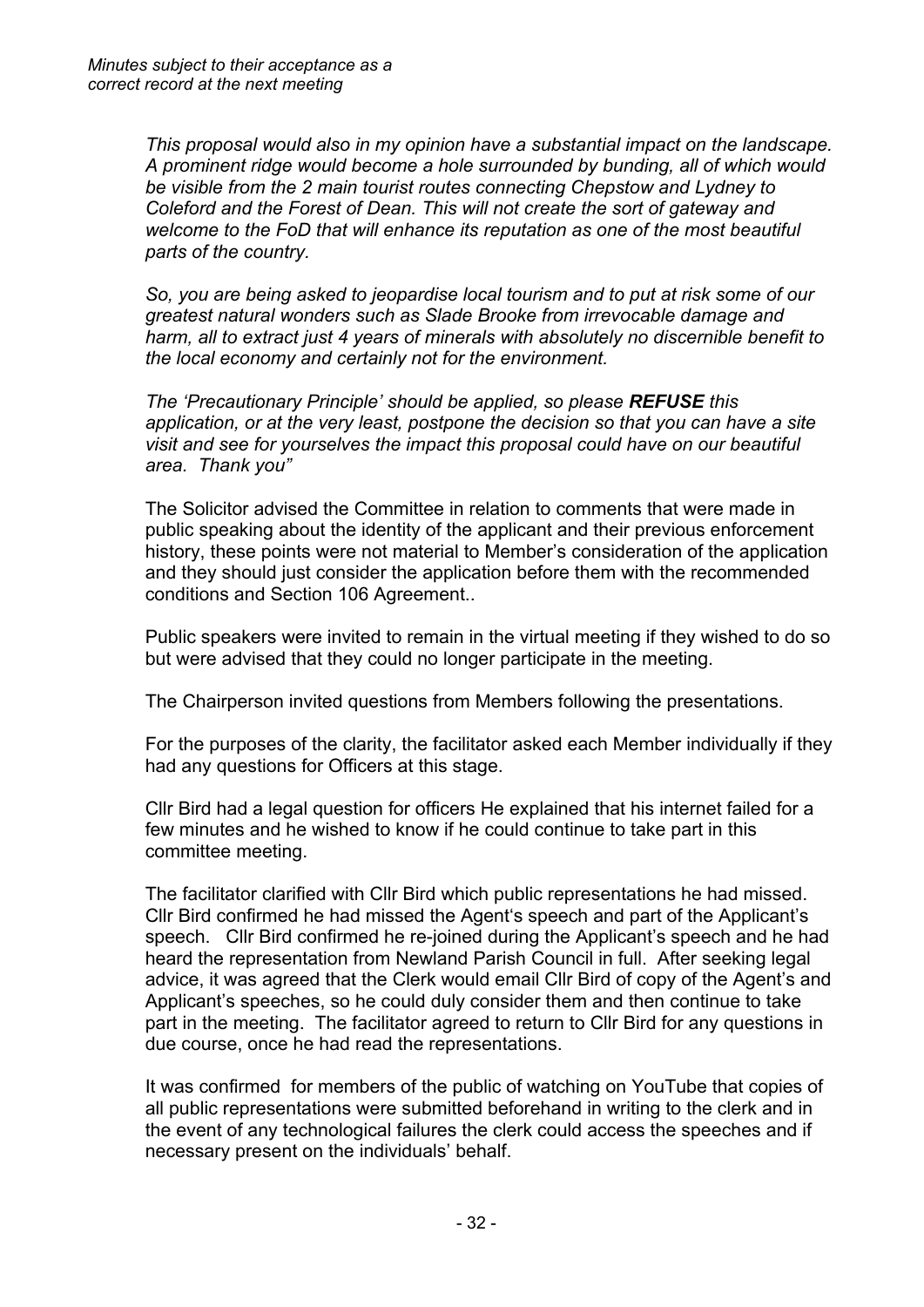Councillor Brown referred to Mr James' reference to human health regarding air quality and dust management. He asked if the Air Quality Advisor could clarify the effect on air quality away from the site, with the HGV movements and possible increase or decrease in the number of HGV movements. Councillor Brown also referred to HGV engines being improved, and he questioned if this was for ecological reasons and sought clarification on how the proposal would affect the environmental aspect as far as air quality away from the site.

The Senior Planning Officer explained there was to be no increase in vehicle movements. Regarding carbon emissions he referred Members to page 165, paragraph 7.315 of the Officer Report which stated that the applicant was committed to updating their fleet to European standards (as set out on page 166, paragraph 7.326), which would reduce carbon emissions from the fleet. The Air Quality Advisor added that she had nothing to add and it was clear in the documentation there would be no increase in vehicle movements above and beyond how the quarry had been operating to date. The Advisor welcomed the applicant's proposals to upgrade their vehicle fleet.

Councillor Cordwell remarked that the Minerals Local Plan was only adopted in March 2020 and had undergone a rigorous consultation process prior to its adoption. The application site was included in Allocation 01. Has therefore asked for confirmation that the principle of this development had already been dealt and that the Committee needed to consider the detail of the proposal and the planning conditions that should applied to it. The Senior Planning Officer confirmed this was the case.

Councillor Fisher wished to hear more from Professor Gunn about the Section 106 Agreement and the 12 month monitoring scheme. He wished to know if the process would work and how confident was he in the process. Councillor Fisher referred to the previous question relating to vehicle movements not increasing; he disagreed with this point and added there was a seven and a half tonne weight limit by their entrance to the quarry. He remarked that the roads there were of a nature that would not take very large HGV's. Councillor Fisher felt the size of vehicles and the damage they were doing to the environment by their sheer size and volume would be increased.

The Senior Planning Officer clarified in relation to Councillor Fisher's comments there was no condition in place restricting the size of the HGV's and there was no proposal to increase the size of HGV's either.

The Senior Planning Officer explained that the trial area and monitoring scheme was a fundamental part of the proposal and would take place over a 12 month period. This would determine how the application progressed and was entirely dependent upon the data produced. The detail of the monitoring scheme and criteria would be addressed through conditions. There would have to be 12 months of monitoring as a minimum and depending on what the data produced, further monitoring might be required. The details would be decided via conditions. The purpose of the monitoring scheme was to show whether the proposed restoration would work and what effects it could have on the water flow in the SSSI.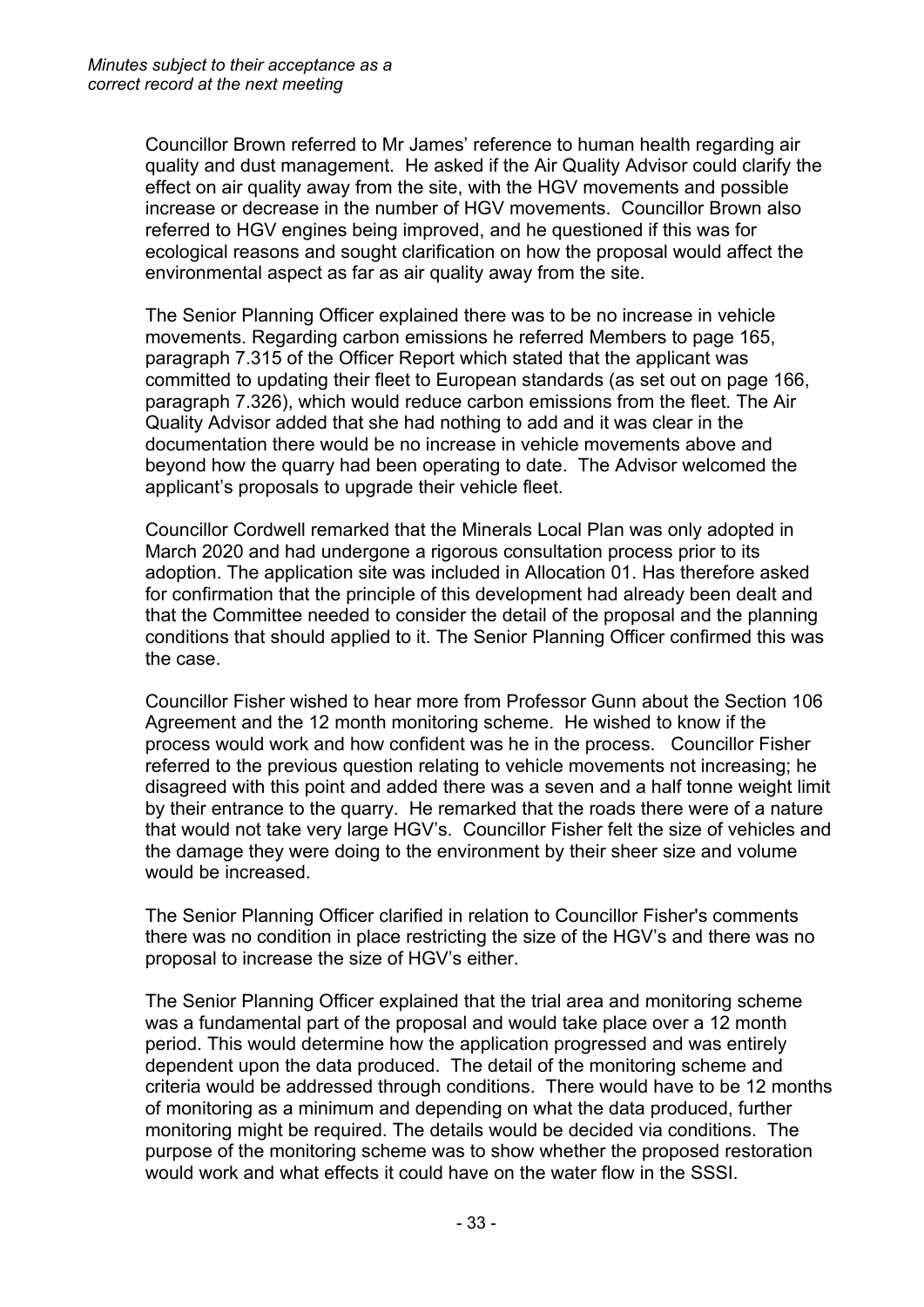Professor Gunn referred Members to recommended Condition 70; Page 190 of the Officer Report which required that, prior to the commencement of mineral extraction in the extension area, a scheme of trials would be submitted and approved. So the first step was to secure a scheme of trials taken over a period of at least 12 months before any extraction could take place in the new area. In terms of lysimeter trials these would be a series of 10 experiments which would have different combinations of materials in them. The experiment would look at the carbon dioxide in the soil in each of these trials and the water quality coming out of the bottom. Professor Gunn informed the Committee that this would provide target values, so specialists could see the soil carbon dioxide in a natural soil in the area and how much of these solutes were in the water in the natural epikarst.

It was necessary to establish if it was possible to achieve that water quality and that carbon dioxide. If that could be achieved then, that would go a substantial way towards mitigating the removal of epikarst from the extension area. If it was not possible to achieve those concentrations, then it would be necessary for the developer to fund a new series of trials that could demonstrate that removing of rock from the epikarst from the extension area would be mitigated by the construction of a new epikarst within the quarry.

Professor Gunn added it this process was experimental and these would be important trials because this was not a tried and tested technique. However, he was content with the wording of the condition.

Councillor Hirst had some reservations about this application centred on the noise of the operation, the air quality in the surrounding communities and the harm to the landscape. He referred to Councillor Molyneux's suggestion that a site visit was required. The Legal Advisor explained that site visits were not mandatory but it was a matter Members as to whether they felt they had sufficient information available to determine the application.

The Planning Team Manager reiterated that, in light of the Covid-19 pandemic, the case officer had gone to great lengths with the photography in his presentation. As it stood legally it was not necessary to undertake a site visit on any application.

The Chairperson referred to the Planning Team Manager who reminded Members the purpose of a site visit was to point out salient features and there was no discussion on site visits. The purpose of the Government regulations in the pandemic was to allow Planning Committee to make decisions through remote meetings. The facilitator also advised the Committee that the Local Government Association discouraged councils from holding physical meetings in council offices as decisions could be made virtually. The Chairperson also added it was not possible to socially distance on a bus for a site visit.

The case officer explained that it would not be possible to see the calcium deposits on the nearby countryside, as they were in the basin of the quarry. Also the quarry was not currently operating, so there would be no noise, vehicle movements or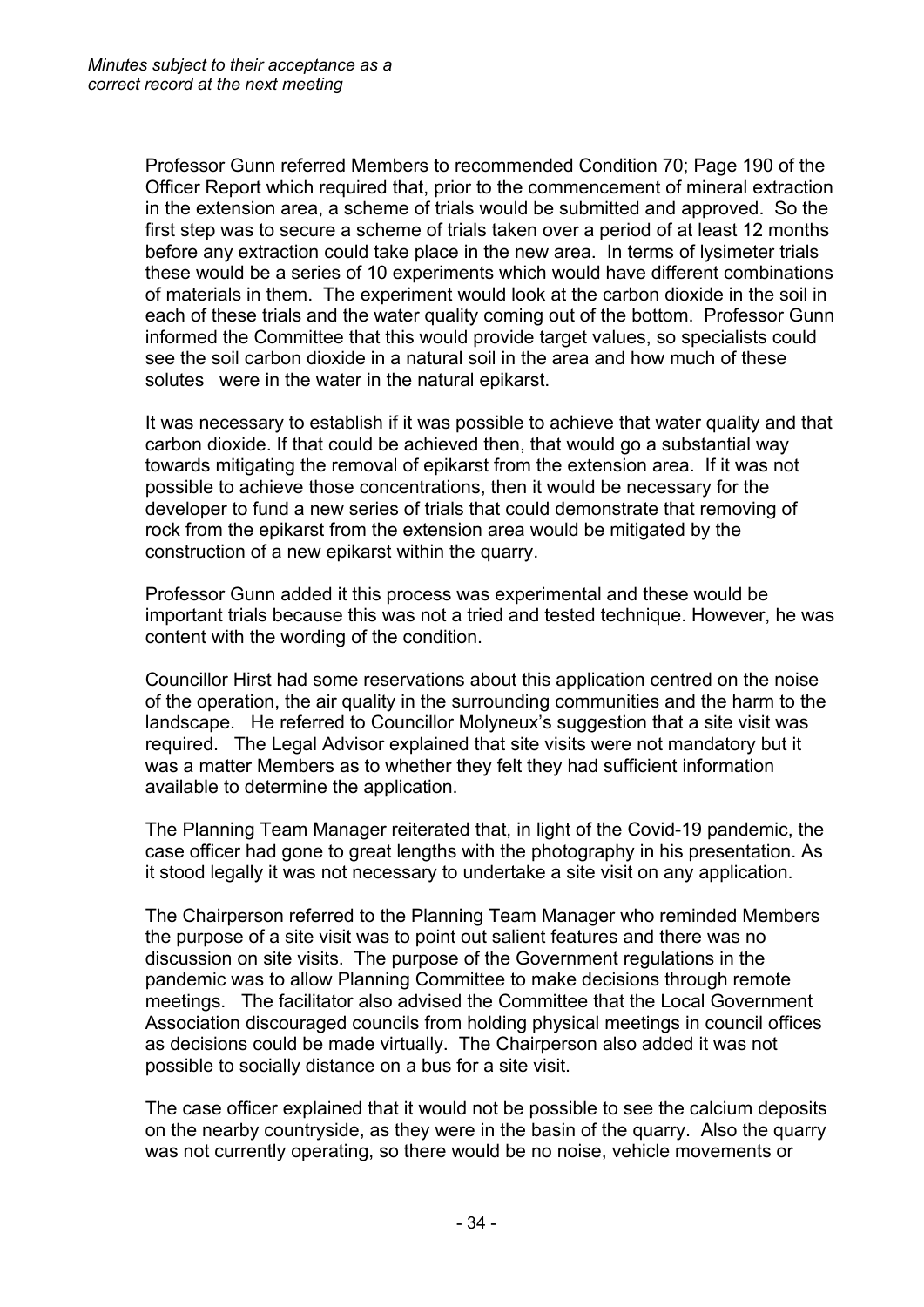additional impact on the landscape. In summary, he felt a site visit would not be of particular benefit to Members in their decision making.

Cllr Hirst was comforted by the fact that these 12 month trials would have seven performance indicators in place, which would give an objective view of what was going on.

Councillor Morgan explained that his question had been answered by Professor Gunn, in that he had confirmed no extraction would take place until these trials of been concluded. He also wished to know if there were any plans to cover the open primary crusher and the conveyor that sent the minerals into Clearwell Quarry for the main crusher.

The case officer referred to Condition 71 which required the trials to be carried out prior to mineral extraction commencing this would be monitored in association with NE.

Professor Gunn clarified that the key part of Condition 71 related to the very last sentence in that, in which required that *"no mineral extraction shall commence until the reported monitoring data from the epikarst trials have been approved by the MPA*".

Professor Gunn confirmed that, providing the monitoring data from the trials was approved to be satisfactory and gave the necessary reassurance, and then mineral extraction could take place. However, if those trials did not result in the relevant amounts of solute and carbon dioxide, the condition would prevent the extraction taking place. Therefore it was a very crucial condition.

It was explained that Condition 10 required the crusher to be enclosed using cladding and other improvements to the plant. There were also conditions relating to dust and noise. This would be prior to commencement of extraction. It was noted that the applicant had said that they were going to improve the environment protection of the crusher and the screener.

Councillor Parsons remarked that he had never seen a planning application with so many extensive conditions over such a long period of time. Councillor Parsons asked if the details required by the conditions would be reported back the Committee, once the trials were completed.

The case officer explained that Officers would usually deal with the discharge of those conditions and the relevant technical advisors would be involved to ensure compliance. However, there was a precedent for reporting conditions back to Committee for ratification at Sprats Gate.

Councillor Parsons suggested only specific fundamental conditions should come back to committee.

The Chairperson asked the Legal Advisor for clarification on this point. He advised that if Members felt the need to see and comment on the detail of specific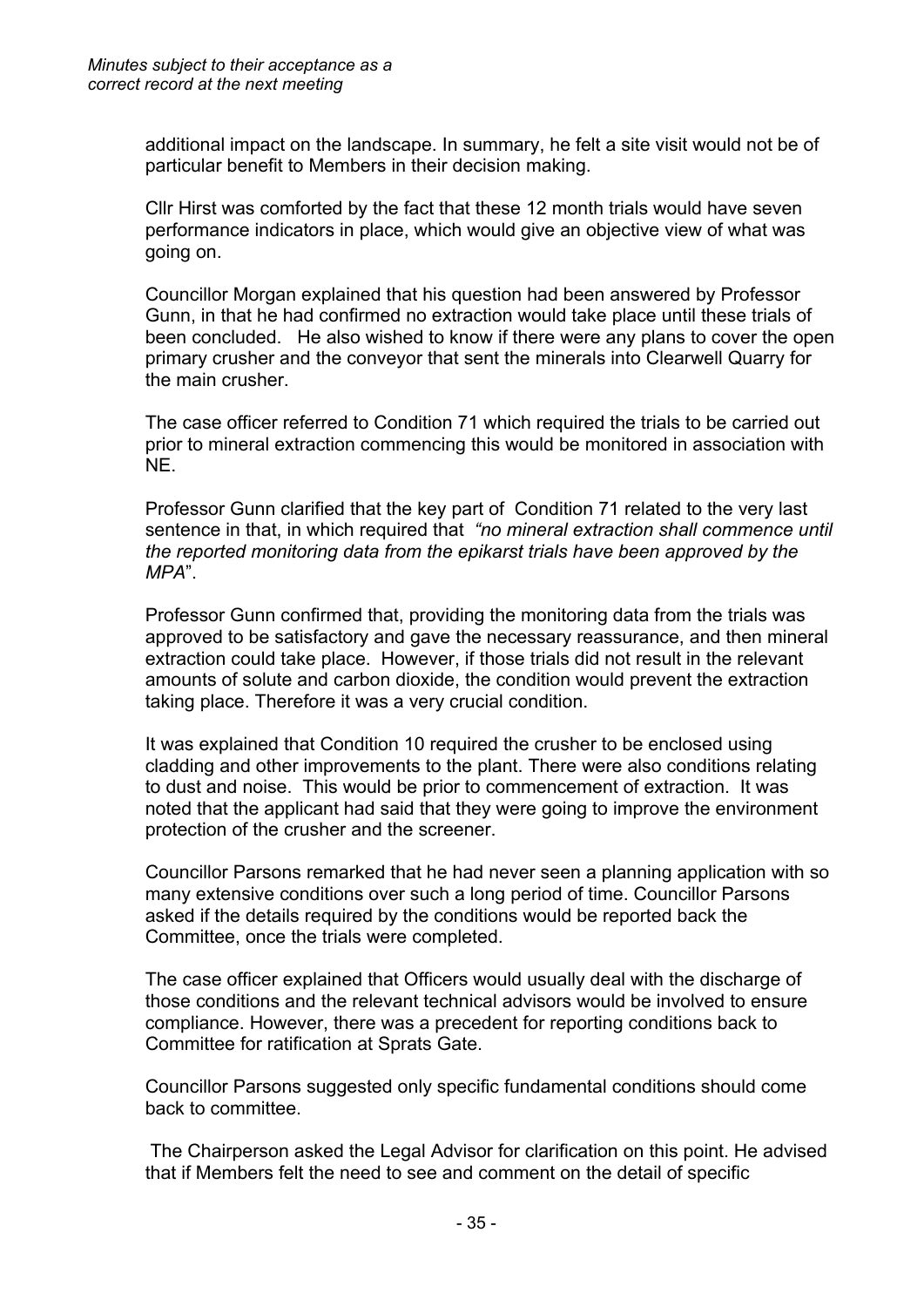conditions then it was within their gift to do so, but it would be advisable to limit the number of conditions returning to Committee for ratification, more specifically the critical ones, in particular Condition 71.

Councillor Robinson asked if the crusher then would remain in Clearwell Quarry and whether all the other buildings would be removed. The case officer explained that the principal crusher was in Stowe Hill quarry and was not actually visible from where the photographs were taken.

It was noted that the applicant was proposing that the principal crusher will be enclosed and the screener would be removed from Clearwell Quarry and be attached to the primary crusher. This again would be enclosed. The purpose of this was to reduce dust levels created at Clearwell and was part of the environmental improvement to the site. The case officer explained that this was, in order to reduce the impact of dust on nearby residents

The other plant would remain in situ in Clearwell Quarry but only for the period of the extraction. Ultimately, there would be 8 year period from the date of commencement of development to the restoration of Clearwell Quarry including the dismantling and removal of all the plant. . It was noted that Clearwell Quarry would be addressed via the final restoration scheme.

Councillor Robinson asked if the footpath would be moved. The case officer explained that the applicant would have to formally apply to divert the footpath from across the extension area, but as part of the final restoration scheme, they were intending to reconnect the footpath to where it was originally lay. He advised the Committee that discussions had taken place with Public Rights of Way Team who were in favour of the diversion at this stage.

Councillor Tracey thanked officers for a detailed report. She added that many of her questions had already been answered. However, she had a question in relation to the tunnel and would the site be left derelict and overgrown if planning consent was not permitted. Cllr Tracey was pleased to note the applicant's intention to invest in a new fleet of environmentally friendly vehicles.

The case officer explained the crusher was connected to a conveyor belt. The stone was then taken on the conveyor belt through a tunnel underneath the road into Clearwell Quarry. He added that the proposal was to make some improvements to the conveyor to mitigate dust. Members were advised that there was a restoration scheme in place at Stowe Hill Quarry under the original planning application.

At this point Cllr Tracey left her screen for a few seconds. However, she continued to participate verbally until she returned to the screen.

Councillor Vines had no further questions at this stage.

Councillor Wheeler sought clarification as to what the Committee was being asked to vote on and if the Committee were minded to permit this application, would it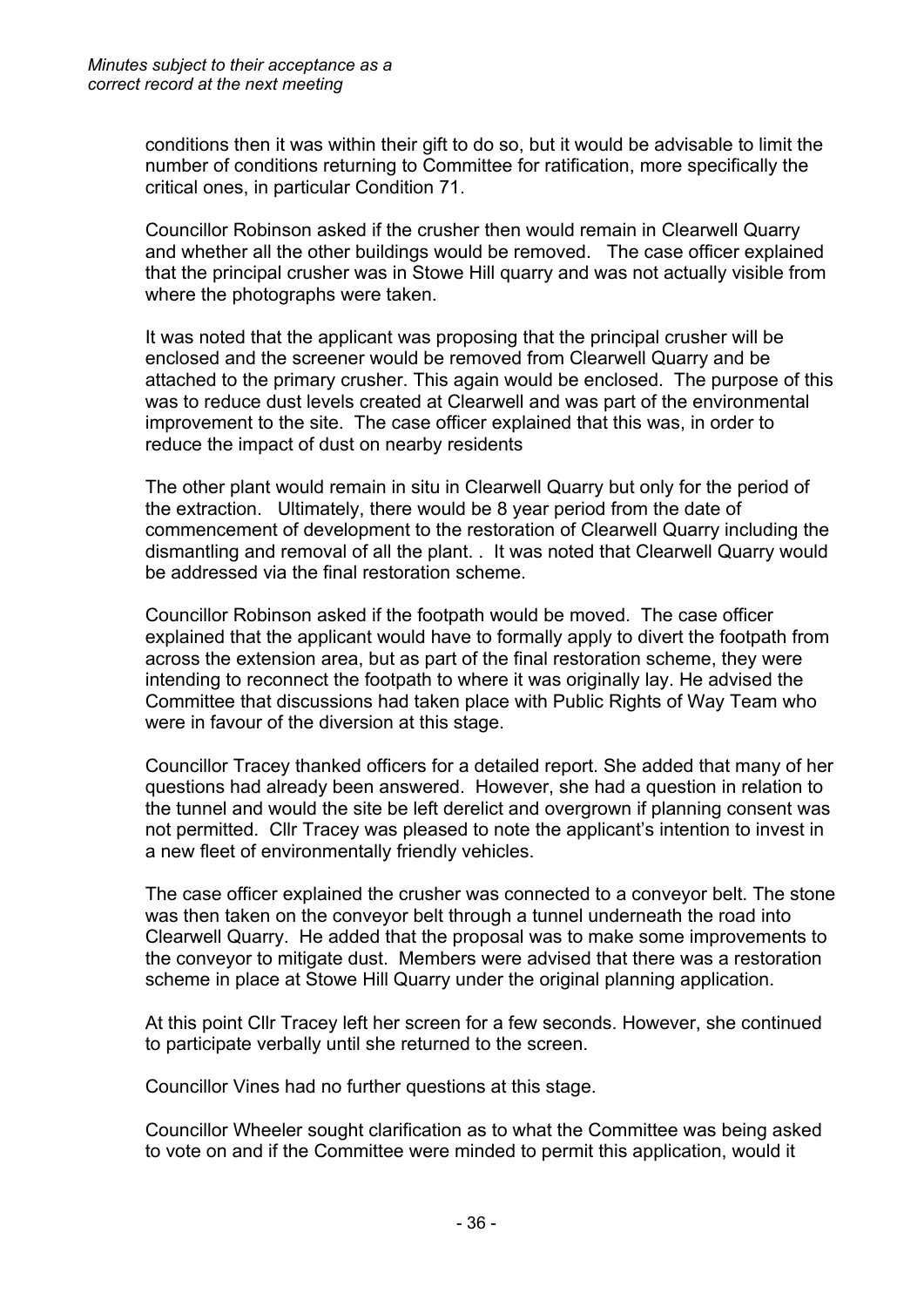need to be referred to the Secretary of State. He also referred to submissions made by the public speakers and wished to know if the dust was toxic.

The Air Quality Advisor explained that historically there had been issues with dust on the site and things had improved over recent years. She added there were proposed improvements to the plant and operation in the application and there was a requirement for a Dust Management Plan to be submitted prior to commencement. It was noted that Public Health England and the public health representative from the County Council were consulted on this application and made no comment. Paragraph 7.122 of the Officer Report showed that, on a previous application for extension of quarrying, it was determined that a public health impact assessment was not required. She confirmed that dust mitigation would need to be approved prior to works commencing.

The Legal Advisor confirmed that the Officer's Recommendation was not being amended. It was for the Committee to decide if it wished to approve the application subject to the completion of the Section 106 Agreement. The Secretary of State could have issued a holding direction to the MPS not to grant permission until they determined whether to call-in the application. They had not done this, but the National Casework Team had requested to be notified if the Committee accepted the Officer Recommendation. Reference was made to the initial statement given by the Planning Team Manager.

Councillor Wheeler also referred to the Ordinance Survey map and the 20 metre drop off from the south to the northern boundary at Shop House Farm and wished to know what the difference was. The Infrastructure Advisor explained the visual impact had been assessed and, in terms of the land form, the final restoration scheme was really the key issue. She explained that the restoration was heavily conditioned within the planning permission conditions to ensure the applicant delivered

The Infrastructure Advisor explained that the landscape restoration would be consulted on with every interested party. There was the opportunity to put in additional planting in, if the Landscape Advisor thought necessary. The case officer confirmed that Forest of Dean District Council would be consulted on landscaping and restoration plans.

At this juncture, the facilitator returned to Councillor Bird to confirm he had received and read the representations from the Agent and Applicant. Councillor Bird confirmed he had and had replied via email to the clerk to confirm this.

Councillor Bird felt Councillors had covered many of the areas. However, he noted from the outset the application referred to a specific period of extraction. More specifically he referred to Condition 3 in terms of mineral extraction and Condition 13 in terms of timing, namely in six years at Stowe Hill and tan additional 2 years at Clearwell Quarry. The case officer confirmed this was correct.

Councillor Bird felt it was a question of a balanced judgement and in accordance with the Minerals Local Plan there were various mitigations proposed within the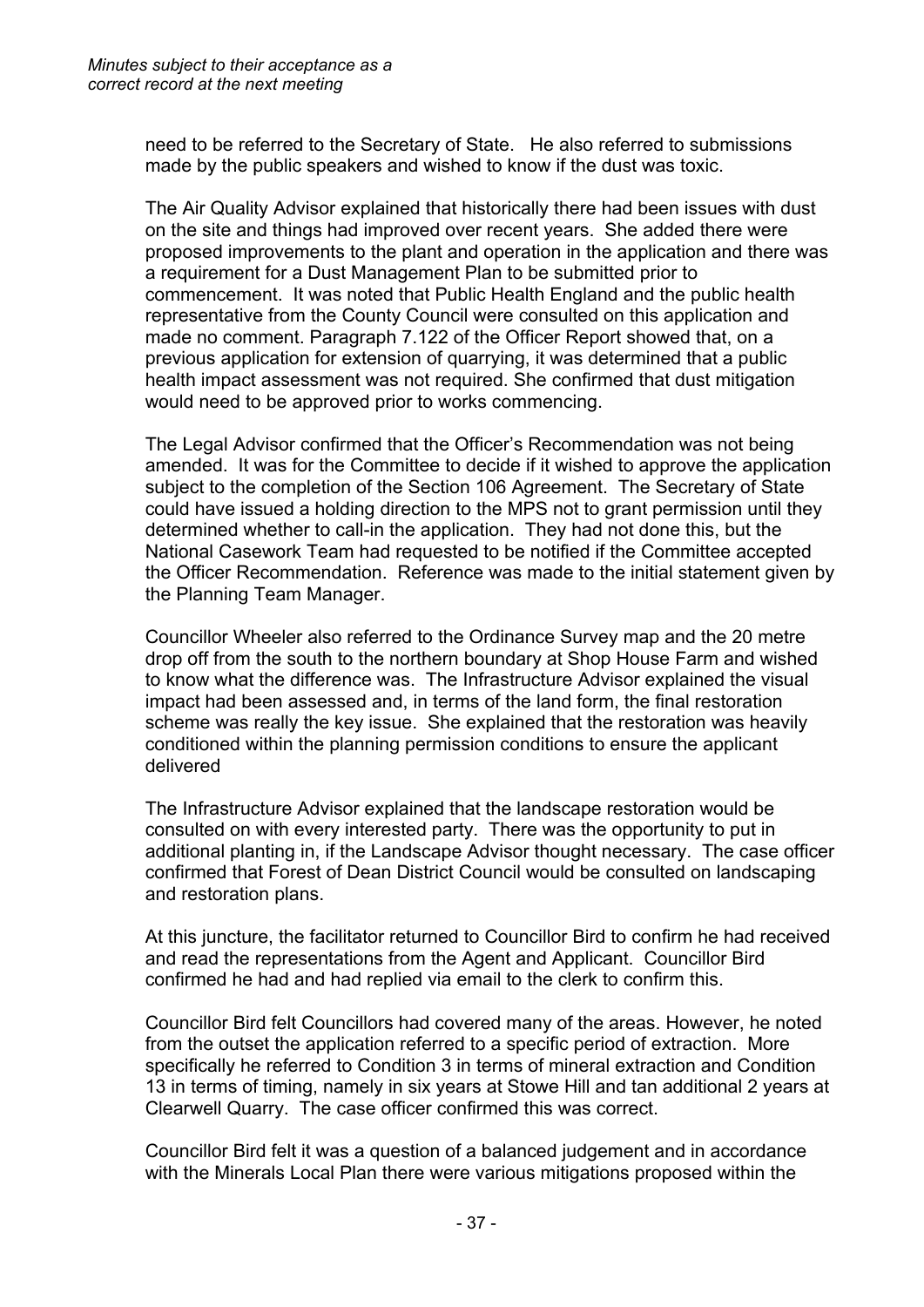application. Officers explained, in relation to landscape harm, that this was sufficiently mitigated by the proposals for screening, etc. and this was supported by the advice of the landscape consultants.

Councillor Cordwell raised a question in relation to Condition 71. If that could not be satisfied, he wanted to know if the applicant could come back in the future to apply for 176 metres AOD as the rest of the quarry had operated satisfactorily without affecting the brook. The case officer replied there was nothing to prevent the applicant coming back for another application in the future.

At this juncture, the Committee took a brief adjournment.

Members reconvened at 13:25pm and the Committee entered into debate.

The facilitator invited each Member in turn to debate the application.

Councillor Fisher informed the Committee that he had visited the site and the visual impact was colossal and could not be under estimated. He referred to the impact on the Slad Brook as advised by Professor Gunn -and Councillor Fisher doubted what was proposed would actually give the required results.

Councillor Fisher also referred to the 7.5 tonne weight limit for HGVs While on his visit to Clearwell, he witnessed a lorry which was he felt was obviously over the weight limit and he felt that the applicant was showing blatant disregard. He remarked that the economy of the local area was heavily based on tourism and it was in a beautiful area of the Wye Valley.

Councillor Fisher raised concerns for the River Wye and the Slad Brook which fed into the river. He felt as part of our County's natural history there was a duty to protect and to do anything that may affect the brook would be wrong.

Councillor Fisher had reservation about the restoration of the existing quarry in accordance with conditions. He felt that the required planting and landscaping had not occurred He noted that the surrounding landscape was prime agricultural land and people earned a living off that. Councillor Fisher suggested that one farm would lose 9 acres of land which was considerable and it may affect their business.

He added the visual impact of the bunds would be colossal and would change the shape of the landscape forever. Councillor Fisher suggested that the way the quarry was dug out and the mitigation to put it right would never restore it to back to its former glory. He felt it would be a blot on the landscape and he moved that the application should be refused on SSSI implications, visual implications for residents, the noise from crushing and the dust factor. He did not have confidence in the S106 testing to protect the Slad Brook and therefore moved refusal.

The Chairperson asked for a seconder to Councillor Fisher's proposal. There were no seconders.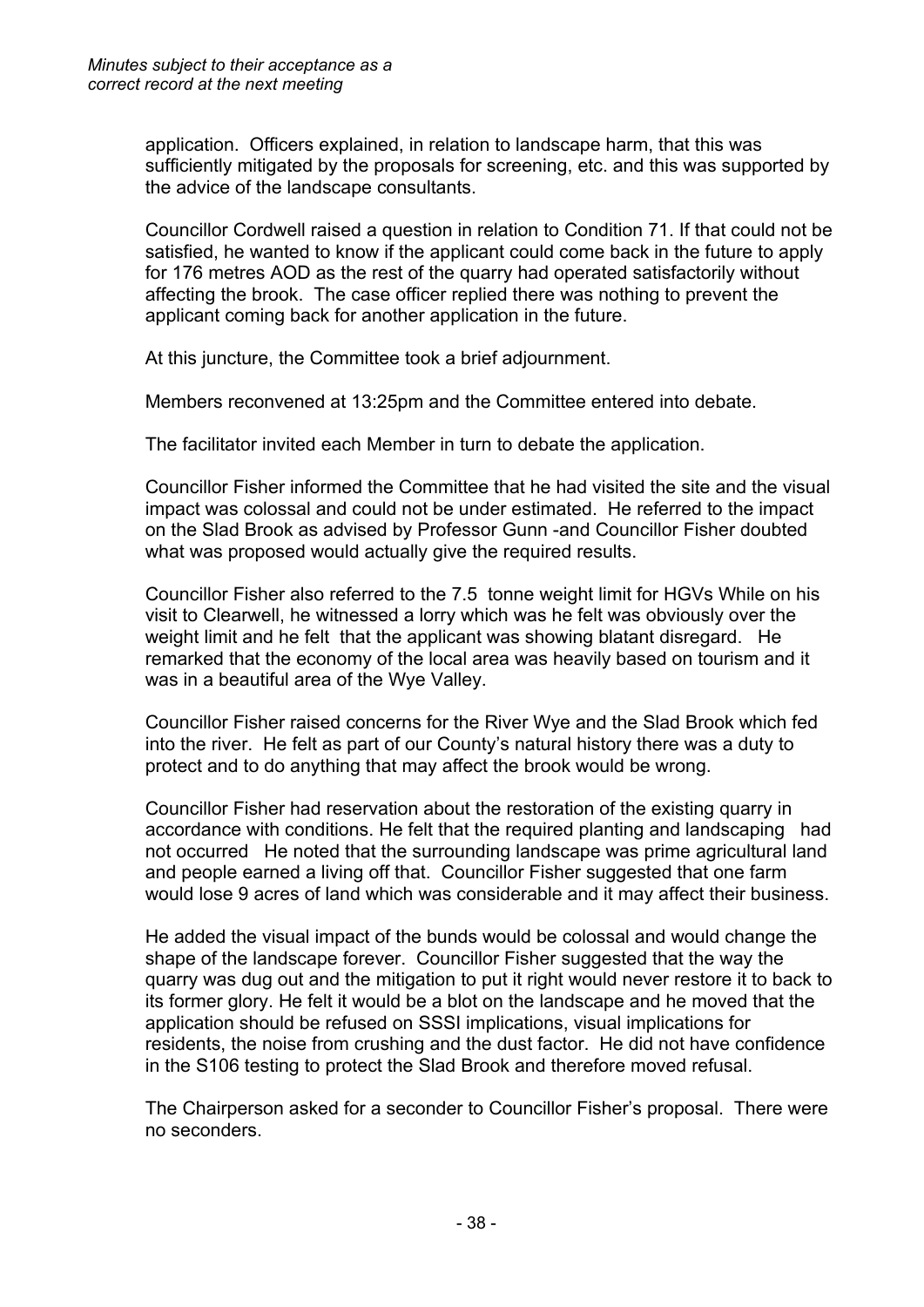The Chairperson asked if any Councillor wished to propose to accept the Officer Recommendation on page 170 of the report.

Councillor Wheeler proposed to accept the Officer Recommendation. He noted that mineral exploitation within the Forest of Dean was extensive and went back to Roman times. He added that the Forest produced some of the finest iron ore in the world and coal extraction in the 1960s and 70s. He added that he used to go pot holing in the Forest of Dean and was aware of the area and a lot of the landscape within the Forest of Dean was as a result of slag heaps. Many of the slag heaps had now grown into some beautiful areas and a number of old quarries that had had no restoration done to them, were now part of the landscape.

Councillor Wheeler added that this was a short term development and the MPA could enforce to make sure that it was properly reinstated. As this was an extension of the existing quarry, he proposed to accept the Officer's Recommendation.

Councillor Cordwell seconded the proposal. He felt the Officer's Recommendation was so heavily conditioned there were numerous safety nets in place. Councillor Cordwell advised the Committee that the quarry extension was far away from the north end of the site and was far away from the Wye Valley. He felt there was no valid reason to refuse the application and was happy to second the proposal to accept the Officer Recommendation.

Councillor Hirst agreed there were many conditions imposed on this application to prevent any harm to the environment.

Councillor Morgan informed the Committee that he was from 6 generations of coal miners in the Forest of Dean and knew a great deal about mining and digging holes in the area. He added that he was very torn with this application because he felt for the staff at the quarry but on the other hand there were obviously people whose jobs were dependent on the growing tourist industry. He welcomed the dust and noise mitigation levels put in place and welcomed the input of the EA and NE and appreciated the comments from Professor Gunn.

Councillor Morgan referred to his efforts to prevent open cast operations in coal and fracking. He noted the area was unique, not only on the surface in terms of landscape, but also its geology which dictated the hydrology. He informed the Committee that in the 1970's, Cinderford lost its water supply and work was undertaken to trace the basin hydrology. It was explained that the water did not run naturally to the river and it went round the basin of the Forest and ended up in Clearwell. So the very nature of hydrology especially in the Forest could cause unexpected problems, which caused him great concerns.

Councillor Bird looking at the planning balance could not see many planning reasons to refuse this application. In addition, he referred to the landscaping and felt that a lot of work had been done to mitigate a lot of potential hazards.

Councillor Bird felt that the issue of landscape and landscape harm was not strong enough to tip the balance against the application. While he was very disappointed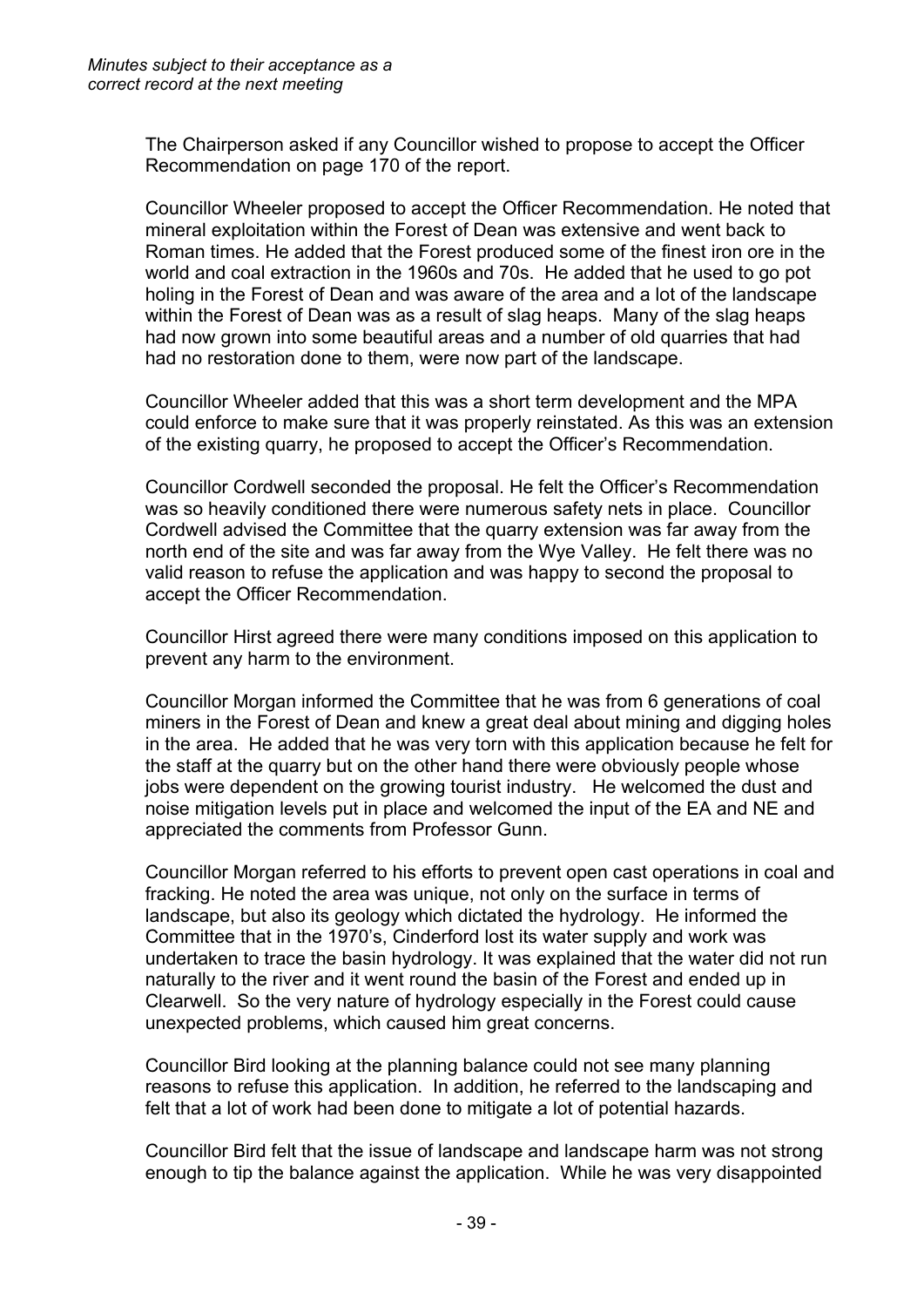that Members were not able to undertake routine site visits, he could not see any reason to refuse this application.

Councillor Parsons advised the Committee that he was experiencing some difficulty with his video. The facilitator confirmed with Councillor Parsons that he had been able to hear the debate. Councillor Parsons confirmed he had heard everything and his video was now working.

Councillor Parsons felt because the conditions were very extensive and providing they were successfully implemented they would meet some of the concerns expressed by local residents and others. He added that he would like the details required by specific conditions, in particular Conditions 71, 73, 74 and 75, to be reported back to the Committee for approval after the monitoring period.

Councillor Brown regretted the opportunity to not have a site visit but he accepted that it was not possible in light of the Covid-19 pandemic. He felt it was difficult to support this application and was very torn. He accepted there were a lot of proposed conditions but wondered if the applicant would abide by them. He felt that, in the absence of a site visit to a working quarry, it was not possible to understand the levels of dust and noise.

The Legal Advisor informed the Members if they wanted certain conditions to come back to Committee for approval of their discharge, then they needed to clearly identify those conditions and ensure that the proposer and seconder were happy to take that within their motion. The facilitator confirmed with Councillor Wheeler and Councillor Cordwell they were happy to include this in their motion, to which they agreed.

The summary of conditions was placed on the screen for all to view and Members were referred to the detailed conditions within the report from page 170 onwards. The case officer explained that Conditions 71, 72 and 73 were the most relevant and related to the epikarst.

It was noted at 14:05pm Councillor Vines tendered his apologies and left the meeting.

After some discussion Members felt that the details required by Conditions 58, 71, 72, 73 and 74 should be reported back to Committee.

The Legal Advisor once again reiterated it was for Members to specify which conditions they wished to come back to Committee for approval. The case officer explained that, in relation to Condition 74, Environment Officers from the Forest of Dean District Council, EA, NE and the MPA would be involved in the MMSG to consider the results and they would all have an active role to play in the monitoring of the site and The Section 106 Agreement would also be put place as part of the pre-commencement conditions. It was evident that Condition 74 would be monitored closely through the appropriate specialist group.